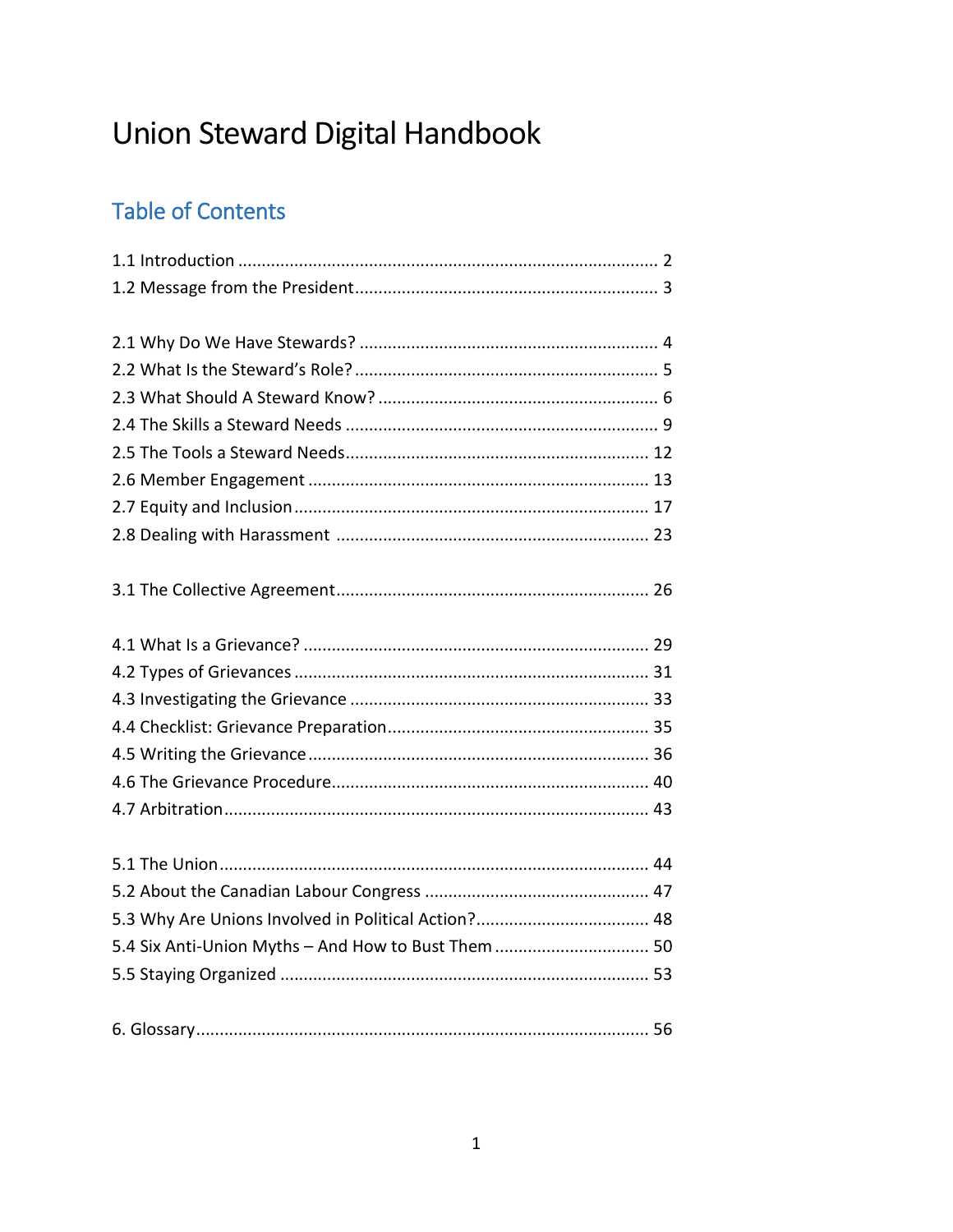## <span id="page-1-0"></span>1.1 Introduction

## **Updated. Reimagined. New.**

The CLC has produced a handbook for union stewards for decades. This new digital version contains the essential information from the latest print edition, revised and updated for today's workplaces.

The digital handbook also includes video interviews with union stewards who share their insight and experiences to help new stewards learn their new role.

The updated material builds on the base of knowledge and experience from past generations. It responds to new understandings of our world and the need for innovative approaches, building more inclusive unions, connecting with members, and listening to new and younger workers who will be the union stewards and labour leaders of tomorrow.

## **How to Use This Book**

Scroll through the pages like you would for any kind of e-book. You can scroll through in order of the chapters, or jump around to the ones that interest you most. You can watch all the videos first, and then go back and read the text, or vice versa. However you engage with the content, it will be sure to help you understand the steward's role and importance.

For more detailed instructions, go to the "help" section of the CLC Education bookshelf app in the menu at the top.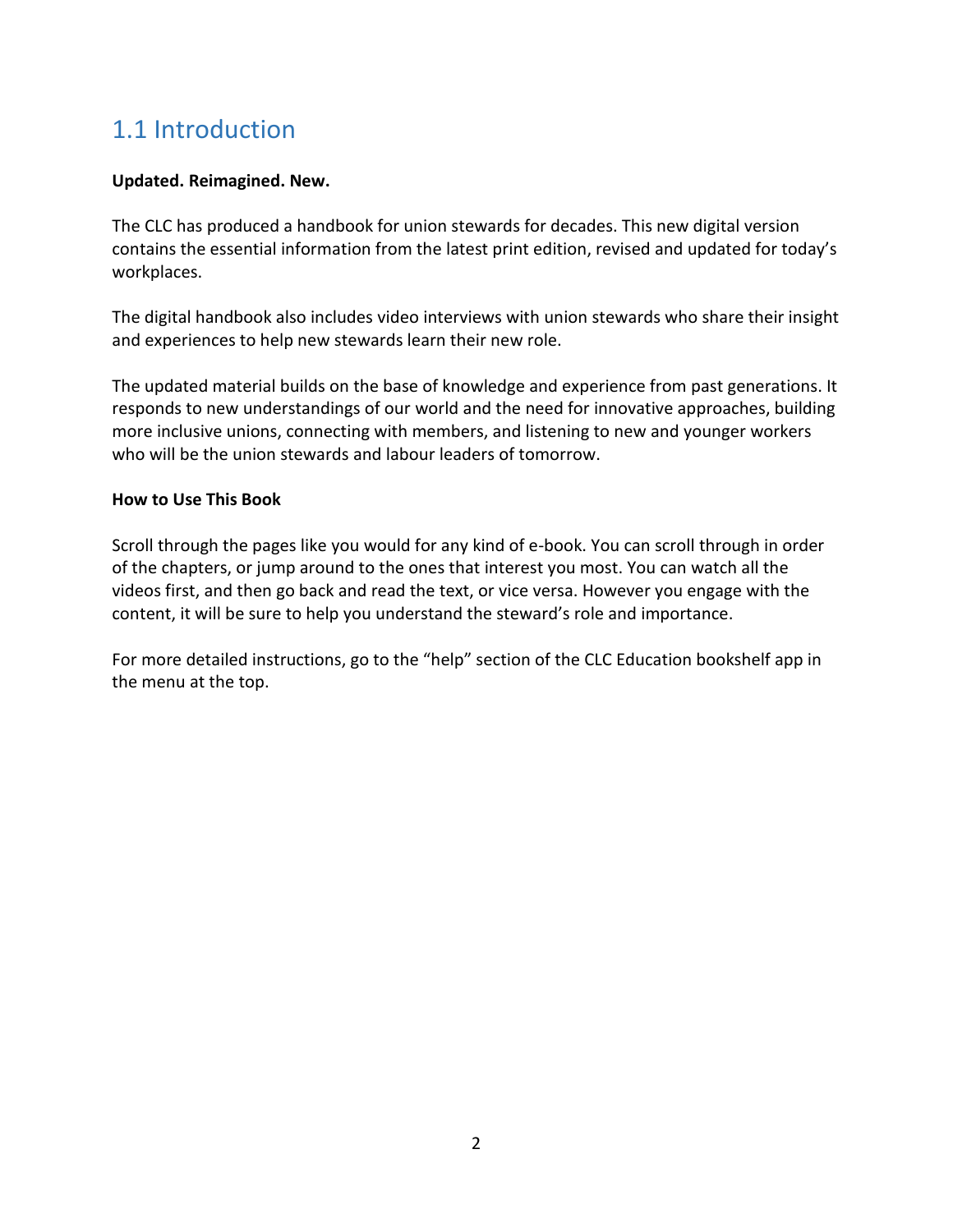## <span id="page-2-0"></span>1.2 Message from the President

Being a union steward is one of the most rewarding and meaningful ways you can bring more fairness and inclusion to the workplace.

If you are a new steward, or curious about what they do, this guide will help you understand a steward's role, the knowledge required and the skills needed to be successful.

The Union Steward Digital Handbook is designed to help new union stewards, but anyone can learn from it. As a worker, whether you are in a union or not, there is much here that can equip you to face the many challenges of today's more precarious employment environment.

In Canada today, 3.5 million people work as part-time employees – a quarter of them do it because they can't find the full-time work they want and need – and 1.5 million people work temporary contracts or casual jobs. In fact, more than a million Canadians work two or more jobs to earn a living. And over 1 in 5 Canadian employees works for low pay. Young workers are far more likely to be unemployed and underemployed while the economy sheds the full-time, reliable jobs they need to get established.

Globalization, deregulation, cutbacks and government austerity policies have created a climate of high anxiety, insecurity and lower expectations among working people. At the same time they empower employers to demand more work for less pay and fewer benefits, to reject collective bargaining and always put the quest for profit ahead of people and the planet.

But as a union steward, you can make a difference. Canada's unions know that building connections with workers and engaging their own membership is the way to push forward. Unions have helped workers fend off legislative attacks and elect more progressive governments at the local, provincial, territorial and national levels. And unions continue to help people get organized so they can make a difference in their daily lives by improving the places where they work and communities where they live.

Thank you for stepping forward as a union steward or for simply showing an interest in how you and the people you work with can come together and change the world.

In Solidarity, Hassan Yussuff, President of the Canadian Labour Congress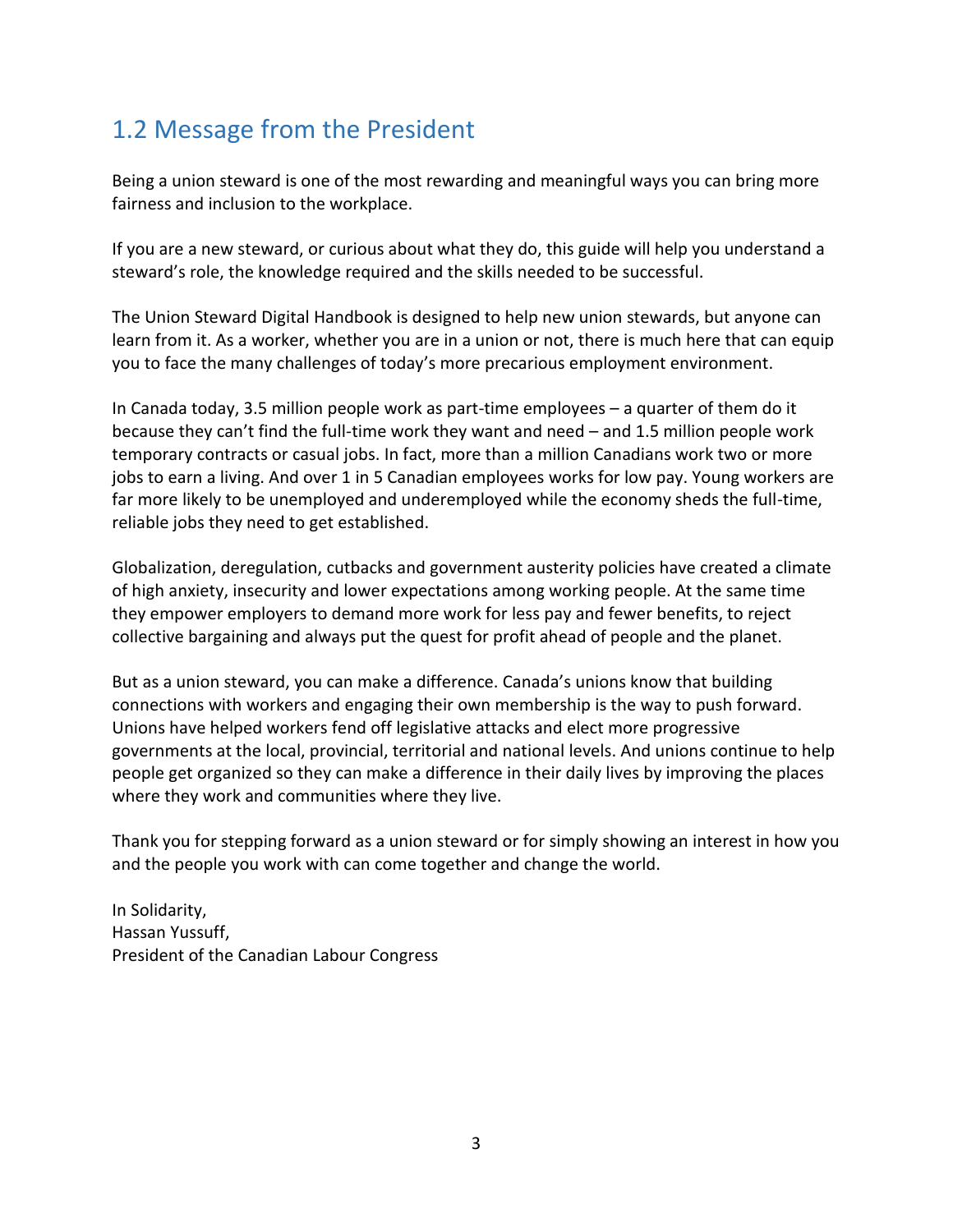## <span id="page-3-0"></span>2.1 Why Do We Have Stewards?

Union stewards connect with their members and make their unions stronger and more inclusive.

Historically, the steward system was created to help newly-formed unions stay functional by creating a formal leadership role within the local. This structure served to support members and make sure the collective agreement was enforced. A steward's primary job was to make sure that collective agreements were worth more than the paper they were written on.

Today, the role of a steward has expanded beyond enforcing the contract to include connecting with members and building more inclusive unions. As the role of unions has developed, so has the role of stewards. But one constant remains: as steward, you are the daily point person – the "support system" – for members with questions and concerns.

It's a tough job. Sometimes there are more kicks than pats on the back. You have to give up a lot of your own time. You have to set an example because your members and the employer keep an eye on you. You've got another full-time job to do in addition to your regular job in the workplace – without extra pay.

But it does pay off. There is great satisfaction in doing a tough job well, of being a key link, and in being a leader in your own organization.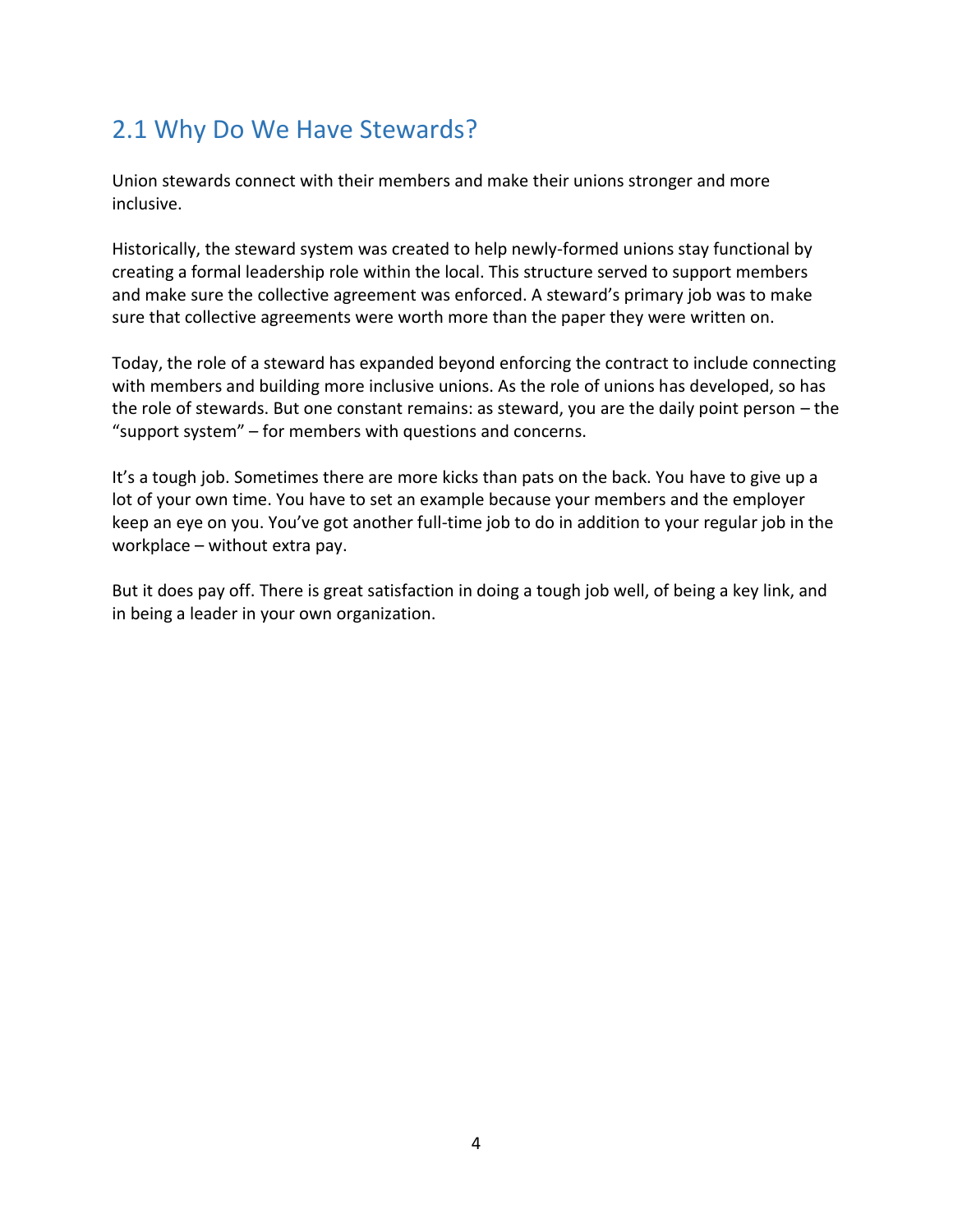## <span id="page-4-0"></span>2.2 What Is the Steward's Role?

Stewards have two main roles: to make sure working conditions match the collective agreement and to connect members to each other and the union.

### **1. Make sure working conditions reflect the collective agreement**

Without you, the collective agreement is just paper (or pixels). Your job is to bring it to life.

How? By making sure management follows all the clauses that your union negotiated in bargaining. Stewards deal with complaints, investigate and settle grievances, and ensure that working conditions live up to the contract.

Stewards combine knowledge with practice to solve problems and build healthier, happier workplaces.

## **2. Connect members to each other – and to the union**

Stewards act as hubs for union networking in the workplace. Your direct contact with members helps connect them to their union – and to each other.

For many union members, a steward might be the only actual contact they have with their local and the wider labour movement. That's why a steward's ability to engage and connect with members is essential – from casual face-to-face contact to local meetings to regular communication like newsletters and updates on websites and social media.

When members are connected, they participate. More participation builds stronger unions and better working conditions for all.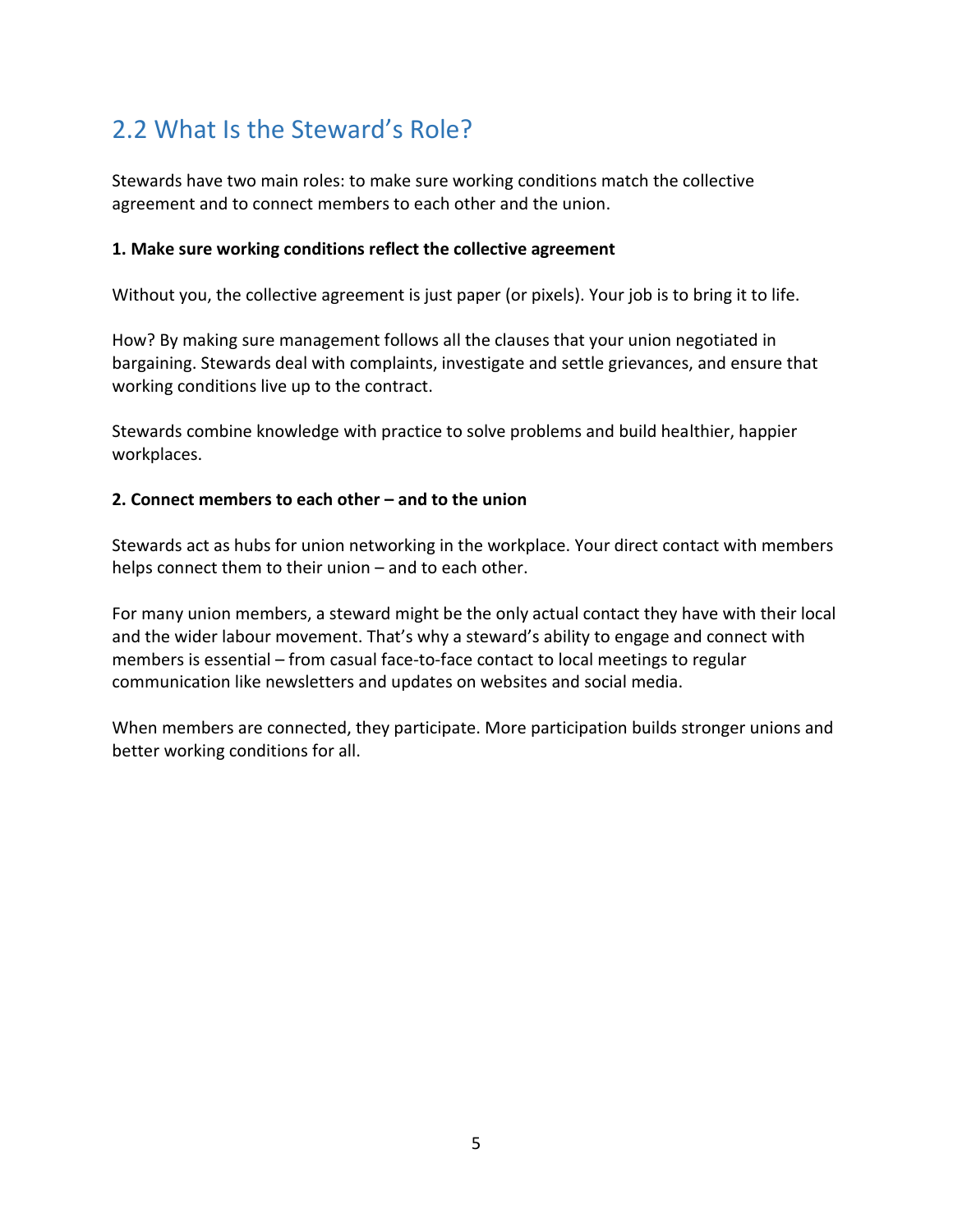## <span id="page-5-0"></span>2.3 What Should A Steward Know?

No steward will ever know all the answers when they first take on the job. You will learn by studying, listening and participating in day-to-day union activities. But all stewards agree on a few things you really should know…

## **The Collective Agreement**

No contract is perfect. Get to know your contract's limitations and feel free to discuss them with other stewards and union officers. Understand how its provisions apply to special departmental conditions. Notice what each section covers. You don't have to memorize it word-for-word, but you must know where to look for the provisions which apply to any particular type of situation or grievance. Get familiar with the grievance procedure, its steps and time limits.

Sometimes the union and the employer have agreed on interpretations which aren't written into the contract. When faced with a dispute over the meaning of some wording, look for the most reasonable interpretation. Check with your local union staff representative, your president or a member of the negotiating committee for any clarification you might need.

### **Employer's Policies and Workplace Rules**

Read these, especially those sections dealing with disciplinary action. Read employer websites and financial reports, watch the bulletin boards and read the notices, updates and newsletters. Watch the media reports of news of your employer and industry or sector.

## **Labour Law**

You don't have to be a lawyer, but knowing something about the important labour laws which affect the union and your members will help you do your job to protect your members, build your union and settle grievances.

As a member of the Canadian labour force, you work under either federal or provincial jurisdiction with regard to labour laws. The federal jurisdiction covers railway, telegraphs, communications, canals and other works connecting the provinces. It also has jurisdiction over industry and business declared to be for the "general advantage" of Canada or for the advantage of more than one province. Labour legislation governing the Yukon and Northwest Territories also comes under federal jurisdiction. All other employees are governed by their provincial labour legislation, usually entitled the Labour Relations Act or Trade Union Act.

The best way to improve laws is by creating public pressure and electing pro-worker/pro-union governments. Your local labour council is the perfect forum to discuss the effects of legislation on unions. (See the chapter on Political Action for more.)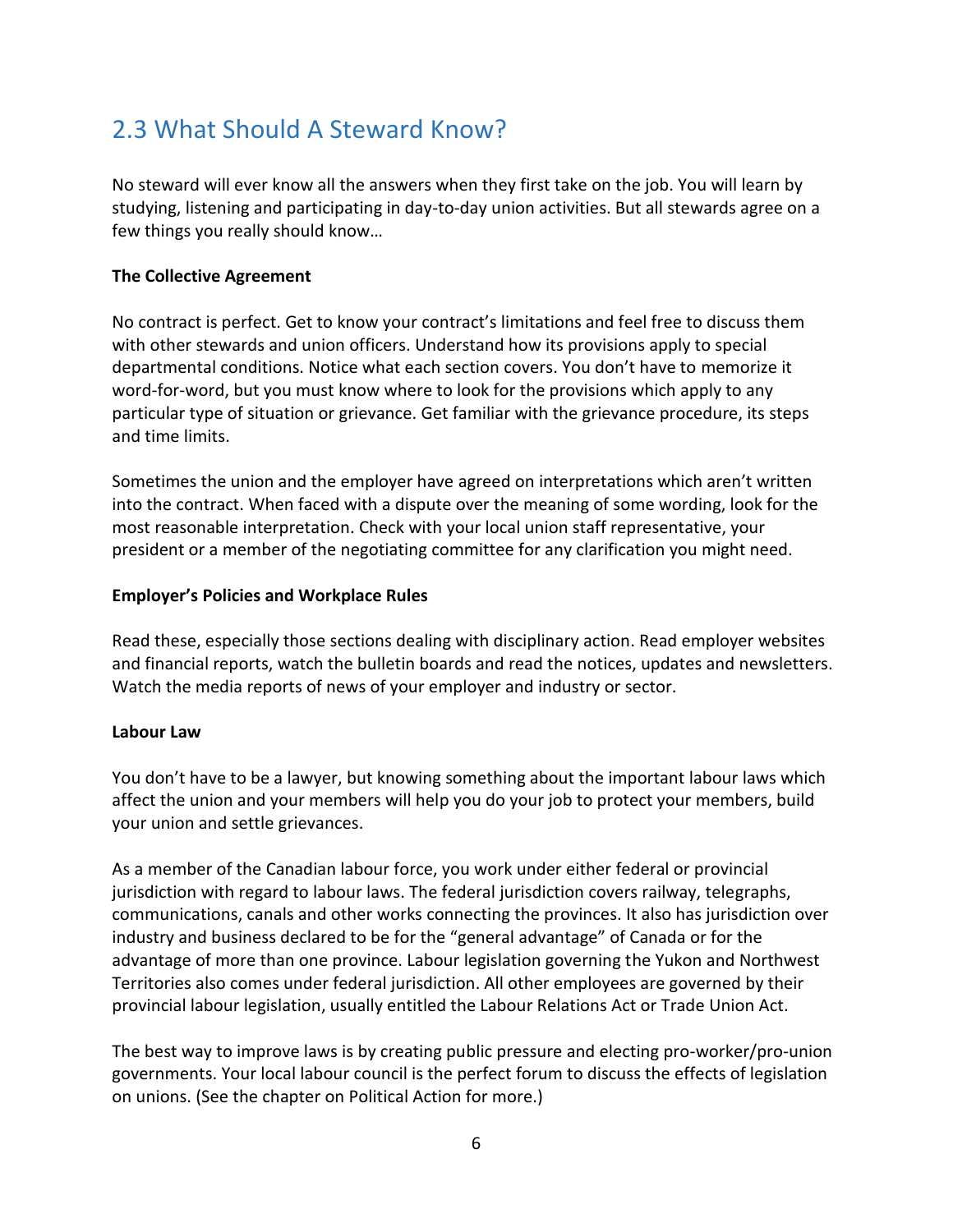### **Other Key Things to Know**

### **Arbitration Cases**

You should have a general knowledge of arbitration cases and decisions involving your collective agreement. These decisions are known as "jurisprudence" and are very important to current and future grievances.

### **Duty of Fair Representation**

All employees (not necessarily members) in the bargaining unit have the right to be fairly represented by the bargaining agent (union). "Fair" representation means that the union must not act in a manner which is "discriminatory, arbitrary, (or) in bad faith" toward any employee. This means that the union must serve and represent all employees equally. You must do so in a very conscientious manner which is completely void of hostility and/or malicious intent.

### **Physical Working Conditions**

You should have a general knowledge of all operations performed in your area. This includes the working conditions, the production requirements and the machines or equipment associated with them. You should know which machines are always out of order and which ones run well.

### **Jobs and rates of pay**

You should know the jobs in the department and the rates of pay. If there is an incentive system, understand how it works. Keep all the information on rates, seniority lists, past grievances and any other relevant information in a folder or notebook or on a device. Keep the info handy yet somewhere that is not accessible to management.

#### **Supervisors**

Get to know all the supervisors you deal with – from their area of responsibility and authority to their personal traits.

#### *Your* **Members**

You should know all the members you represent, their personal characteristics, interests and concerns. How? By listening to them and getting to know them as people. The better you know your people – and the better they get to know you – the easier it will be for you to talk about the union.

#### *Your* **Union**

One of your key jobs is to build the union. To do this, you need to know your union, what it's all about, what it's doing and why. Learn the structure of your organization so that you can make the best use of it through its website and social media, education programs, conventions, etc. Know your constitution, your local by-laws and dues breakdown. Read your union newsletters. Attend union meetings.

#### **And – Know Yourself!**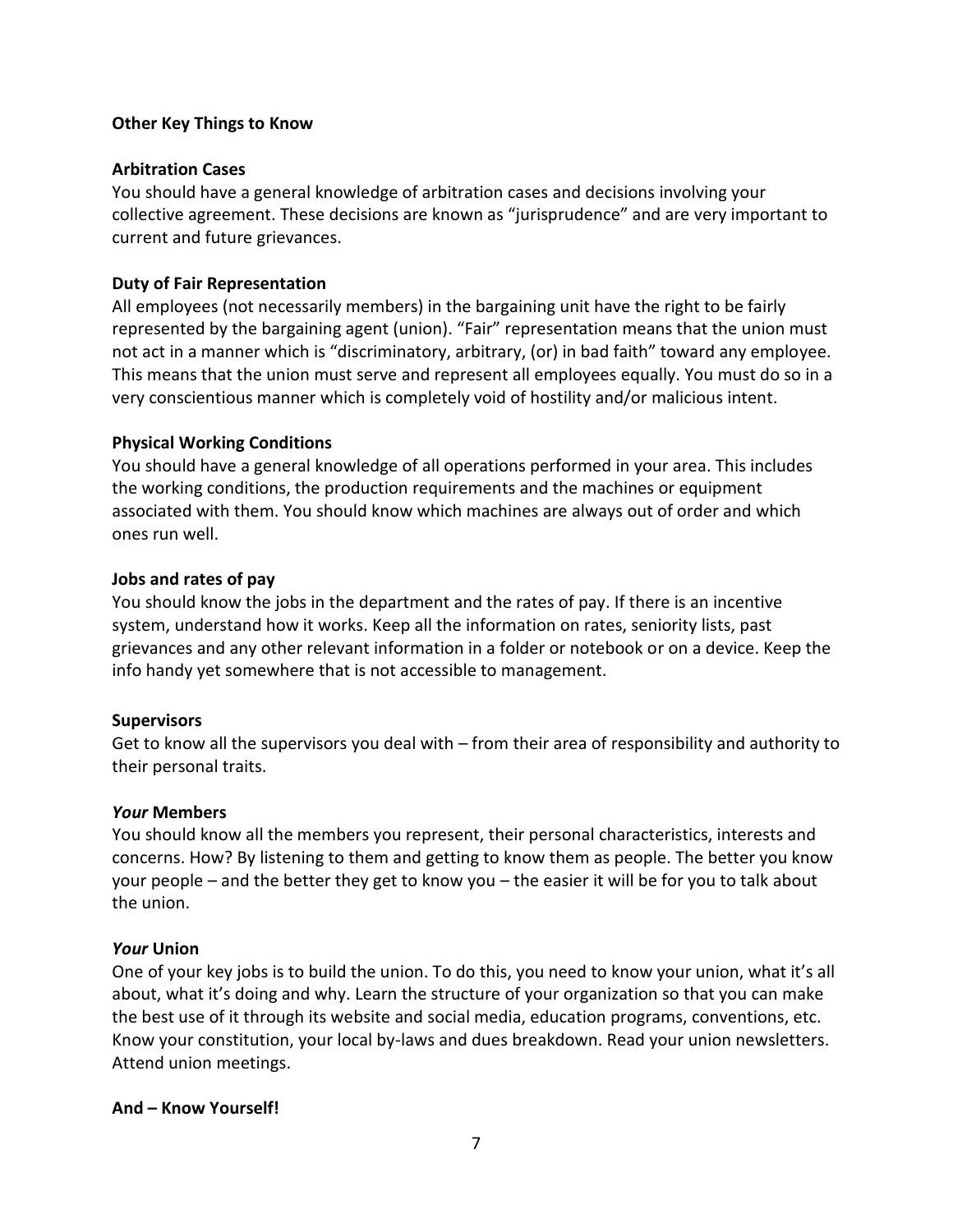Know your strengths and limitations, and don't be afraid to ask for help. No one expects you to learn everything overnight. You'll start with a basic understanding of the issues at hand and grow your expertise as you perform your job.

Finally, keep in touch with your local union officers and get to know members from other locals in your union by attending conferences and conventions.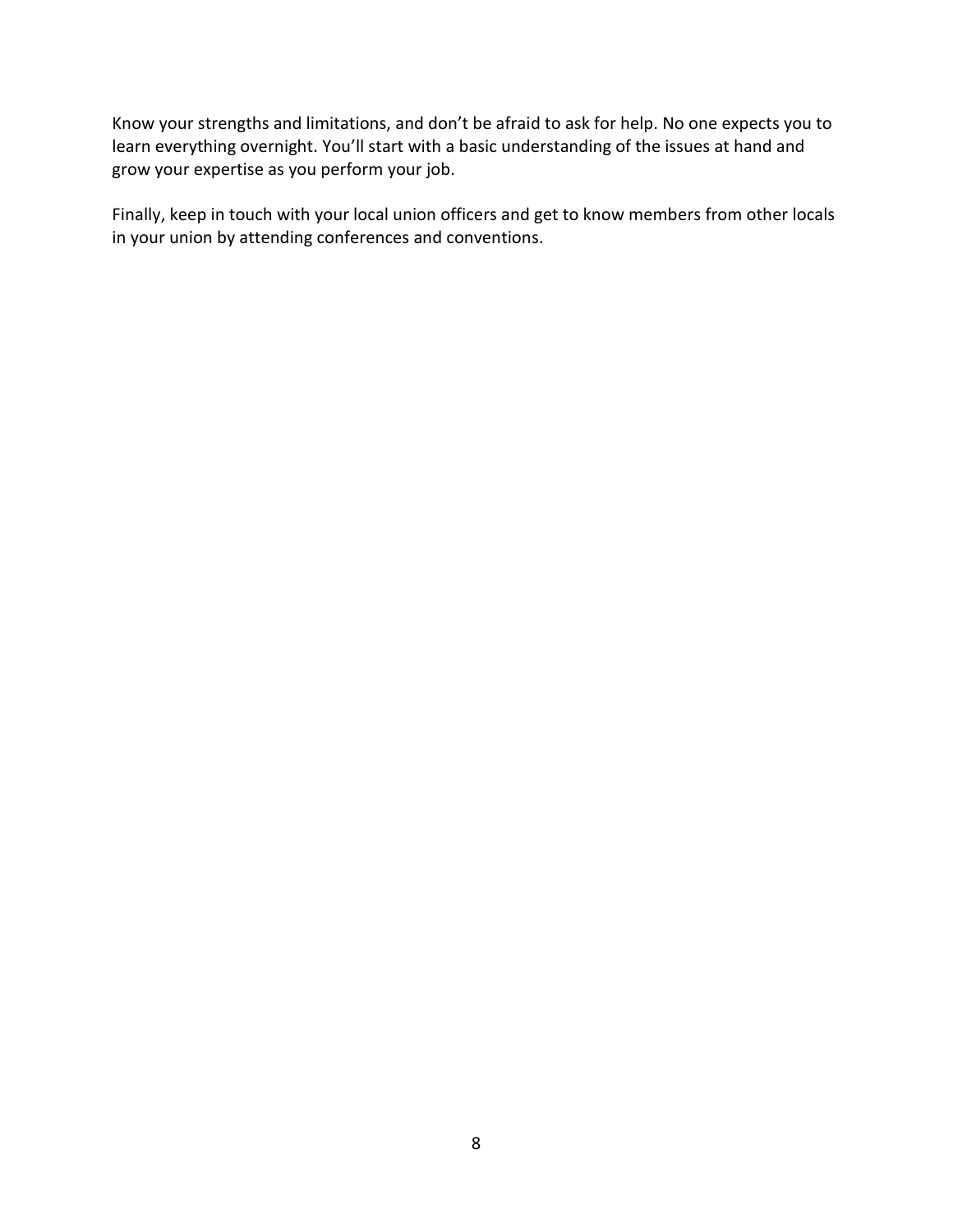## <span id="page-8-0"></span>2.4 The Skills a Steward Needs

There is no single personality style that makes for a good steward, but there definitely are certain skills which all good stewards have. These are: *organizing* skills, *educational* skills and *communications* skills.

## **Organizing Skills**

Being a good organizer is essential and requires a blend of skills and qualities. It's vital to be approachable. You could know the collective agreement inside-out, but if you don't take care to be approachable, then members may not ask you for help, and you may not know what is really going on in the workplace. Good organizers balance getting things done with building connection with their members.

## **Checklist: Being a Good Organizer**

- Assess whether your full membership is represented in union leadership, committees and initiatives
- Make it easy for members to participate and welcome all forms of support, no matter how "active" a member is
- There are many different kinds of tasks and roles in a healthy union and many ways members can be active
- Foster democracy and teamwork
- Lead by involving members in activities and planning
- Keep things simple and tackle the biggest problems one step at a time
- $\bullet$  Keep things fun

## **Education Skills**

Prepare yourself! Learn with courses and workshops provided by your union, your local labour council, your provincial labour federation or the CLC. You'll find learning opportunities on just about everything from steward training to union organizing and bargaining to human rights. Dive in!

To be a good teacher, stewards need to do a lot of learning first. Study your collective agreement, your constitution and your local's by-laws and make them accessible to your membership. Some local union education committees do this by having a "feature clause" of the collective agreement, either weekly or monthly. Together, the steward and local union communicators explain the union's interpretation of the featured clause, while giving the membership an update on the status of grievances and any arbitration decisions.

A vital part of the steward's role is to be an excellent listener. But stewards should also always be ready to remind members what their union does for them. Be clear and ready to tell the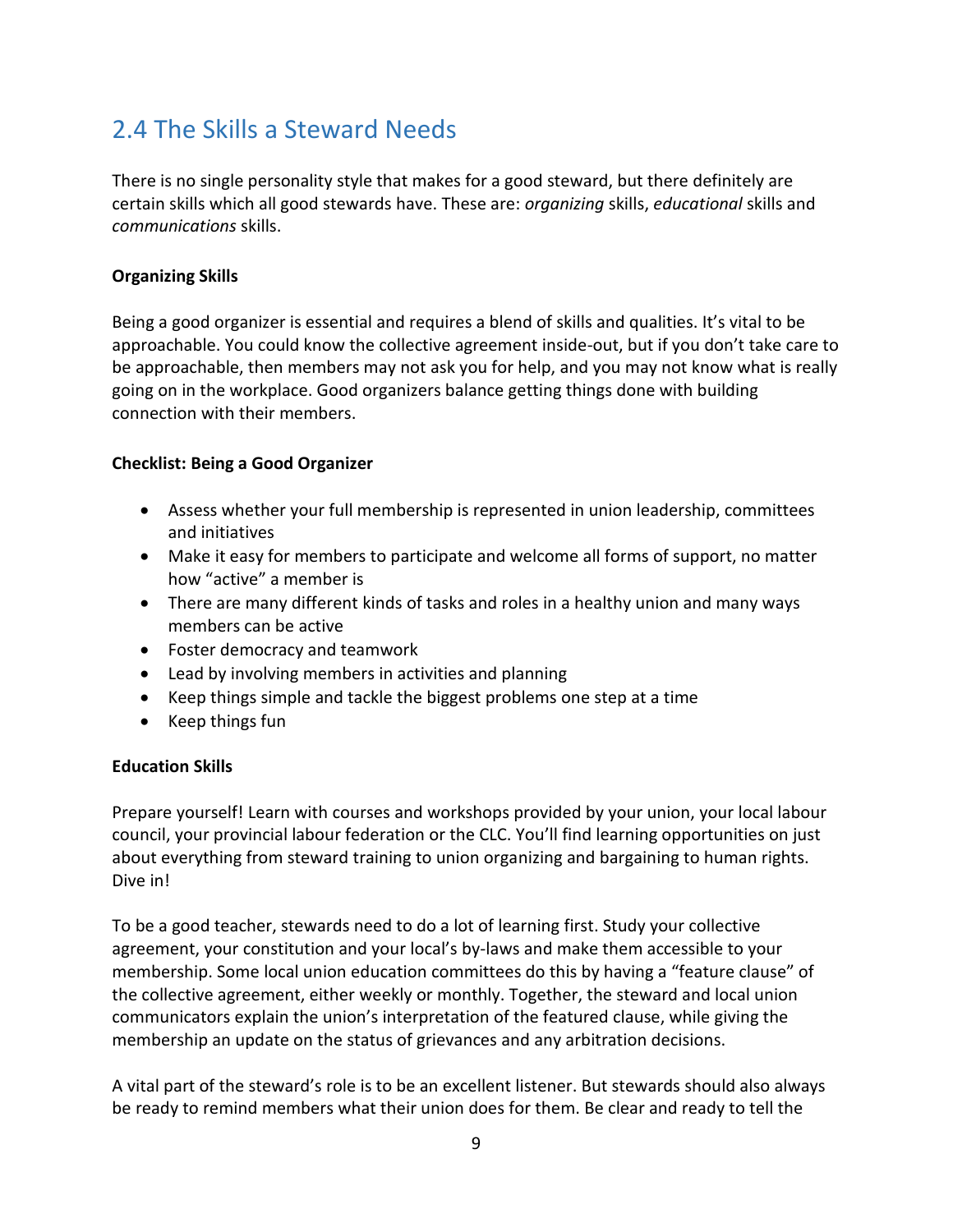union's story: better working conditions, workplace health and safety, higher pay and better benefits.

TIPS

- Study your collective agreement, union bylaws and constitution
- Be a good teacher by treating your members respectfully and sharing information freely
- Learn from your members' knowledge and support their learning journey

Remember who you are educating. Your members are adults and you should treat them as equals, with the same respect that you expect. Your goal is to share information, not to show off how much you know. Education is a two-way process. Unless you learn from your members – from their knowledge, experience and insights – you cannot be a good educator yourself. Besides, not respecting and appreciating the qualities in someone else is the quickest way to alienate them.

## **Communication Skills**

These days, people expect to be able to access information easily. They also understand that communication is a two-way street. This means that the union has to tell its story (on its website, in its newsletters, in its materials) at the same time that it listens to its members. When we listen, we tend to be more relevant than when we talk.

In other words, if you listen carefully to those around you, people will pay more attention to what you have to say when you do speak. Your members will feel heard and respected, and this is vital to building a relationship with them and engaging them in the life of the union.

TIPS

- Go for the connection –not the hard sell
- Listen to what is being said not for what you want to hear
- Try not to argue or be defensive
- Reflect back on what you hear

## **Be a Leader**

A steward is the front-line leader in the local. This means that principles that apply to the local executive also apply to you as a steward.

## **Set an Example**

By your actions, show your membership that you believe in the union's policy of an equitable and just society and workplace. Be assertive in standing up against any form of oppression.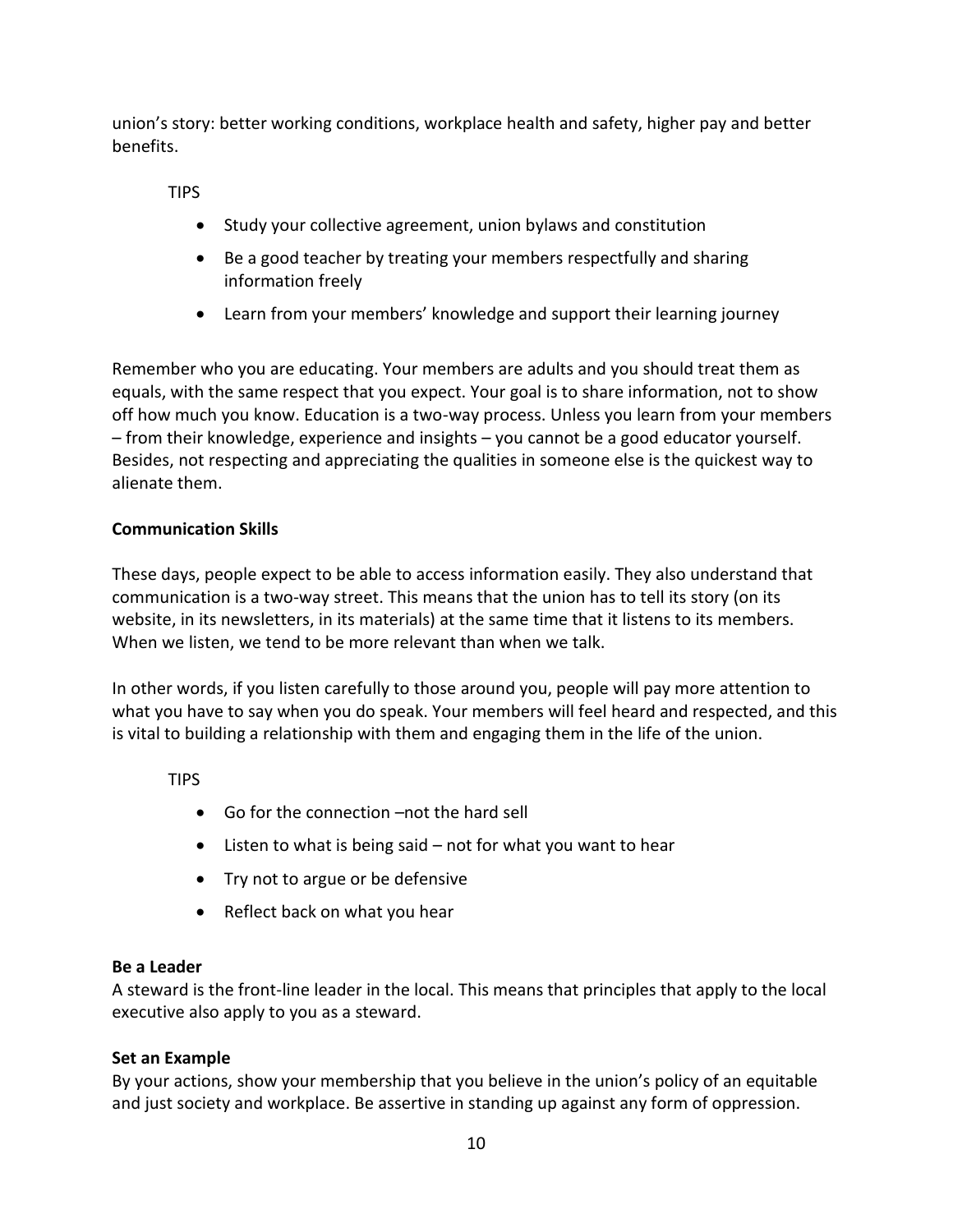### **Work to Dispel Fear of the Boss**

Treat your supervisor as an equal and show that you expect to be treated as an equal too. Don't be afraid to speak up in defense of your members or the collective agreement.

#### **Hold No Bias**

Speak up for all your members. Represent all members fairly and equally, regardless of race, politics, religion, sex or sexual orientation – and keep your word.

### **Smash Rumours**

Rumours, especially those involving/originating from/started by the employer, can cause fears and divisions in the membership. Find out the truth and then talk to your members.

### **Be Accessible**

Keep in close contact with your membership and let them know where you can be found at all times. Encourage workers to come to you with their problems rather than to the supervisor.

### **Don't Make Stuff Up**

If you don't know the answer, don't make it up! Tell the member that although you don't have the answer right now, you will find out and get back to them as soon as possible.

**Make sure you follow up**. The union movement is full of the resources you need to get the answer.

### **Be Politically Aware**

Know the provincial and federal labour laws that affect you, your members and the union. Support political candidates who support labour's program. Keep up-to-date on labour and political issues and share what you're reading and watching. Be active in your community and in your local labour council. Encourage your members to do the same.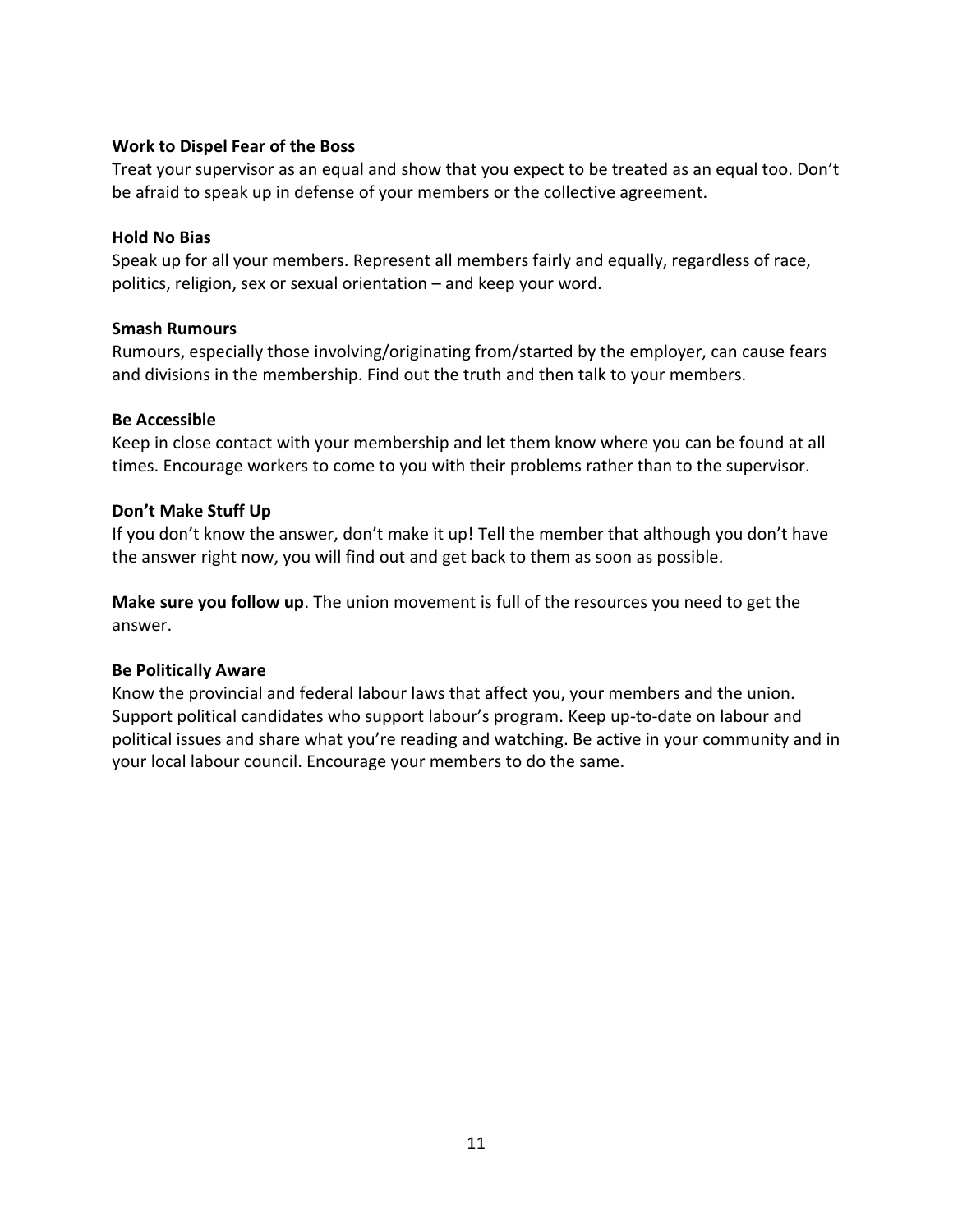## <span id="page-11-0"></span>2.5 The Tools a Steward Needs

Got everything? Check the list…

### **Make Sure You Have…**

- Copies of the collective agreement at home, at work, in your car, on your computer, phone and tablet
- Member list names, email addresses, mailing addresses, phone numbers, seniority, classification and wage rates
- A separate seniority list
- A copy of the employer's rules and regulations
- A copy of the provincial Act pertaining to occupational health and safety
- A copy of WHMIS, the Workplace Hazardous Materials Information System
- Grievance forms plus fact sheets and any other forms the union expects you to use, either in electronic form or hard copy
- Union constitution and by-laws
- Kits for new members. These are brochures, leaflets or web content that describe your union and its activities. Use them to introduce yourself to new members and explain to them what the union is and the benefits the union brings
- Pen, paper, notebook or device (be ready to take notes)

You might have all of this information on your smartphone, tablet or laptop. Or, you might prefer paper versions of everything. The important part is that the information and the tools are at hand when you need them – and you never know when you might need them!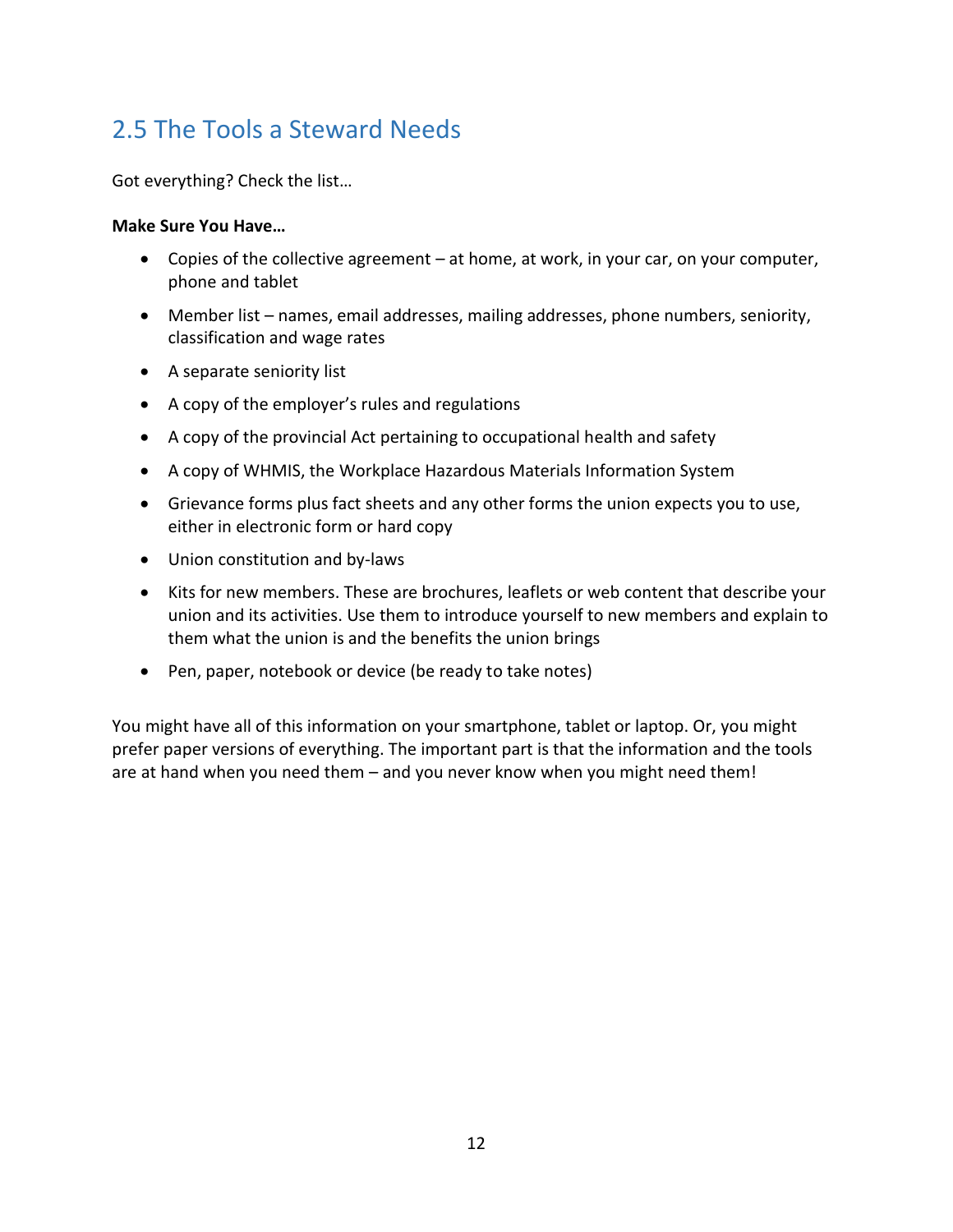## <span id="page-12-0"></span>2.6 Member Engagement

How do we build a sense of belonging inside our unions? Read how to engage and connect with your members.

Member engagement is about making sure all members feel included. This means it's vital that union stewards know who their members are, where they work and what they care about.

Unions across Canada and elsewhere are rediscovering the need to engage members to strengthen themselves and build the labour movement. Stewards can help more members feel connected to their unions by improving their member engagement skills.

The goal is to have more members think of the union as their union – as an organization they are proud to be part of, as a place where they feel a sense of belonging, and as a group that shares similar values and acts to protect the interests of its members and the wider community.

Any union member can be part of the process of engaging others, but stewards play a central role in building welcoming, inclusive and connected locals. Cultivating ongoing member engagement is an important piece of the steward's job.

## **Three Ways that Don't Always Work**

We know what not to do. In fact, most of us have lots of stories about what kinds of approaches don't work. At best, these approaches can work in a pinch, or work once but not consistently. At worst, they leave us scratching our heads wondering where our members are.

Kevin Millsip, an engagement specialist and leadership trainer, has identified three ways to engage members that don't always work out that well:

## **The Fact-o-Lanche**

Overwhelming people with an avalanche of facts and figures – a Fact-o-lanche – does little to help them feel engaged.

### **The Park N'Bark**

Yelling at people and telling them what to think or pointing out how they're wrong to think what they think, won't get you very far.

### **The Field of Dreams**

Building an elaborate vision – for a project or a campaign – doesn't always translate into engagement if it's not starting with peoples' actual needs. You can build it, but they may not come.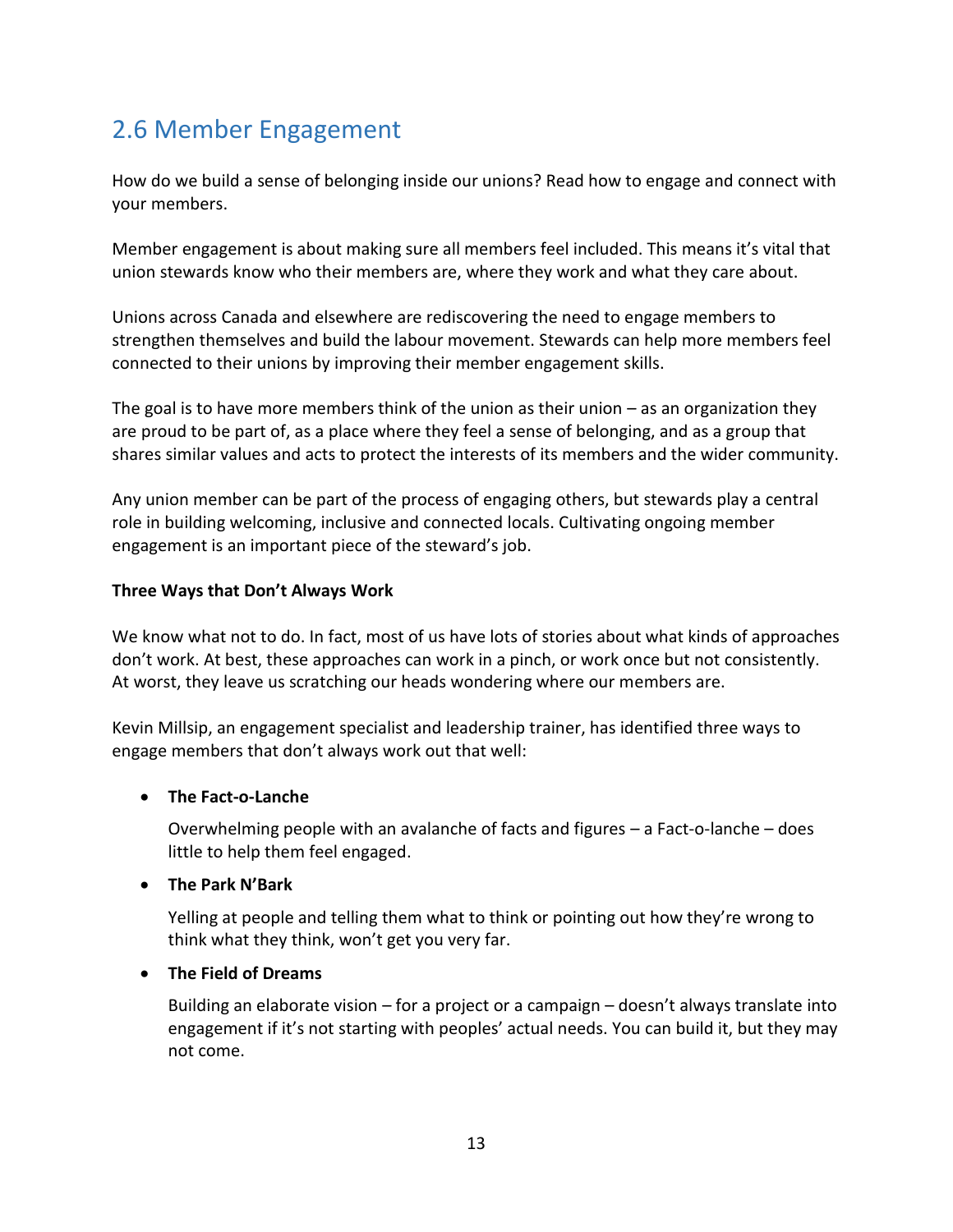So, how do we "engage" our members? Good question. We have the secret sauce. And we're giving it away for free. It's "Go, Listen and Build."

## **1. GO**

We start by going to where our members are. We stop expecting them to come to us.

"Going" to where our members are means going to them, for real, in the real world. We need to reach out and connect with them "where they are", literally. If everyone hangs out at certain place after work, go there. If lots of your members hang out at the same community centre, go there. If they're all on Facebook – then that is where you go to connect with them.

## **The important thing is to connect with our members where they work and where they play:**

- We make sure we reach all our members in the workplace across sites, departments, and shifts. We must know where our members are located and how to reach them
- If a lot of your members go bowling, then the bowling alley is a good place to do outreach and even build partnerships (perhaps by sponsoring a team?). If your members attend a particular place of worship, then perhaps co-sponsoring an event might be in order. If your members hang out at Tom Morton's coffee shop, then doing outreach at Barluck's coffee shop might not be the best idea

Also, remember to find out what's on your members' minds so you can "go" to their concerns. Listen to them – at your meetings, using online surveys, social media, face-to-face, whatever – and then work on the issues that matter to them.

Addressing your members' concerns will always be one of the best ways to connect with them (or with anyone). Over time, we learn how to connect union issues to the concerns of our members – because we have shared values.

## **2. LISTEN**

There are usually two parts to a good conversation: speaking and listening. We don't always remember the second part.

This is why we've developed resources to help union members build their listening skills. When you're first talking to a member, remember that any one conversation is the beginning of an unfolding process. Keep it friendly, open and casual – and brief. If conversation were an onion, listening would be the first layer.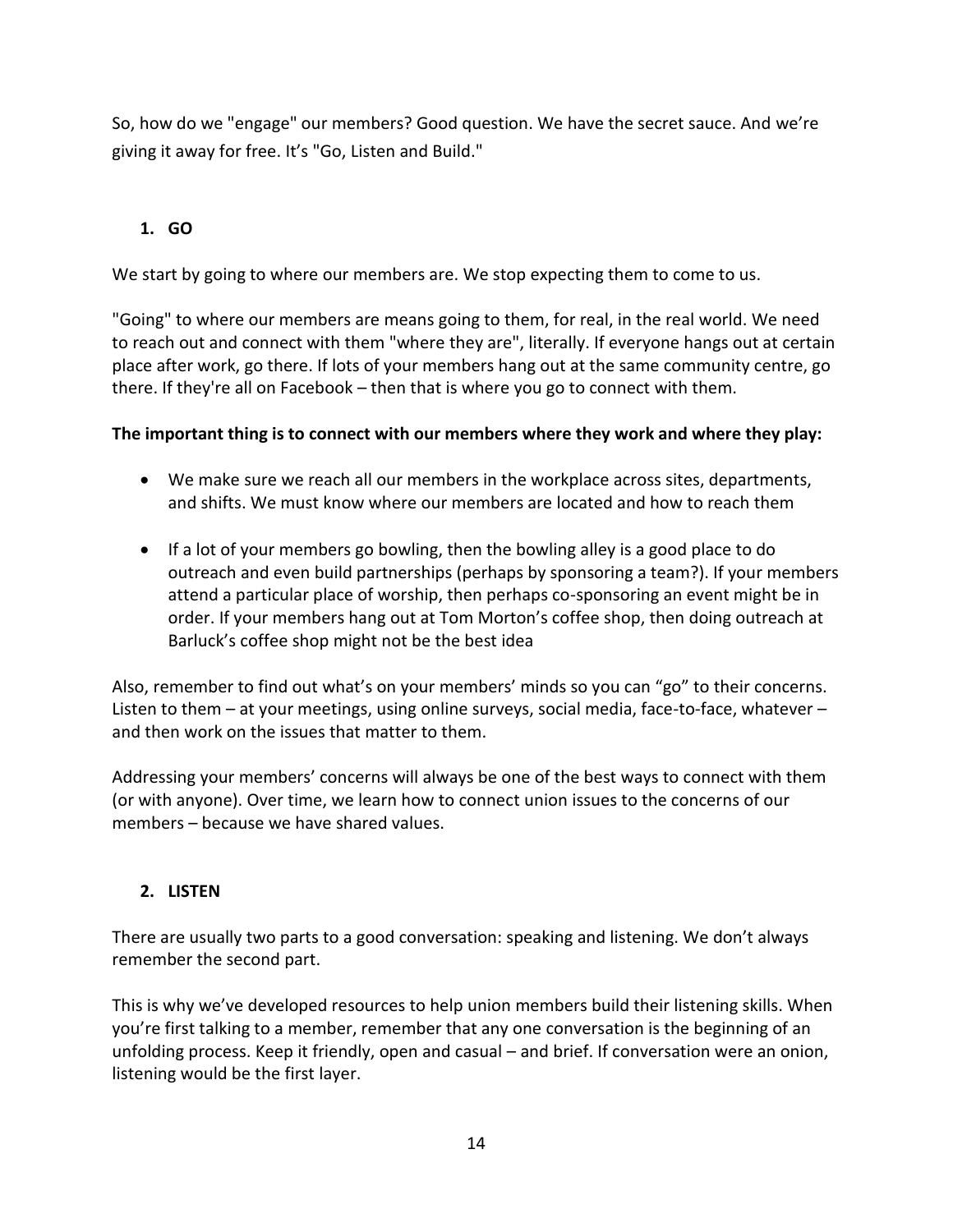TIPS

- $\bullet$  Go for the connection not the pitch
- Make eye contact, if appropriate or convey you are listening in some other way, either through sounds or body language
- Listen to what is being said not what you want to hear
- Don't respond, rebut, or reject
- Reflect back on what you hear

## **3. BUILD**

We build deeper relationships by connecting with members as people and discovering shared values. This creates a sense of belonging, which leads to solidarity and moves members into closer connection with their union.

In other words, we organize and educate together – and then we mobilize. The best way to build union power is to build a culture of connection – a strong base to engage into action.

## **Inclusive Member Engagement**

Just as the workplace should reflect the changing face of society, so should our unions. More than any other organization, a union belongs to its members. This is why we must constantly work hard to include all of our members and reduce systemic barriers to participation.

Good organizers will assess whether your local union and the wider labour movement is really accessible and welcoming for the entire membership. If it isn't, talk about it and involve people in naming and addressing barriers.

**TIPS** 

- Does our local leadership, from the stewards to the executive, reflect the makeup of the membership? If not, why not? Are we really listening to our members, connecting with them, and building with them?
- $\bullet$  Is diversity central to our operations or an afterthought?
- Do we welcome people from all communities and cultures? Do we welcome diverse points of view?

## **Don't forget practical things like:**

 Do our local meetings occur at times when family responsibilities would make attendance impossible for some?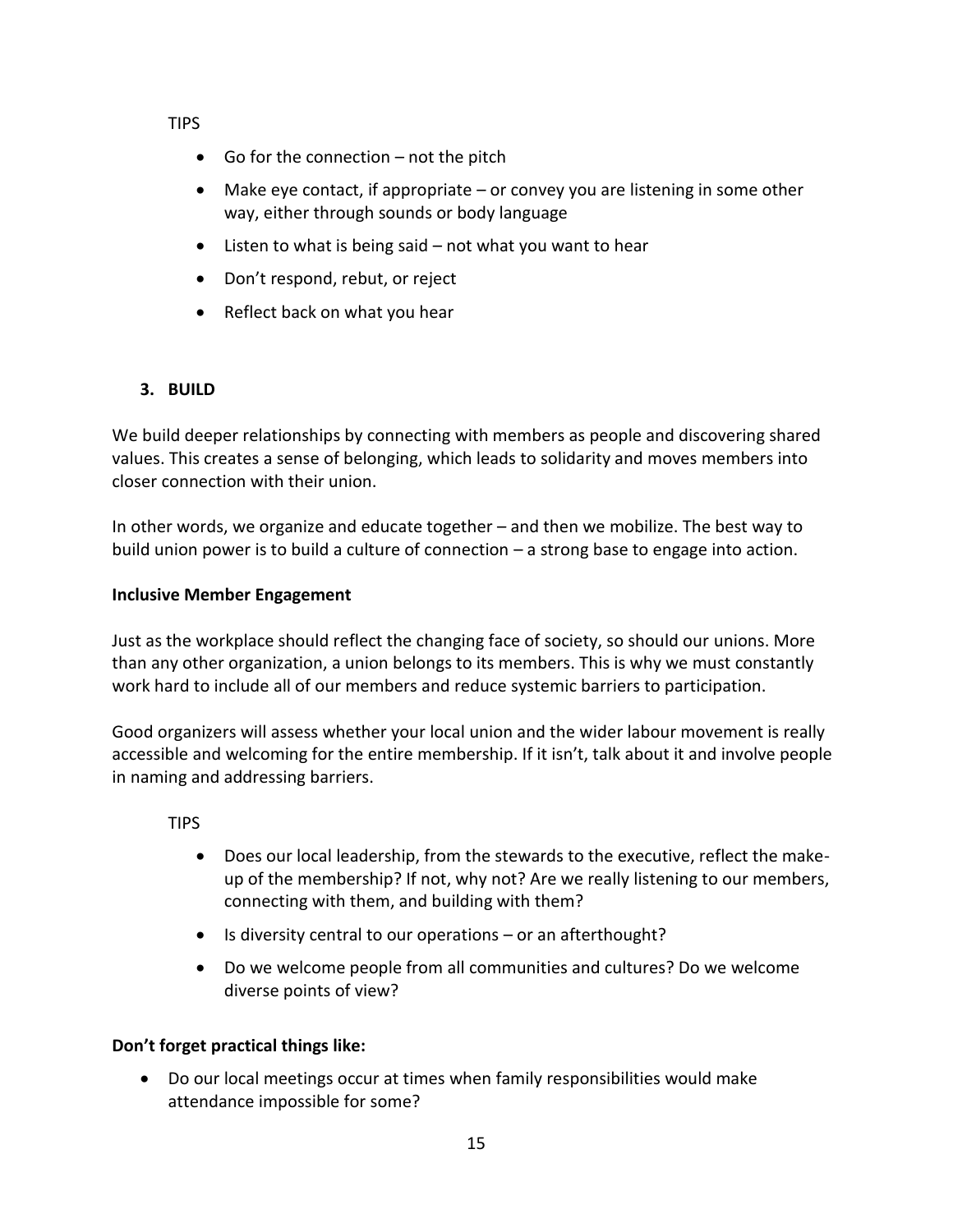- Do members have transportation?
- Are your meetings accessible to members with disabilities?
- Does our local provide translation services for those members who are more comfortable in their own language?
- Does our local provide translation services for auditory or visually challenged members who may want to participate?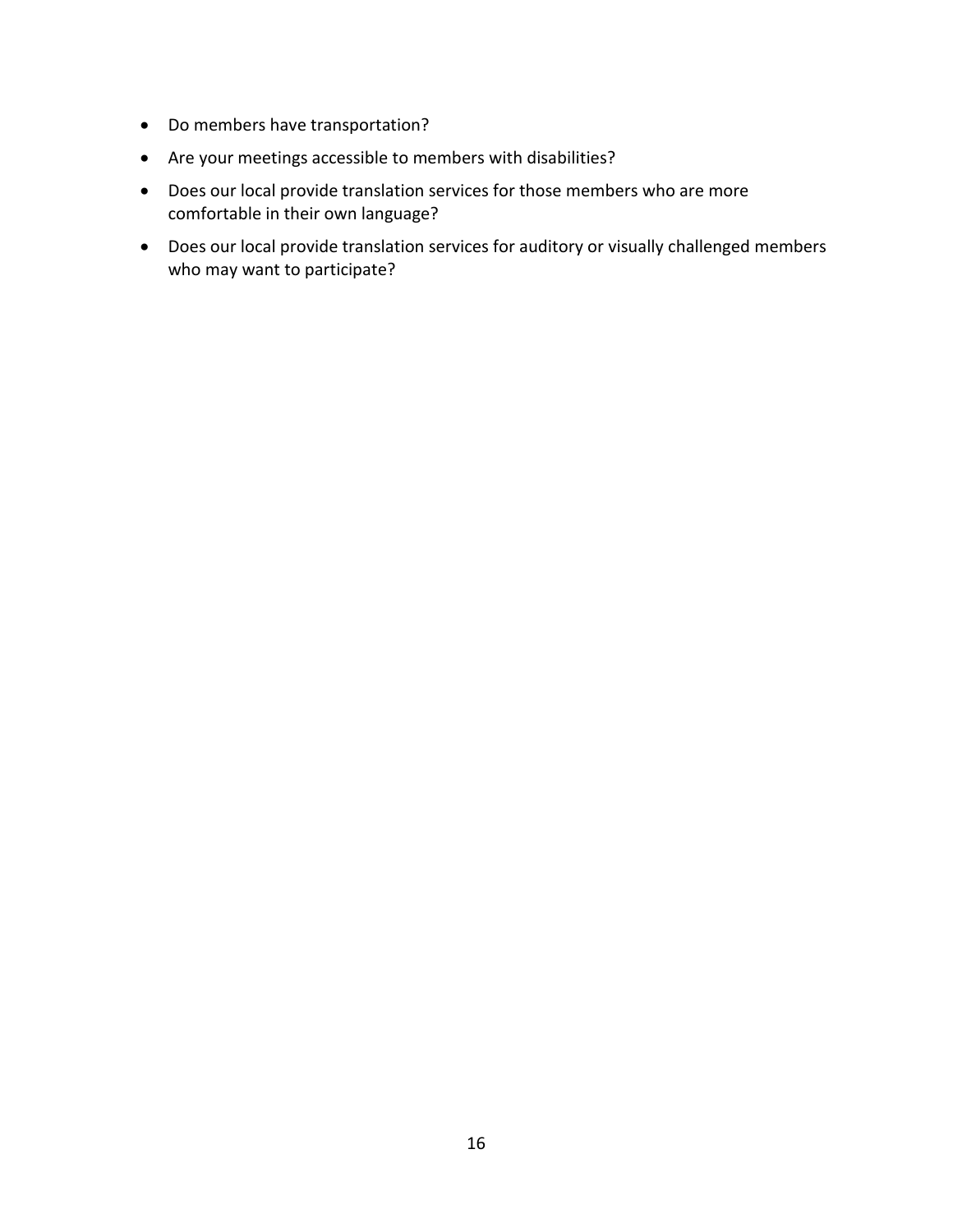## <span id="page-16-0"></span>2.7 Equity and Inclusion

Systemic barriers can prevent members from fully participating in the workplace and in the union.

Stewards have a duty to represent all members fairly. This means that a crucial part of the steward's job is to be aware if members feel excluded, hurt or even oppressed at the workplace or in their union.

Your members can experience these things in ways that are obvious and ways that are subtle. This is why stewards need to really know their members, and it's why stewards should use an "equity lens" to view their workplaces and their unions.

An equity and inclusion approach is based in solidarity, respect and a recognition of every person's inherent worth. Adopting equity means addressing power imbalances, embracing our differences and developing ways to create powerful bonds in the face of inequity and systemic barriers.

This can be complex, but your union is there to help. Most unions have people working on equity or human rights. Check with them for relevant policies, information and supports.

## **What Is an Equity Lens?**

An equity and inclusion lens is a policy tool that unions can use to look for, see and support diversity as well as look for, see and remove human rights barriers from their activities, practices, structure, committees and leadership.

Equity and inclusion lenses offer unions a way to become inclusive of the full diversity of their members.

An equity approach aims to ensure that everyone has access to equal rights and benefits. It treats everyone fairly by acknowledging their unique situation and addressing systemic barriers that people may face.

Advancing equity helps stewards create more respectful and positive unions, and helps unions address issues that affect all workers in our workplaces.

## **The Difference between Equality and Equity**

Sometimes we think we are treating people equally – but we don't notice that the end result isn't actually fairness or justice. But when we consider equity as the outcome, rather than equality as the treatment, we might make different decisions.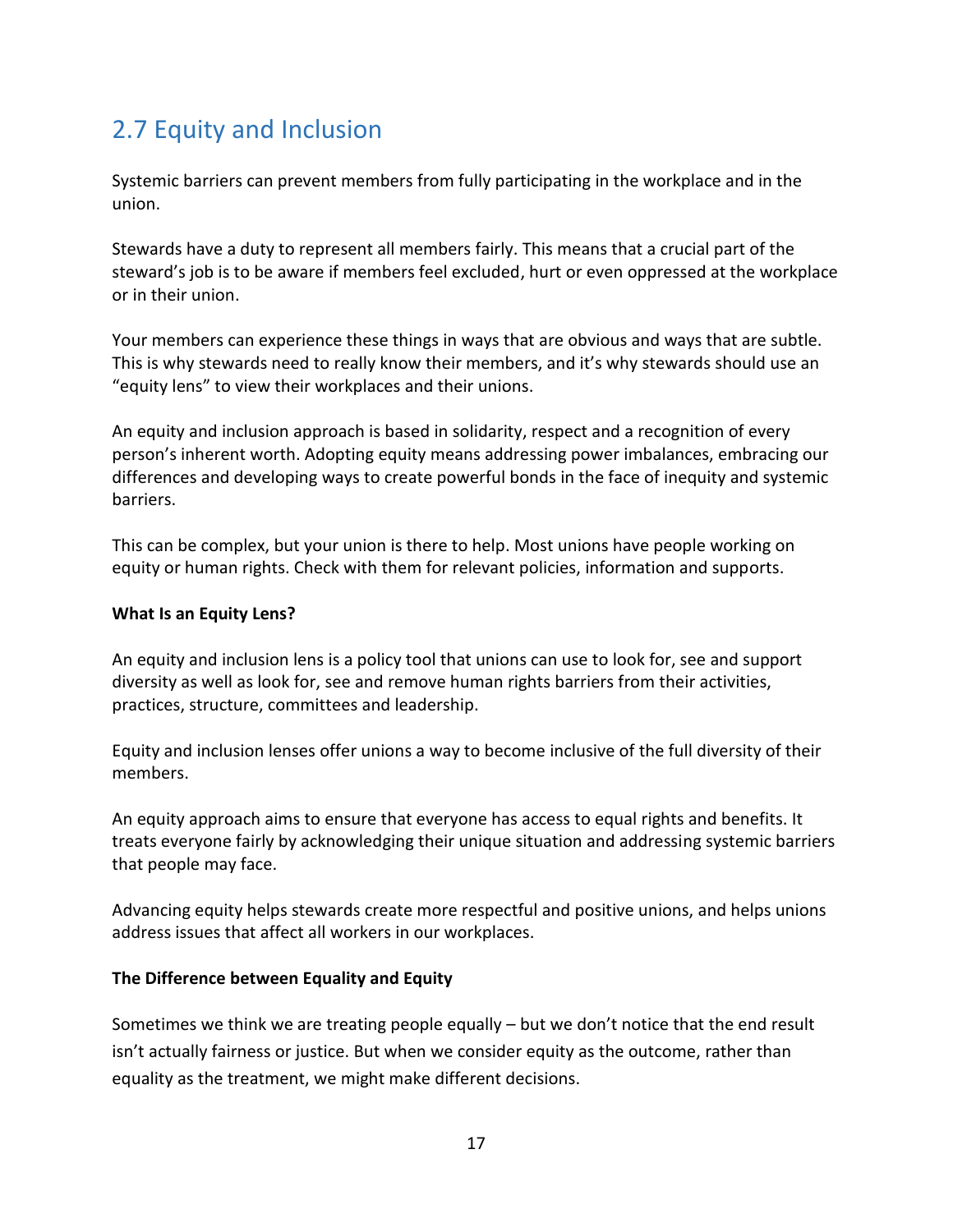The famous picture below demonstrates the difference when we apply an equity lens. The difference is the *outcome*.

In the picture on the left, everyone is treated the same way, or equally – each child gets their own box to stand on to see over the wall. But the result isn't fair. So while there is equality in how they are treated, there is not justice in the *outcome*.

The picture in the middle points to a better solution. See how the boxes are distributed differently depending on need. This changes things and produces an outcome that is equitable, even if the children are being treated differently. Now, all of them can see over the wall.

But here's the kicker. There's a third aspect to consider. Check out the picture on the right, where the systemic barrier – the wall – is removed. This makes it possible for everyone to watch the game unhindered. When the systemic barrier is removed, it's a lot easier to create equity without the need for special supports.

Unions advocate an equity approach because of the persistent presence of systemic discrimination in our society.

## **Understanding Systemic Discrimination**

Being aware of different types of discrimination – and how they persist – helps stewards make a difference in the lives of their members.

Discrimination might be obvious or subtle, and it might stem from an individual's behaviour or from a more complex cause. A member might feel excluded because of something somebody did – or didn't do – to them personally. But a member can also experience discrimination caused by a more systemic reason.

"Systemic" means the problematic behaviour exists at a broader level, for example as part of an organizational culture, or a wider social oppression, and not just because of a few individuals.

Obviously, stewards can't do the employer's job and manage the workplace. However, creating an inclusive and positive union experience for all your members is good trade union practice. More than that, it's a core union responsibility to represent all members fairly, and you can't do this without being inclusive.

## **Discrimination: Personal, Organizational, Systemic**

An equity and inclusion approach asks stewards to remember that barriers can take place at various levels at the same time: at a personal level, at an organizational or institutional level, and at the level of social and economic systems.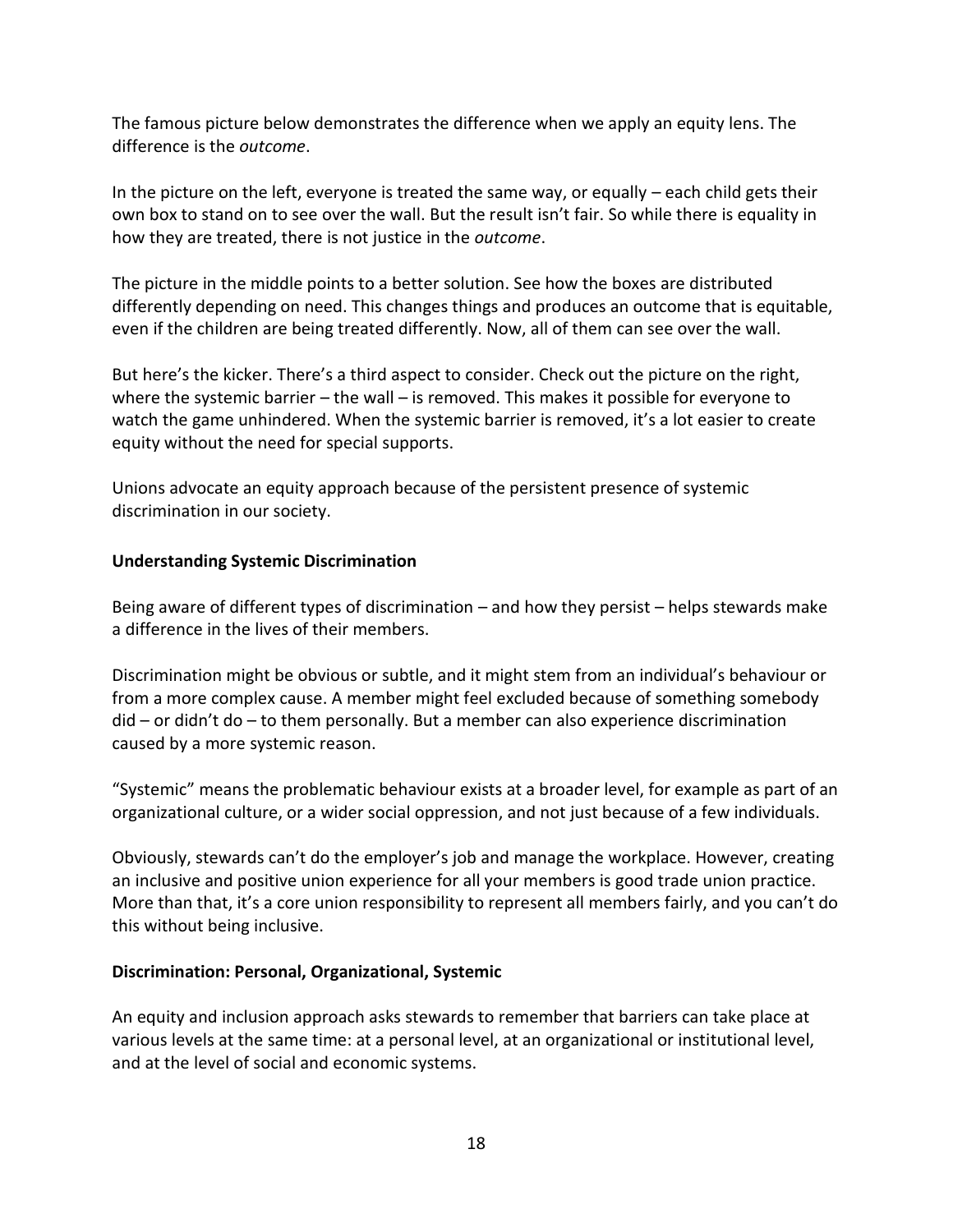- Personal: An individual's day-to-day experience of inclusion or exclusion, power or powerlessness, visibility or invisibility, privilege or abuse. Your members can face daily oppressions as they go about their daily lives.
- Organizational: Oppression can manifest in a more "organized" way in a workplace, whether it's a company, institution or organization.
- Systemic: Inequality, power imbalances and privilege are maintained at the social level across political and economic systems. For individuals, this might play out in unequal access to education, social services, political influence and economic power and position.

All of these combine to maintain exclusion and divide us as workers and members of the community. Depending on who you are (your own "social location"), you might think of equity and inclusion as a way to understand someone's differences or their experience. As a steward, this can help you do a better job of advocating for your member or addressing their concerns.

## **Examples of Systemic Discrimination**

Understanding how inequities occur can be complex. Read below for some examples. Can you see how these issues are systemic, and broader than problems at the individual level?

- Aboriginal workers often face racism and exclusion in the job market, and have to resist anti-indigenous sentiment across Canada.
- Lesbian, gay, bisexual, two-spirited, trans and queer (LGBTQ) workers often experience discrimination in the workplace. This can surface through hostility, unequal treatment, social isolation, homophobia, transphobia and even violence.
- Women often face additional barriers because of race, disability, Aboriginal status, age, sexuality and gender identity and expression. They are often paid less than men.
- Workers of colour often face discrimination, prejudice and overt racism in the labour market.
- Young workers make up nearly a third of the population of Canada yet their interests are underrepresented in government and public policy decisions, even though they're twice as likely to be unemployed.
- Workers with disabilities often face multiple struggles such as living and thriving with their disability – and being properly accommodated in the job market.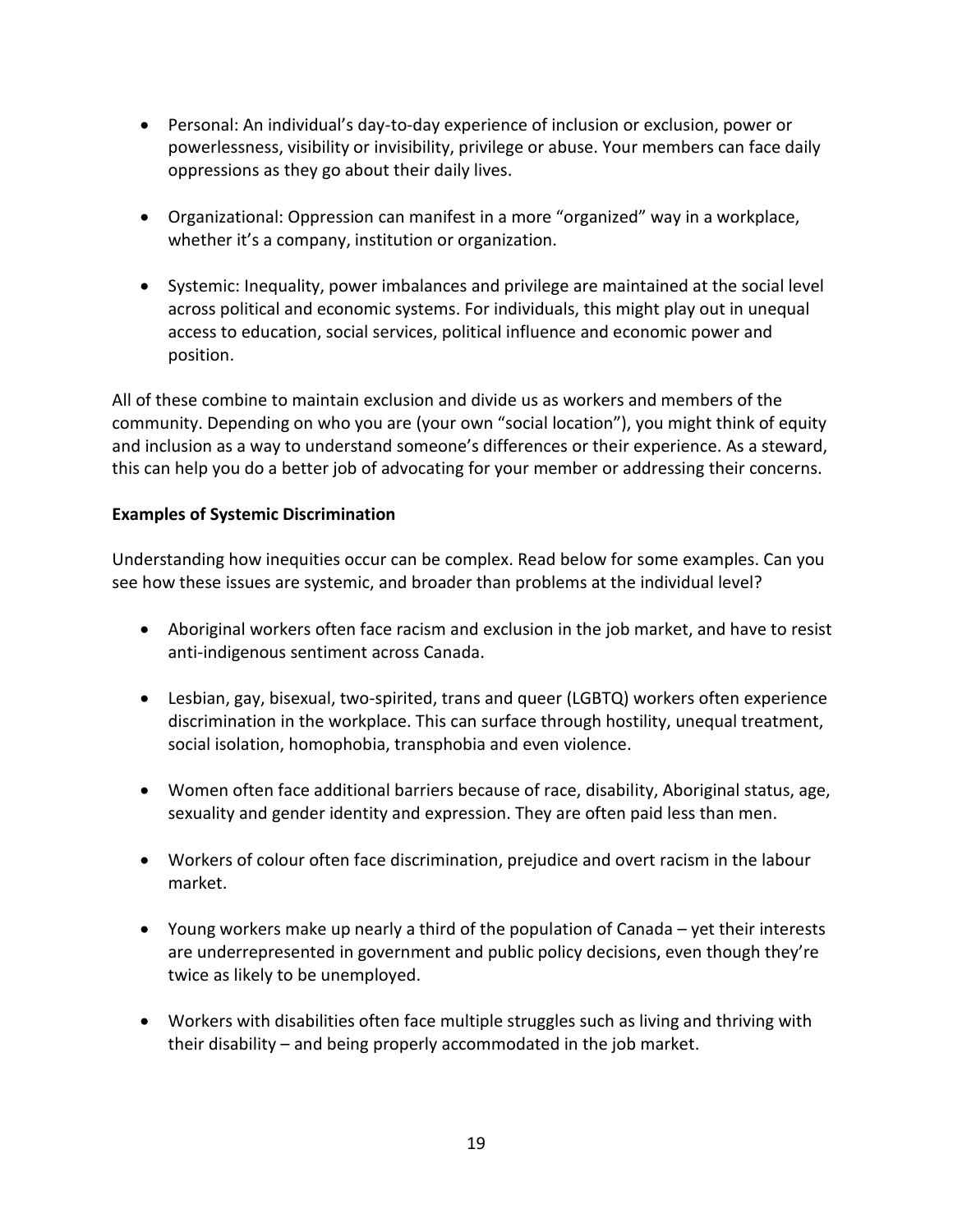This might seem like a lot to keep in mind, but it's really just about understanding where your members might be coming from or what they might have experienced.

 A central question is: "Does your member feel discriminated against in the workplace or in this particular situation because of a systemic barrier, organizational practice or individual experience?"

Workers from marginalized groups tend to experience these barriers disproportionately. This experience will inform what your members' different concerns are and what the remedies might be.

## **Engaging Members, Building Equity**

Unions make our workplaces fairer and more just when they apply this kind of equity lens. Remember, the main job of a union steward is to represent all your members fairly. You can only really do that when you know who your members are, and when you know their challenges, struggles and triumphs. An equity lens helps our members see that our unions are vital and relevant to their lives.

Using an equity lens helps us identify barriers that keep our members from achieving justice. The best way stewards can discover what the barriers might be is to talk to  $-$  and listen to  $$ their members.

For more on listening to our members, see the chapter on "Member Engagement".

## **Ask Yourself! 10 Questions to Help Stewards Apply an Equity Lens**

- 1. What is an equity lens?
- 2. Why is an equity lens important?
- 3. How is equity different from equality?
- 4. What is the impact of these forms of oppression on the affected people?
- 5. What is the impact on those people not directly affected?
- 6. How is the workplace as a whole impacted by systemic discrimination?
- 7. How is the union as a whole impacted by these forms of systemic discrimination?
- 8. What is the role of the union in creating positive change?
- 9. What is your role as a steward in creating positive change?
- 10. Do your local's practices (meetings, communications, information sharing and leadership) move towards or away from inclusiveness?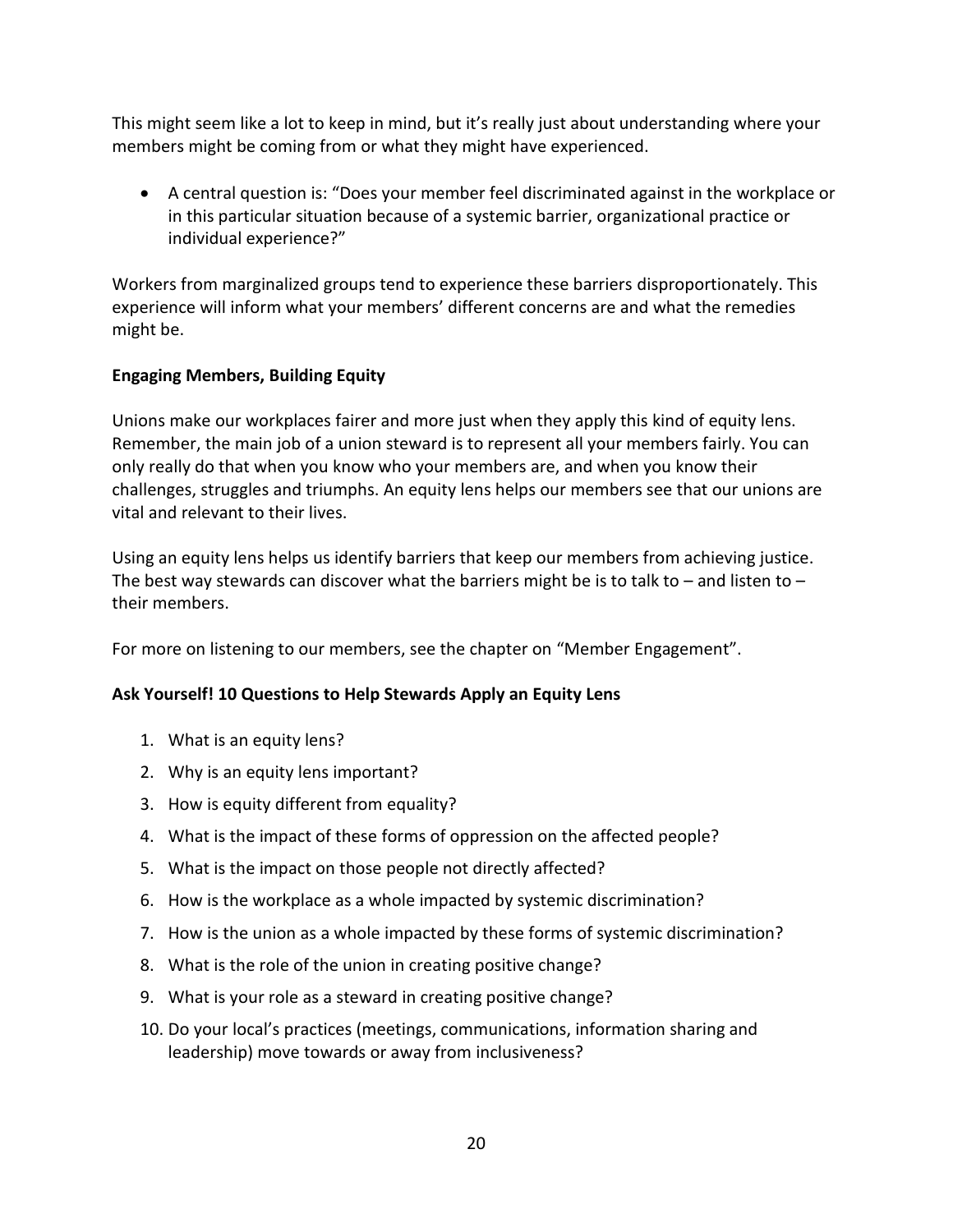## **The Difference between Harassment and Discrimination**

Sometimes discrimination takes the form of harassment. Harassment means using real or perceived power to abuse, devalue or humiliate someone else through communication that is verbal, written or online. Whereas one might hold thoughts that are discriminatory, harassment is the acting on those thoughts – at someone else's expense. See the chapter "Dealing with Harassment" for more information.

## **Oppression**

Oppressions are social forces that rank people above or below one another. These divisions serve to exclude and marginalize individuals and groups. When groups are marginalized, inequality grows. Systemic barriers like racism, sexism, heterosexism and classism are examples of forms of oppression that prevent people coming together in solidarity. As union stewards, your role is to build solidarity. This makes combating oppression part of the job.

## **What Would an Anti-Oppressive Framework Look Like for a Steward?**

Oppression is about power. Anti-oppression is about balancing power. An anti-oppression approach helps stewards recognize that in all relationships, there exist power imbalances. We can all relate to that to one degree or another in the workplace. But workers from marginalized groups tend to experience these imbalances disproportionately, and this reality affects your members' different concerns and what the remedies might be. Thinking in terms of antioppression helps you address any power imbalances that might exist.

TIPS

- Ask yourself, "What's below the surface?"
- What happens on the surface of any given situation may not be the entire story. This is why our equity lens helps us see all the possible levels of a situation: the personal level, institutional level, or systemic level. Your equity lens will help you see these key levels.

## **The CLC's Equality Statement**

Union solidarity is based on the principle that union members are equal and deserve mutual respect. As unionists, mutual respect, cooperation and understanding are our goals.

Behaviour that undermines the dignity or self-esteem of any individual or creates an intimidating, hostile or offensive environment is inconsistent with the labour movement's values and prevents us from working together to strengthen our movement.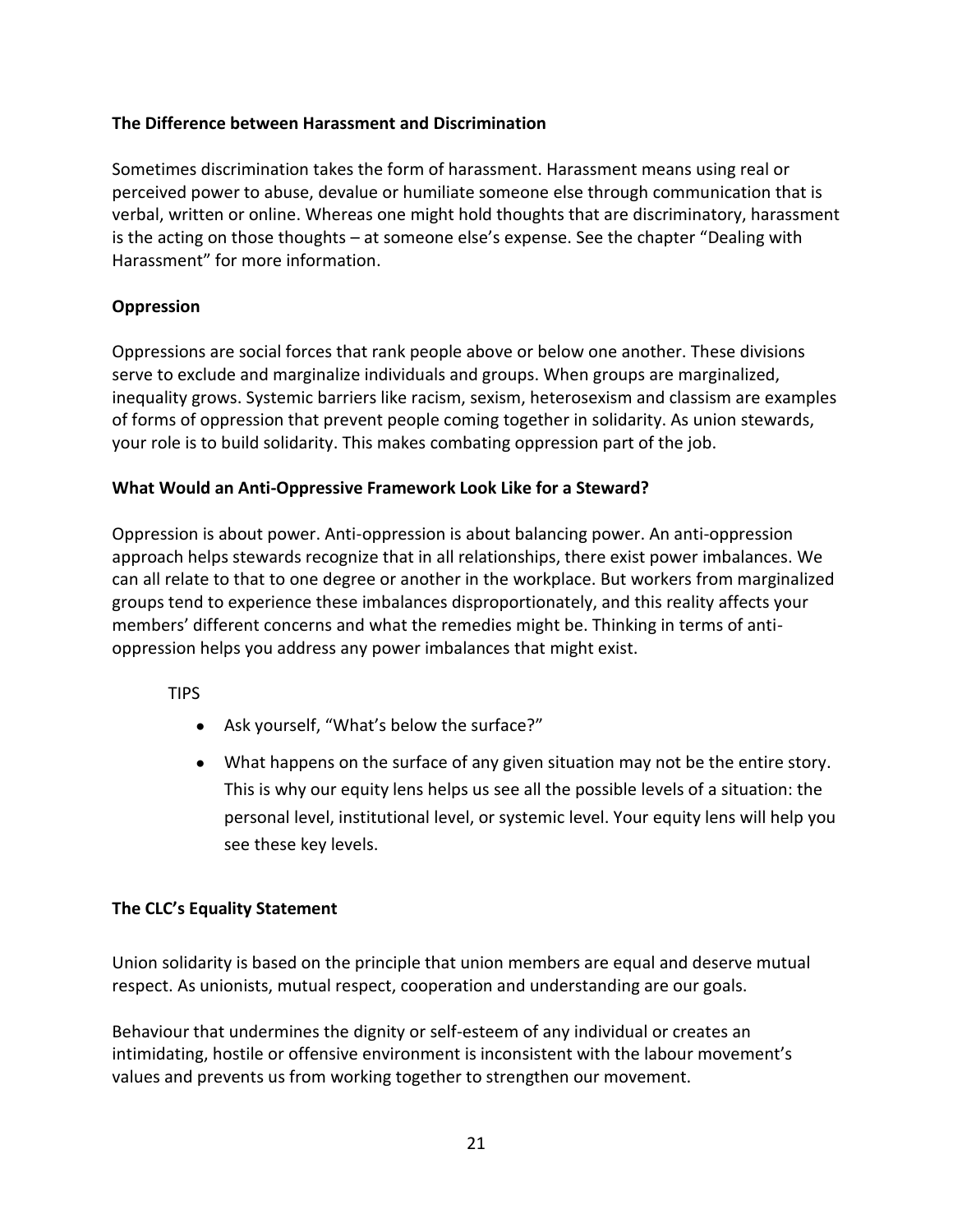Discriminatory speech or conduct which is racist, sexist, transphobic or homophobic hurts and divides us all – so too, does discrimination on the basis of disability, age, class, religion, language and ethnic origin.

Sometimes discrimination takes the form of harassment. Harassment means using real or perceived power to abuse, devalue or humiliate. Harassment is not a joke. The uneasiness and resentment it creates are not feelings that help us grow in solidarity.

Discrimination and harassment focus on characteristics that devalue differences. Such behaviours reduce our capacity to work together on shared concerns such as decent wages, safe working conditions, and justice in the workplace, society and in our unions.

The CLC's policies and practices reflect our commitment to equality.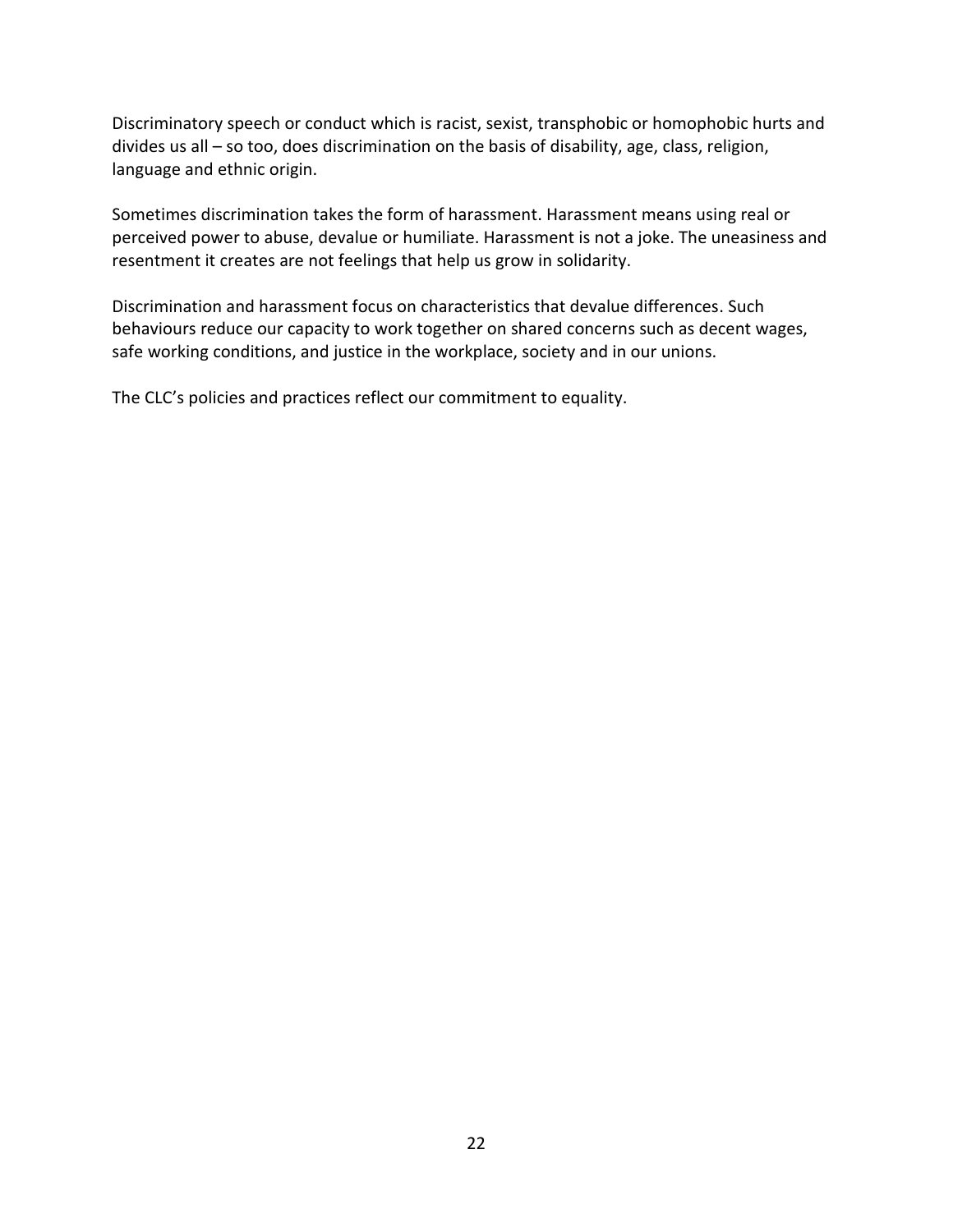## <span id="page-22-0"></span>2.8 Dealing with Harassment

Learn how to deal with harassment with skill and clarity.

## **Understanding Harassment**

The CLC's Equality Statement points out that discrimination can take the form of harassment, which is the "use of real or perceived power to abuse, devalue or humiliate."

Harassing behaviour is unwelcome, unwanted and uninvited; it may be expressed verbally or physically; it is usually coercive, and it can occur as a single incident or on a repeated basis. It comprises actions, attitudes, language or gestures which the harasser knows, or ought reasonably to know, are abusive, unwelcome and wrong.

Workplace harassment can come from management or from co-workers. However it presents itself, its purpose is the same: the expression of the perceived power of one person over another.

As unionists, we would like to believe that harassment mostly comes from management towards an employee. However, studies have shown that in fact significant harassment exists between co-workers. This "horizontal hostility" creates a demoralizing, intimidating and poisoned work environment.

Harassment damages the solidarity of the union membership. This makes it vital that the union steward lead by example and be able to communicate to the membership that harassment will not be tolerated.

## **What to Do When a Member Complains of Harassment**

### **Take the Complaint Seriously**

It takes a lot of courage to come forward with a complaint against either management or a fellow co-worker.

### **Speak Calmly**

Try to alleviate some of the tension the member is feeling. You may point out that you know discussing the incident(s) is uncomfortable for them. Assure them that harassment is not a personal matter but rather a widespread work problem and that the union takes it very seriously.

## **Validate the Member's Concern**

If members feel they aren't believed, they won't come forward, allowing harassment to continue.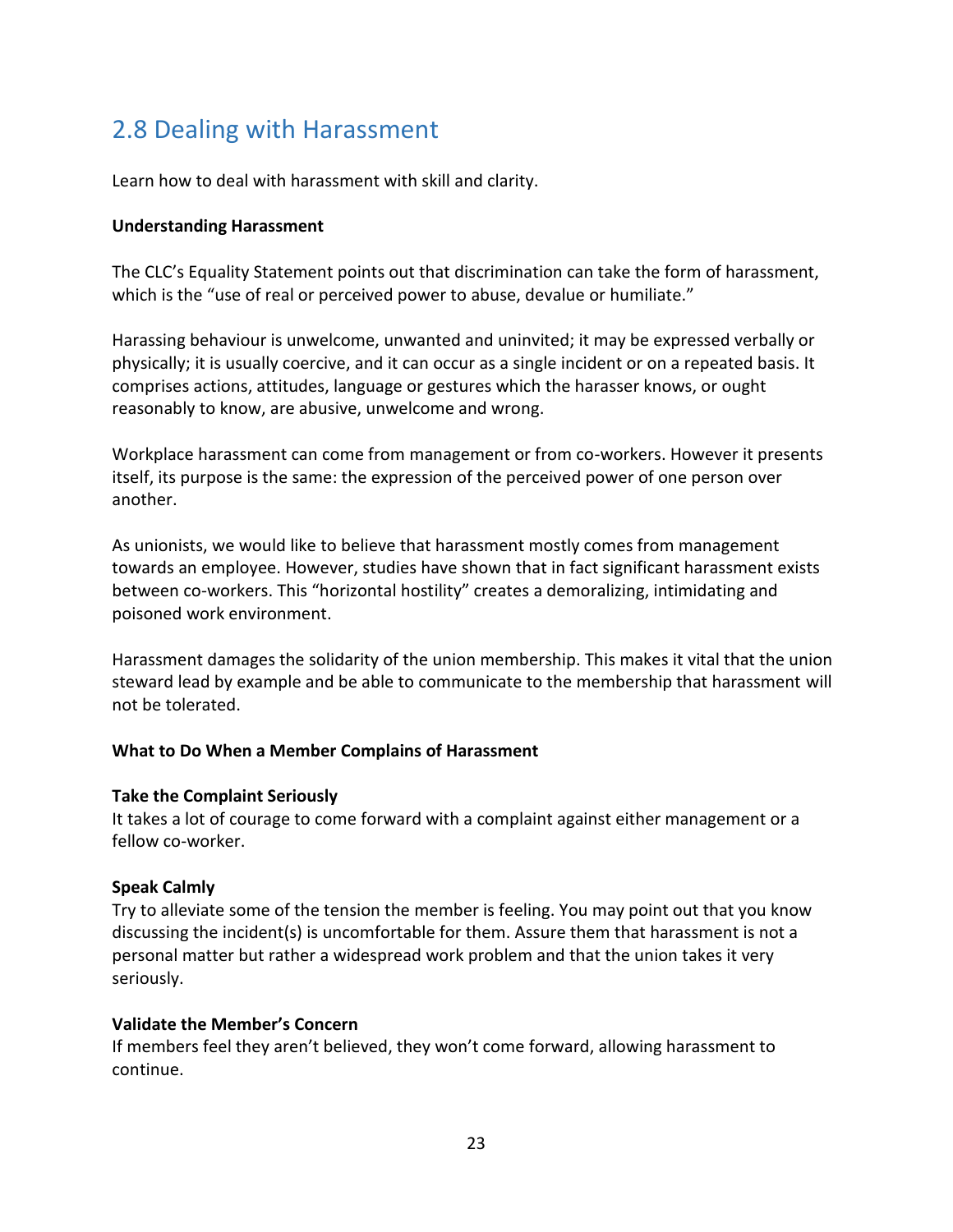### **Advise Them to Write It All Down**

Encourage the member to keep careful notes and to be as specific as possible. Tell them to record "who, what, when, where and how."

## **Be in Solidarity**

Assure the person who is being harassed that the union is fully behind them and that it will do everything possible to stop this behaviour.

## **How to Take Action When Management Is Doing the Harassing**

This is probably the least complicated scenario for the union steward.

After talking with the member who is being harassed, you, as steward, should meet with your local officers and/or members of the human rights or equality committee (if applicable). Explain the facts and ask that they arrange a meeting with the superior of the supervisor who is doing the harassing. Request that someone from the relevant committee accompany you to the meeting. This will provide you with a reliable witness to your meeting. It also shows management that the union takes these allegations very seriously and is strongly behind the person who is being harassed.

Tell management that one of their supervisors is engaging in behaviour that could place the company in serious trouble. Name the supervisor involved but do not name the member. Often, a member will suffer further abuse when a supervisor knows that a complaint has been lodged. Inform management that if the supervisor's behaviour doesn't change the union will be forced to file a grievance.

## **How to Take Action When a Co-worker Does the Harassing**

This is always a difficult situation for any steward to deal with. Each union will have its own particular way of handling this, but below are some guidelines.

Your first obligation is to the one who is being harassed. This cuts across all lines of friendship. As a leader and union representative, all of your members must feel confident that they can come to you with their problems.

If you receive a complaint, or if you see someone exhibiting abusive or harassing behaviour or actions, arrange to speak privately to the harasser. Be firm. Tell them that harassing behaviour will not be tolerated and that hurting someone else is not funny. Tell them also that if they continue harassing, they will be in serious trouble and that the union may not be able to defend them since harassment is illegal.

If there is no change in behaviour, you and the union must take further steps.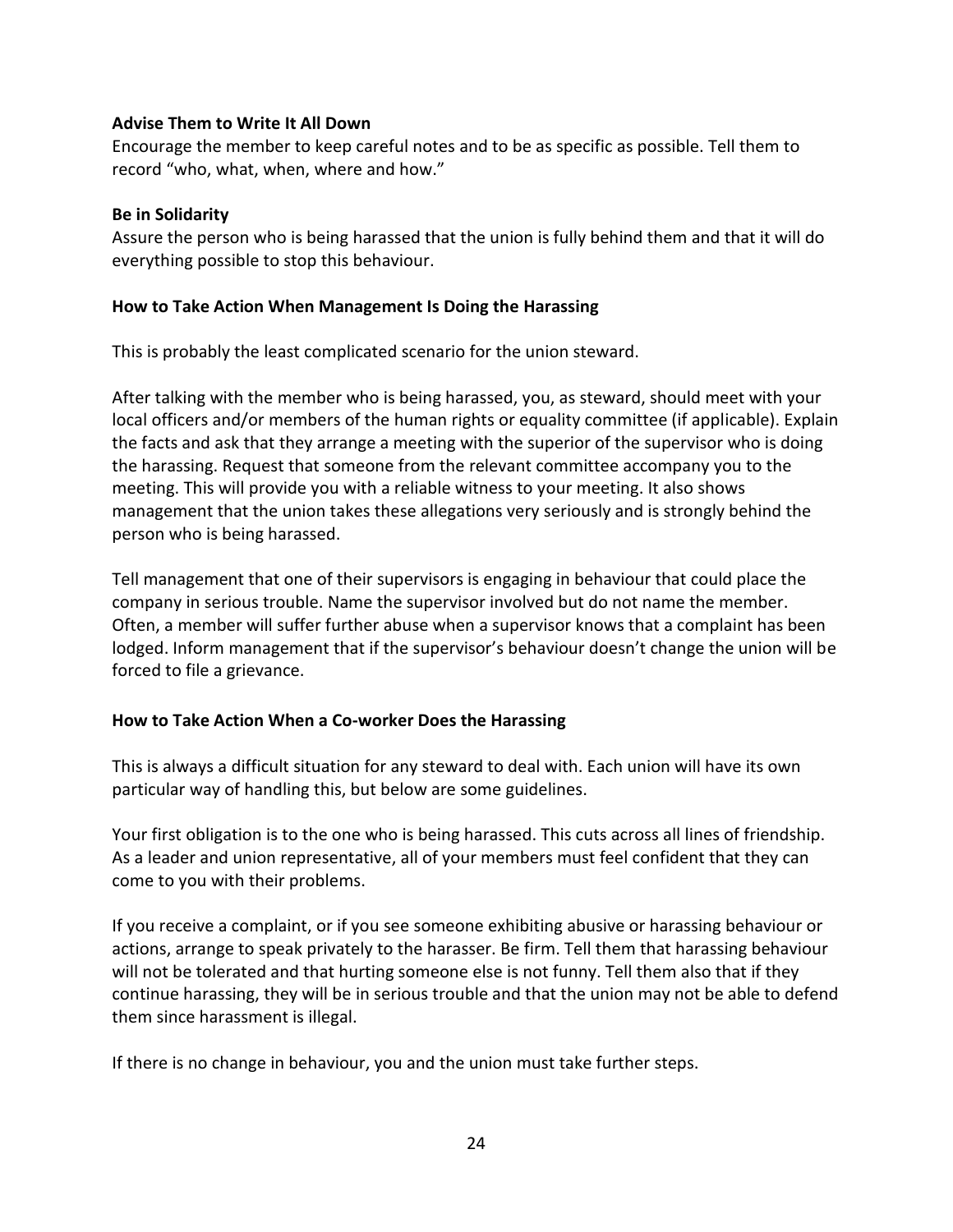## **Check Your Collective Agreement**

Most collective agreements contain a "no discrimination" clause, where management ensures that the workplace will be free of all forms of discrimination and harassment. It might read something like, "It is agreed that there shall be no discrimination, interference, restriction, coercion, harassment, intimidation or stronger disciplinary action exercised or practiced with respect to an employee by reason of age, race, creed, colour, national origin, political or religious affiliation, sex, sexual orientation or membership or activity in the union."

If your collective agreement contains a clause like this, then you would grieve management for allowing this situation to occur. If you do not have this clause, then you probably have one where management "ensures a healthy and safe environment," which can also be used. Press your union to include a "no discrimination" clause, however, in the next round of negotiations. The stronger language of this clause sends a very clear message to all parties (management and workers alike) that discrimination of any sort will not be tolerated.

If in doubt, consult with your union leadership and/or union staff representative for guidance.

## **How Can We Fight Harassment?**

### **Be an Example**

Speak out against oppressive behaviour or "jokes" that undermine solidarity.

### **Educate Your Members**

Work with your membership to explore the issues around oppression and harassment in formal and informal educational environments, from lunchtime discussions to workshops to trainings.

### **Get Help**

Bring in experts on equity, inclusion and cross-cultural communications to lead trainings at your local.

### **Communicate Clearly**

Tell your members that if anyone feels they have a problem, they can speak to you in complete confidence.

### **Recognize Diversity as Reality–and Opportunity**

Your members are diverse and include people from equity-seeking groups, including people of colour, Aboriginal people, people who are gay, lesbian, bisexual, queer or transgendered, or members who have physical or mental disabilities. For more, see the chapter on Equity and Inclusion.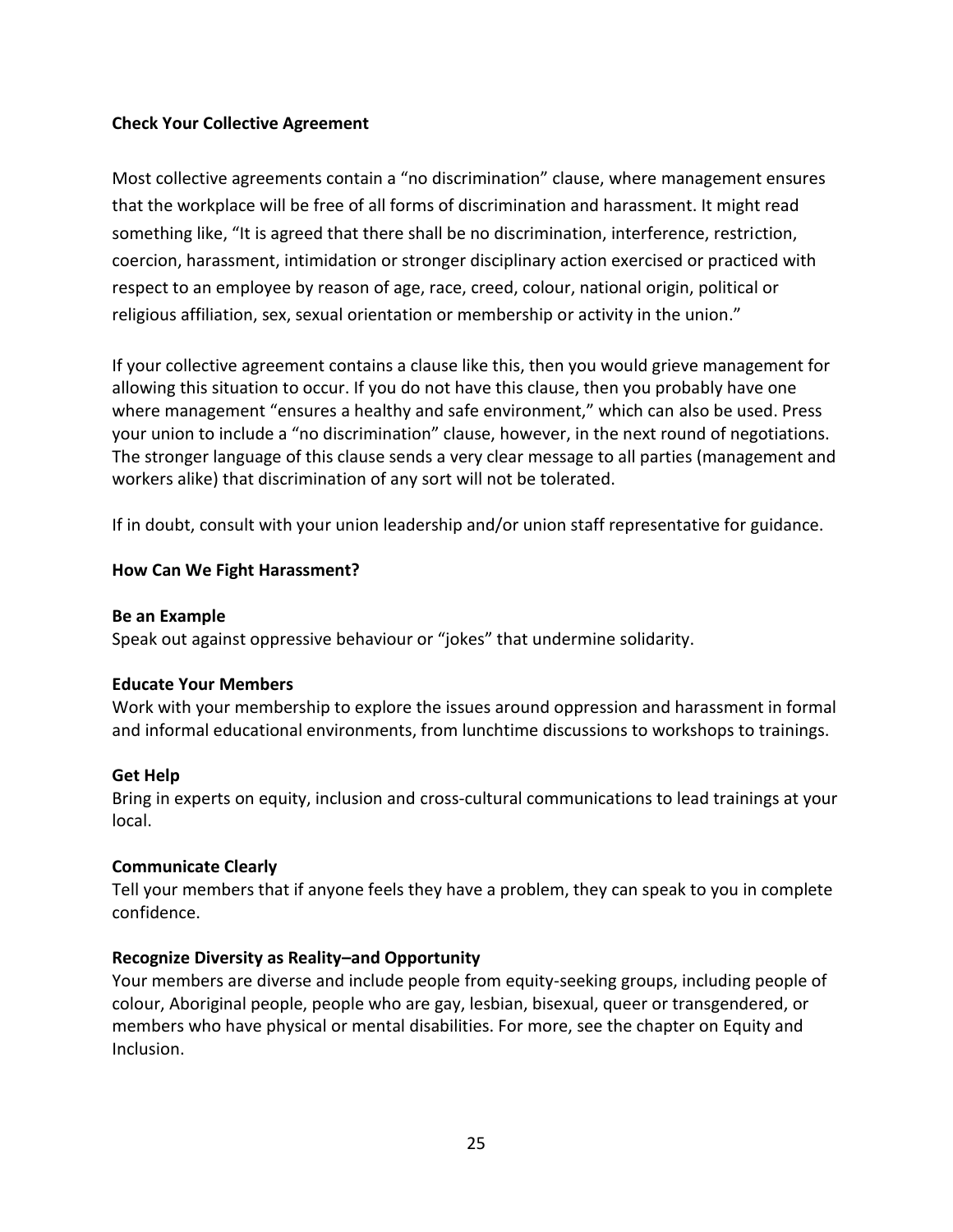## <span id="page-25-0"></span>3.1 The Collective Agreement

Get to know your contract. You don't have to memorize it word-for-word, but you should know where to find relevant provisions.

Written collective agreements (or contracts) specify a unionized workplace's working conditions, wages and benefits.

Contracts are the symbol of the workers' acceptance of the union as their bargaining agent. That's why unions fight for good contracts, and that's why many bitter disputes and strikes have been fought to force employers to sign contracts.

They are hammered out by representatives of the employer and the union, usually after weeks of negotiation. The bargaining committee is helped by union staff experts who know how to negotiate and know current bargaining trends. Employers use a whole battery of experts to negotiate on their behalf.

Contracts are essentially compromises between the employer and the union. That said, there are no unimportant clauses. If there were, unions wouldn't fight so hard to put them in. If you disregard one clause, or let the employer break it at will, you will have a much tougher job trying to enforce the sections you want enforced. The contract is like a set of rules that says, "This is the way things should be." But, like traffic laws, the contract isn't always followed. And the contract doesn't enforce itself – that's where stewards come in.

## **The Contract and the Steward**

It's the steward's job to watch for contract violations and to speak on behalf of workers who are affected by those violations. If you don't enforce the contract's provisions – through the formal process called the grievance process – then the contract is worthless.

Not all complaints become grievances. But grievances do grow out of the problems, the dissatisfactions, complaints and hopes of the membership. By handling these problems correctly, you bring the union in close touch with the membership. Of course, there are going to be grievances you won't know how to handle. When this happens, don't be afraid to ask for advice.

Contract clauses can always be interpreted in different ways, and the guidelines below might explain some of those differences. They aren't firm rules, however. There will always be exceptions, but you should find that most of these will help you decide whether you have a grievance or not.

What was the intent of the parties who wrote the agreement?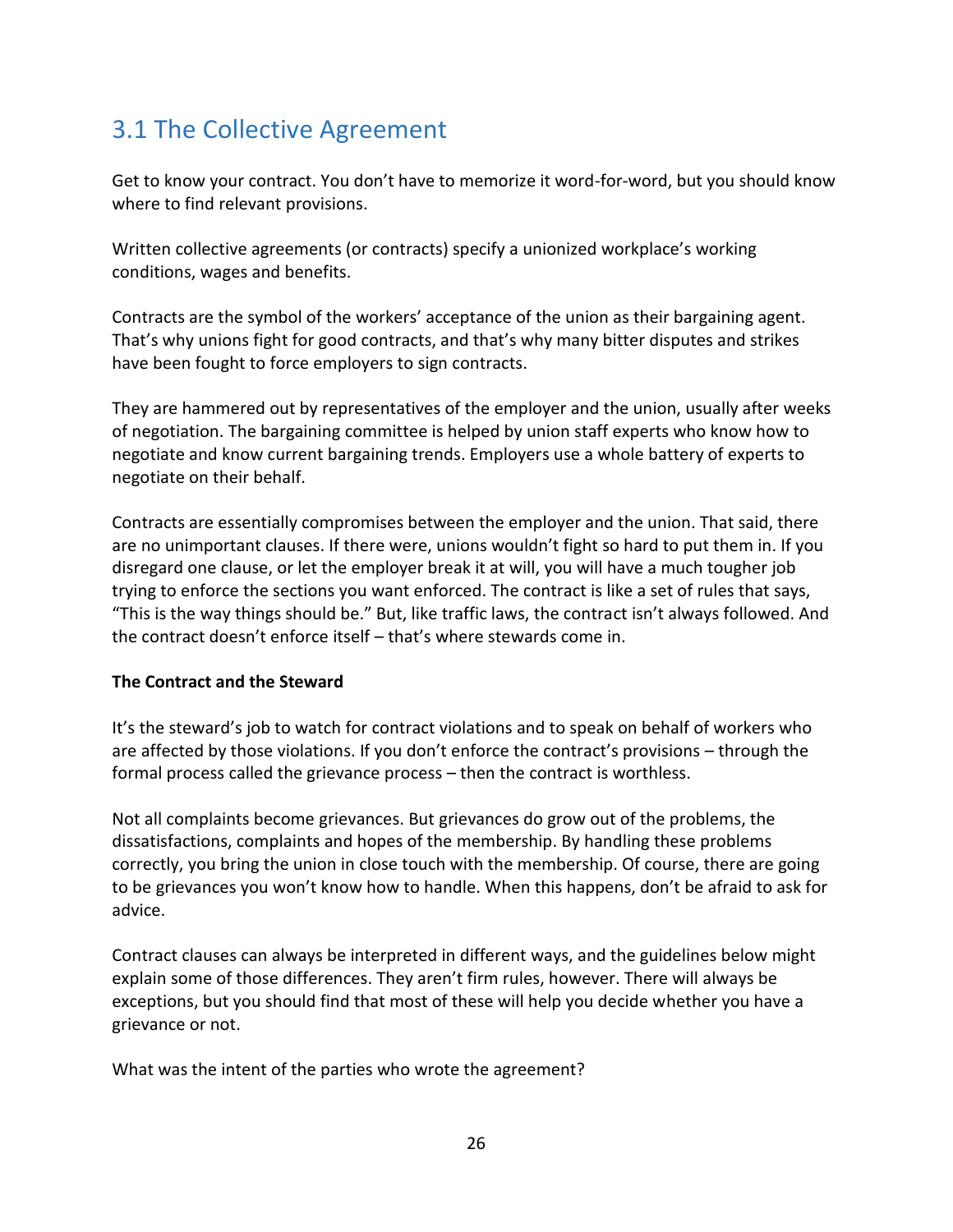Example: A contract may say that holiday pay will be allowed to all employees who work the day before the holiday. What if management closes the workplace the day before each holiday so that no one could ever receive holiday pay? An arbitrator might rule that the intent of the contract's authors was for eligible employees to get that holiday pay, and that, therefore, the management violated the contract by preventing them from qualifying.

## The contract should be interpreted as a whole

One part may support your position; another part may deny it. You cannot pick out the part that supports you and ignore the rest. Your interpretation must be reconciled to the other provisions of the contract, and it must be consistent with them.

If the wording of the contract is clear and definite, it will generally prevail Example: If the contract specifies that workers will receive two hours for an emergency call, even though they had received three hours for a number of years, an arbitrator would be forced to uphold the wording of the contract, not the practice.

If the wording of the contract is vague and indefinite, the interpretation of the parties and their practices will carry considerable weight

Example: The contract may say that an employee receiving an emergency call will be paid extra – without saying how much extra. For the past five years, workers have been paid three hours for this work. It may be assumed that both parties to the agreement recognized that three hours was the proper pay in this instance. Past practice will be considered by an arbitrator only to resolve an ambiguity in the agreement.

Decisions made in similar cases in the past affect decisions in present cases, particularly if the same parties were involved

Arbitrators are not bound by precedent, but decisions of other arbitrators carry considerable weight. If the previous settlement was wrong or made in error, then you should show how the error was made.

Express (written) provisions imply the exclusion of everything not mentioned Example: If the contract states that paid holidays will be given on New Year's Day, Labour Day, Thanksgiving and Christmas, it implies that paid holidays will not be given on other days, such as Victoria Day or Boxing Day.

Implied (unwritten) provisions may exist if they are consistent with the express (written) provisions

Example: One part of the contract may provide for rest and lunch periods during the regular shift; another part may provide for emergency workers but makes no mention of rest and lunch periods. The implication of both express provisions, interpreted together, is that the emergency workers should have the same allowance.

When both general and special provisions concern the same thing, the special provisions will generally prevail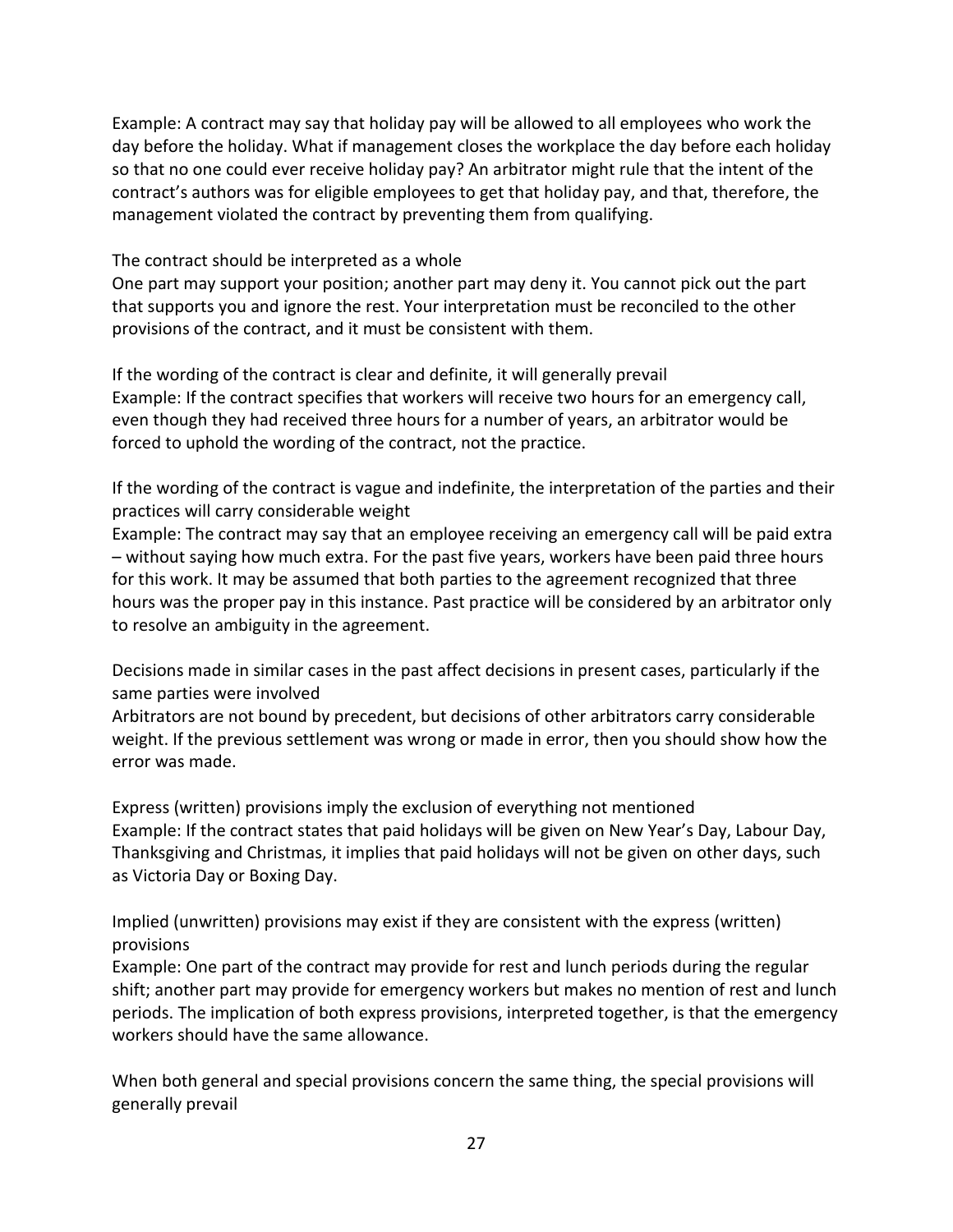Example: If one rule says all employees who drive company cars to the work location get one hour allowance, and another rule says that employees who drive company cars to the work site and are permitted to take them home get half an hour allowance, the special rule about cars taken home gets priority over the general rule about company cars.

A reasonable interpretation will prevail over one that is unreasonable or absurd Example: If you can show that under the management's interpretation of the holiday rule no worker would be eligible for some holidays, while under your interpretation most worker would be eligible under most occasions – your position would be upheld.

## **A Note on Management's Rights**

A common management position is that if something is not specifically limited in the collective agreement, management has the residual power to do it.

Some arbitrators say a specific provision in the contract is necessary to limit management's rights. Others take the view that limits on management rights are not necessarily restricted to those contained in specific provisions. They may be "implied obligations" or "implied limitations" under some general provision of the agreement such as the recognition clause, or seniority provisions.

Arbitrators have also been known to modify residual rights by imposing a standard of reasonableness as an implied term of the agreement. Certainly, many arbitrators are reluctant to uphold arbitrary, capricious or bad faith managerial actions which adversely affect bargaining unit employees. It should also be noted that even where the agreement expressly states a management right, or gives it discretion, management's action must not be arbitrary, capricious or in bad faith.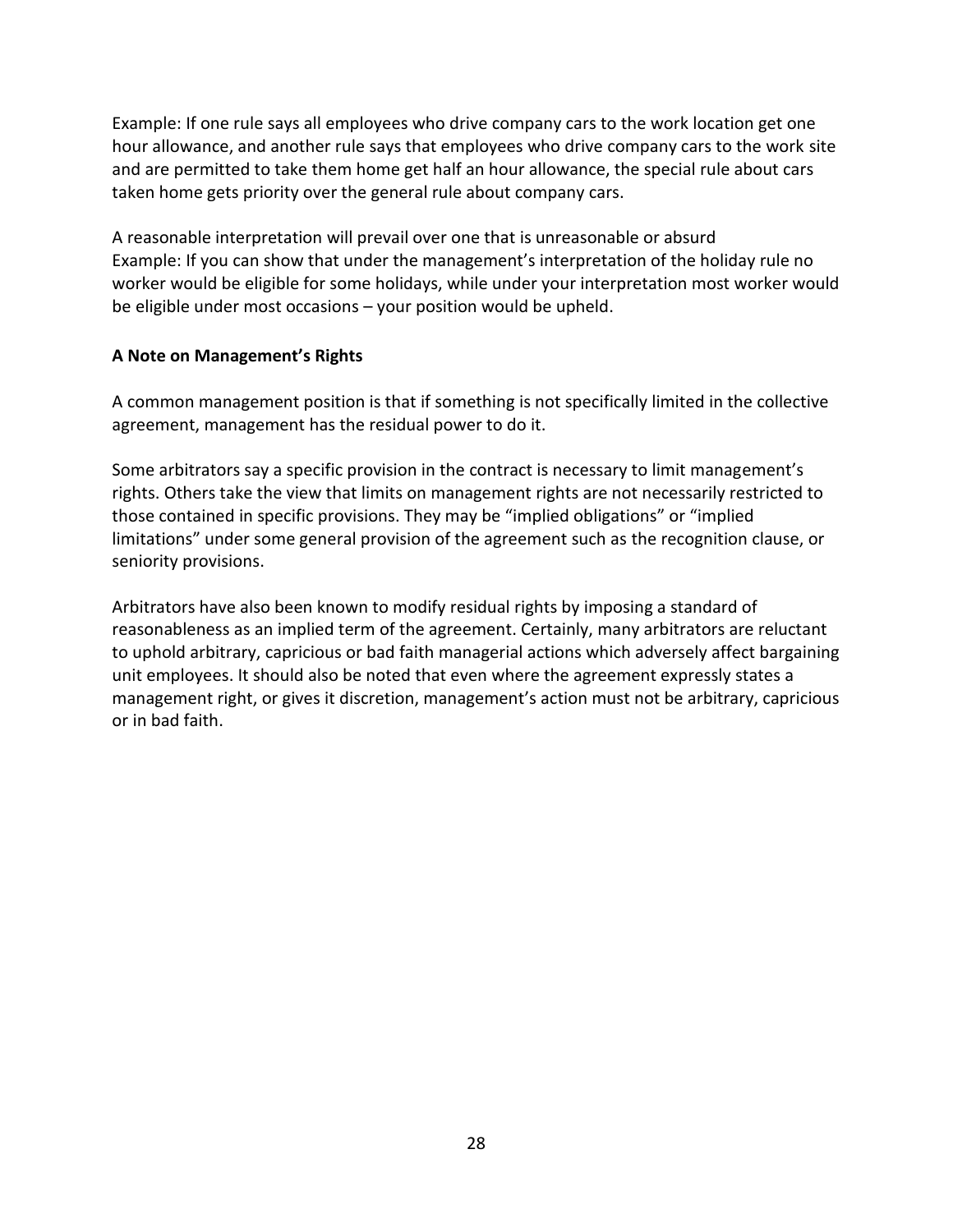## <span id="page-28-0"></span>4.1 What Is a Grievance?

A big part of the steward's job is dealing with grievances. Start your learning here.

A grievance is a violation of the employee's rights on the job -- whether under the collective agreement of under legislation. Not all complaints are grievances. The need to clearly violate either the contract/collective agreement, the law, the employee's rights, or a past practice.

## **Contract Violation**

If the grievance is a clear-cut violation of the contract, it will be easy to prove. If it involves an interpretation of the contract, it might be a little harder, so knowing jurisprudence (arbitration decisions) will help.

## **Violation of a Federal or Provincial Law**

Here you will have the option of filing a grievance or going to the appropriate government agency to get redress – or both. Examples include a worker refusing work they consider unsafe, or a worker complaining of racial or sexual harassment by management. In such cases, the steward should go through internal union channels, and a decision may be made to lodge a complaint with the appropriate government agency at the same time. See if your union has incorporated the relevant law in your collective agreement. Some unions specify and define the violation of provincial laws as grievances in their collective agreements.

## **Violation of a Past Practice in the Workplace**

This can be the basis for a grievance, particularly in areas where the contract is silent or unclear. Where a past practice has been violated by management, an employee may have a real grievance. The only relevance of past practice is to clarify (but not to alter) the collective agreement where it is ambiguous or unclear.

To be considered as a "past practice," the practice must be:

- Repeated over an extended period of time;
- Accepted explicitly or implicitly by both workers and management, e.g. by verbal agreement or in writing, without either side formally objecting; or
- Something that violates the contract, but with neither side demanding that this part of the contract be enforced.

A claim of past practice cannot be relied upon unless the collective agreement contains a specific provision to that effect. One example of this is the following clause: "The rights, benefits, privileges and working conditions which members of the union now enjoy will continue in effect insofar as they are consistent with the terms of this agreement."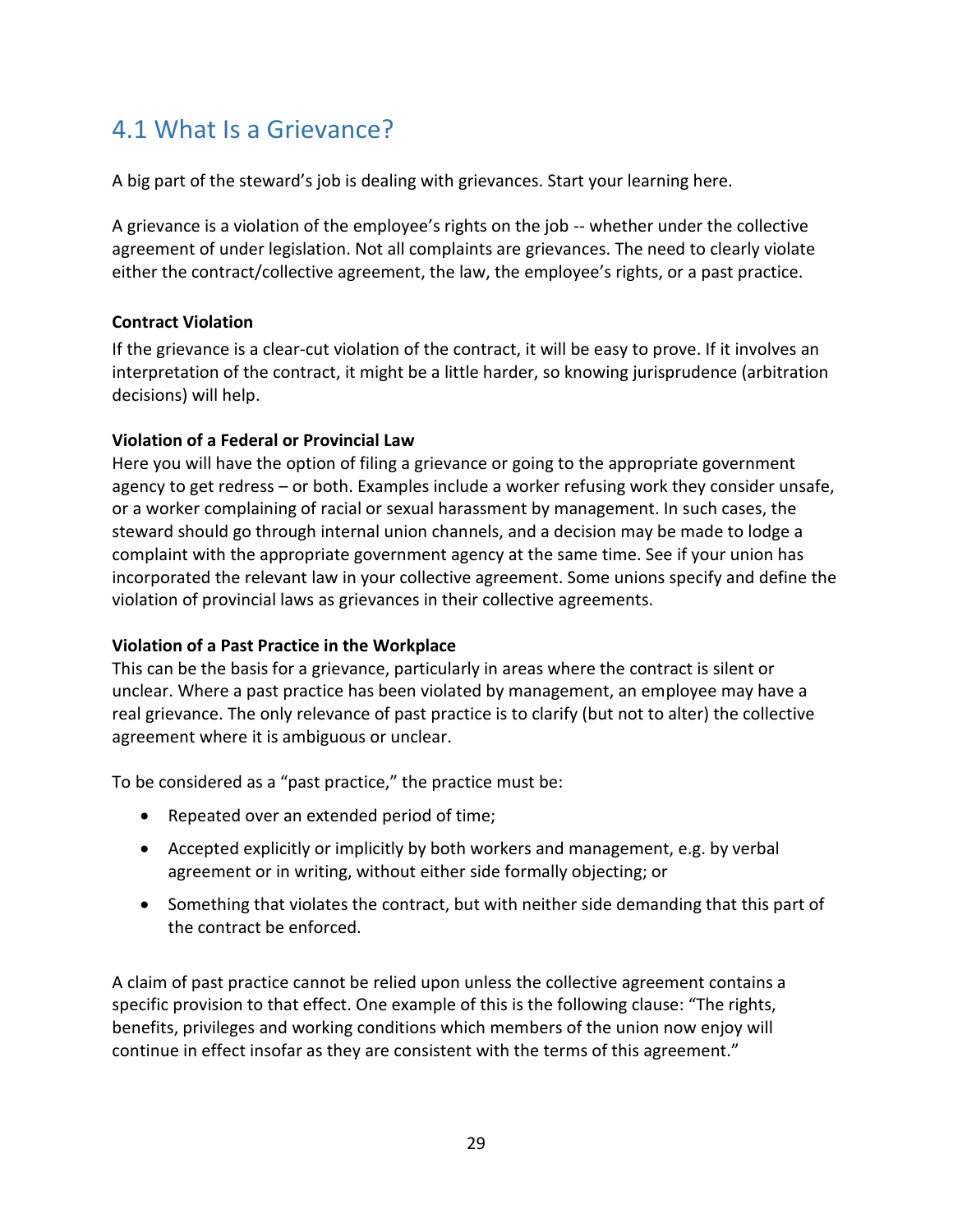### **Violation of Employee's Rights**

Like "past practice," the union must have a clear-cut, well-documented case of a rights violation. These kinds of grievances arise when management treats workers unfairly or unequally. These grievances are hard to fight and win so the local union should try to ensure that any problems concerning employees' rights are safeguarded in writing – in the collective agreement.

## **When a Member Has a Complaint**

The first thing to do is get the facts. Listen to their story. Ask yourself: Does it violate the contract? The law? A past practice? Their rights? If the answer is yes, chances are the complaint you have is a legitimate grievance.

Whether the complaint is a legitimate grievance or not, the employee is concerned enough to come to you with a problem. This concern demands action on your part to clarify or correct the situation. If you answered "no" to whether the problem violated the collective agreement, past practice, a law or the employee's rights, then you have a complaint rather than a grievance.

Complaints must be dealt with. If an employee alleges there has been a violation of the collective agreement, explain why it is not. A worker may think they have a grievance because they don't understand the contract. They may claim that they are entitled to vacation pay, for example, when a careful reading of the contract shows that they haven't enough service to qualify.

A grievance is a complaint against management. So, it's not a grievance if two workers have a personal disagreement. If Jane and Bob can't agree whether the window should be open or shut, that's not a grievance. The exception to this rule is harassment (see the chapter on Harassment).

## **Benefit of the Doubt**

If you have a borderline case between complaint and grievance, give the employee the benefit of the doubt. Say you are not sure about it and then ask for help from the Chief Steward or the Grievance Committee. When you have discussed the matter with them, go back to the member and report on your discussion. It is important to keep the member informed at all times. Don't go out on a limb promising action when you are not sure. Rash promises often boomerang, labelling the steward unreliable.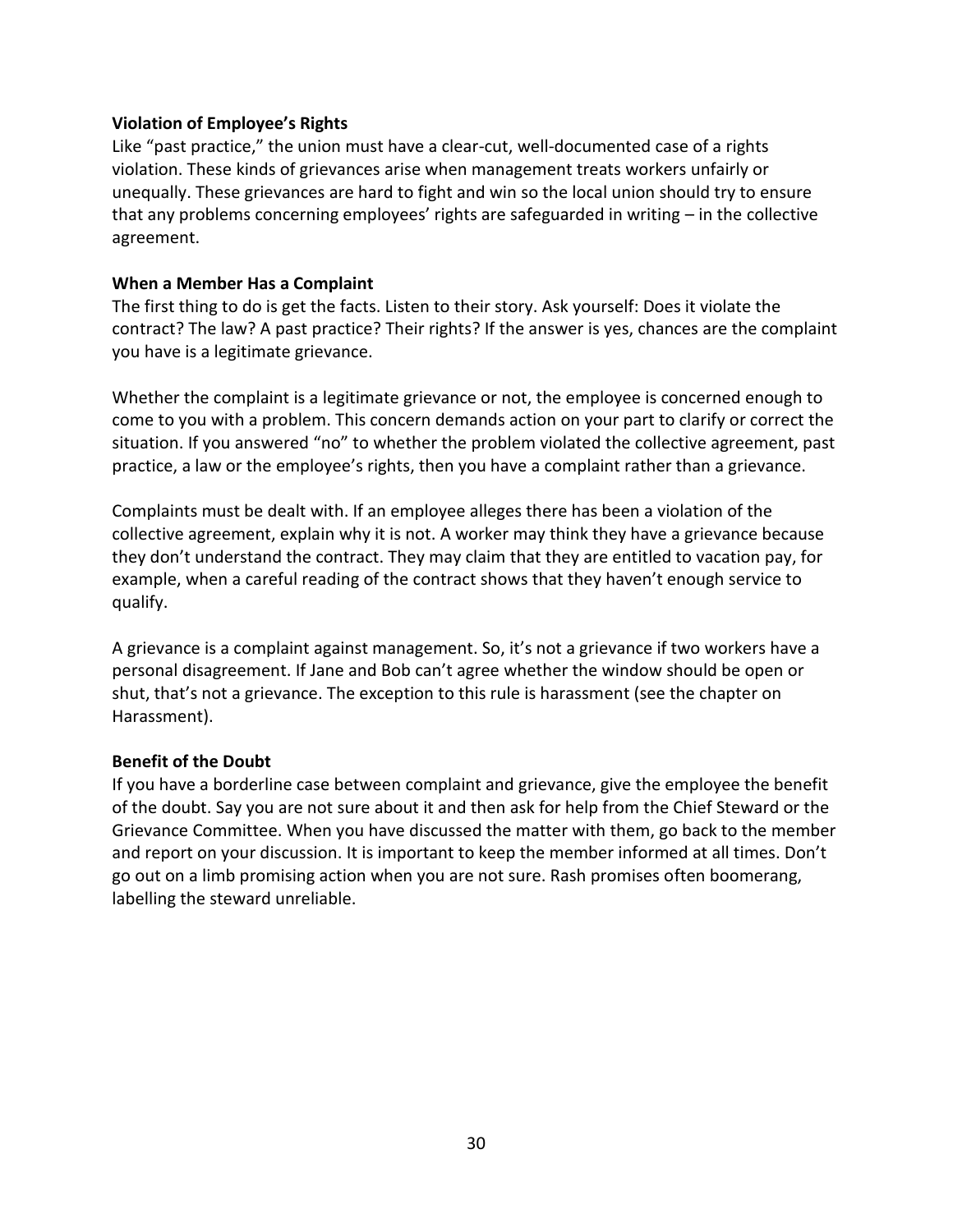## <span id="page-30-0"></span>4.2 Types of Grievances

A steward can classify grievances according to where they come from and how they arise. We also classify grievances according to who is affected.

### **Individual Grievance**

An individual grievance is a complaint that an action by management has violated the rights of an individual as set out in the collective agreement, law or some unfair practice.

The steward – not the member – files the grievance. When an individual's rights have been violated and that person refuses to file a grievance, you should file the grievance on behalf of the union – especially if the contract specifically permits it. In this way, you will defend the collective agreement and protect the rights of all employees covered by it. Management's argument that you cannot file an individual grievance on behalf of the union is false.

## **TIPS**

Examples of Grievances:

- Discipline
- Demotion
- Harassment
- Classification Disputes
- Denial of Benefits, etc.

## **Group Grievance**

A group grievance is a complaint by a group of individuals, for example, a department or a shift, that has been affected the same way and at the same time by an action taken by management. For example, the employer refuses to pay a shift premium to the employees who work an afternoon shift when the contract entitles them to it. (If the grievance is asking for monetary compensation, make sure that all those involved sign the grievance. Arbitrators have been known to "award" the grievance yet only give compensation to those who have signed.)

## **Policy Grievance**

A policy grievance is a complaint by the union that an action of management (or its failure or refusal to act) is a violation of the agreement that could affect all who are covered by the agreement. For example, management assigns a steady day-shift employee to work on an offshift without regard to seniority. The union might grieve in an effort to establish that seniority must be considered in such an assignment, even though the individual involved might have no complaints against the shift change.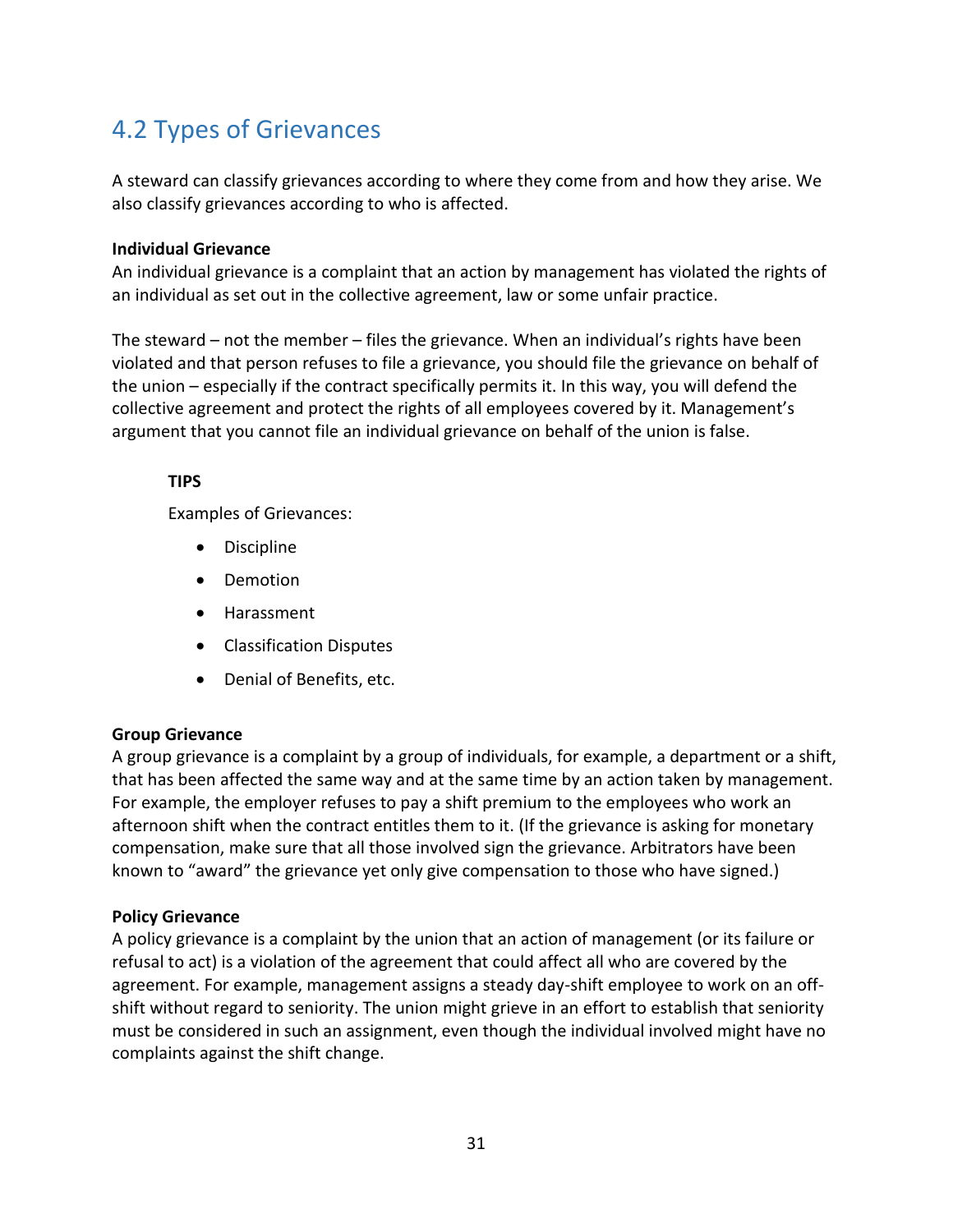The point is that the outcome or the precedent of the grievance may have a detrimental effect on the local union at some point in the future and the union must change it. Normally you would not deal directly with this type of grievance other than to provide the necessary investigation. Policy grievances are normally filed by the local or national levels.

#### **Union Grievance**

A union grievance may involve a dispute arising directly between the parties to the collective agreement. For example, the union would grieve on its own behalf if the management failed to deduct union dues as specified by the collective agreement. In these cases, the union grievance is one in which the union considers its rights to have been violated and not just the rights of individuals in the local union.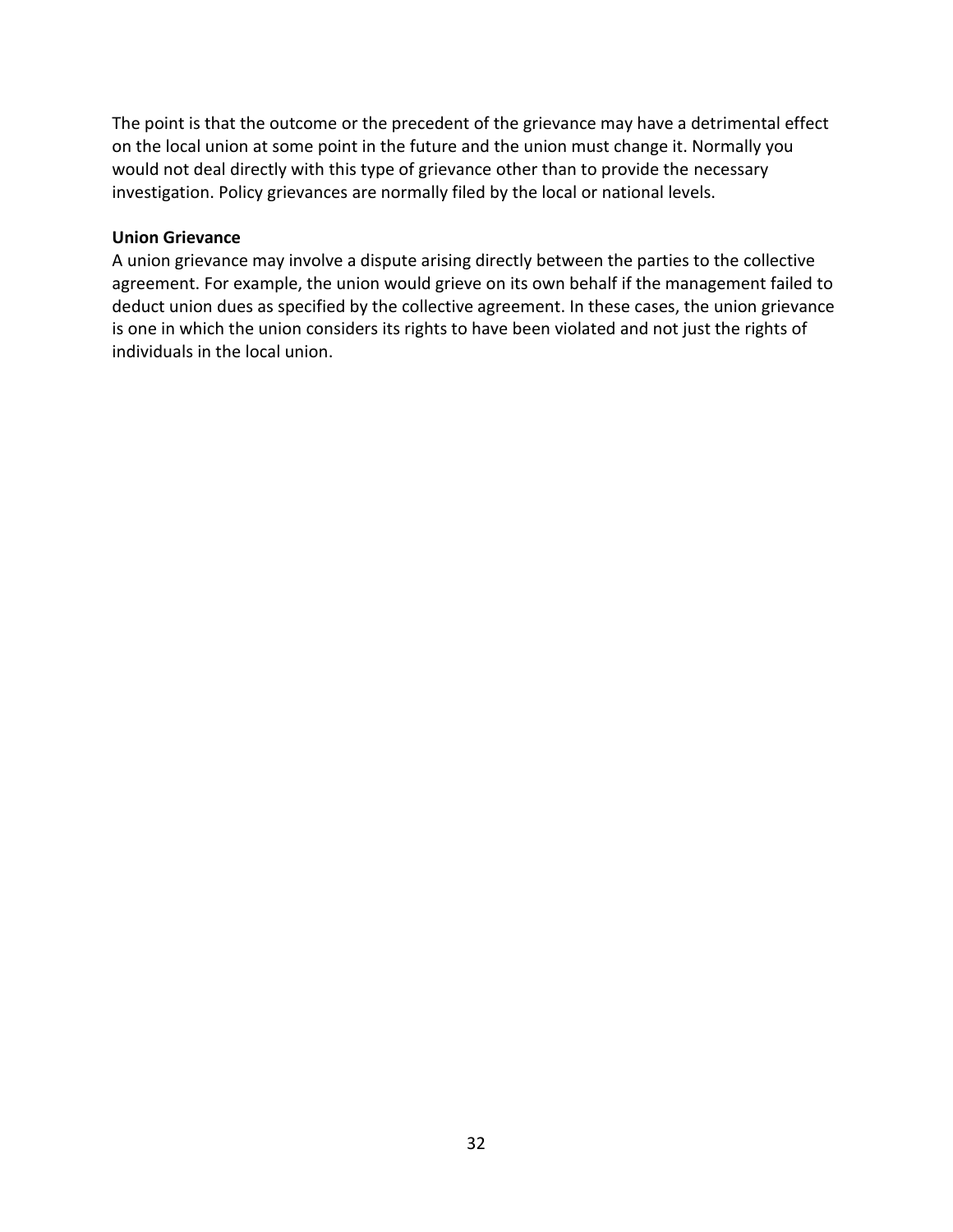## <span id="page-32-0"></span>4.3 Investigating the Grievance

In dealing with any grievance, it's vital to get the facts. Here's how.

Settling grievances is one of the steward's most important jobs. It might look difficult, but it really isn't that difficult. You need:

- Courage
- Common Sense
- Some Rules to Follow

## **Get the Facts**

When a worker comes to you with a complaint, the first thing to do is to get the facts. (Only then can you decide whether it's a grievance or not.) Listen to their story patiently, then ask them specific questions.

## **Remember the "6 W's":**

- Who
- What
- When
- Where
- Why
- Want

Don't be satisfied with vague statements like "The supervisor's picking on me" or "They're giving us too much work." Ask the questions that will give you all the necessary information. Sometimes, members assume you know more about what is going on than they do – including the facts of their complaint.

### **Get a Statement**

Once you have gotten the facts, investigate promptly. Have grievors write down the full story themselves, giving names, dates and places. Advise grievors to use actual quotes in relating things they have heard or were told. The actual words may be important. Have the grievor sign and date the statement. It will be useful for refreshing the memory before any hearing.

## **Get Permission**

Remember, if your contract requires that you ask permission of the supervisor to leave your job in order to investigate a grievance, do so! It is your duty to uphold the agreement, but flouting your supervisor's authority is not going to help you win grievances.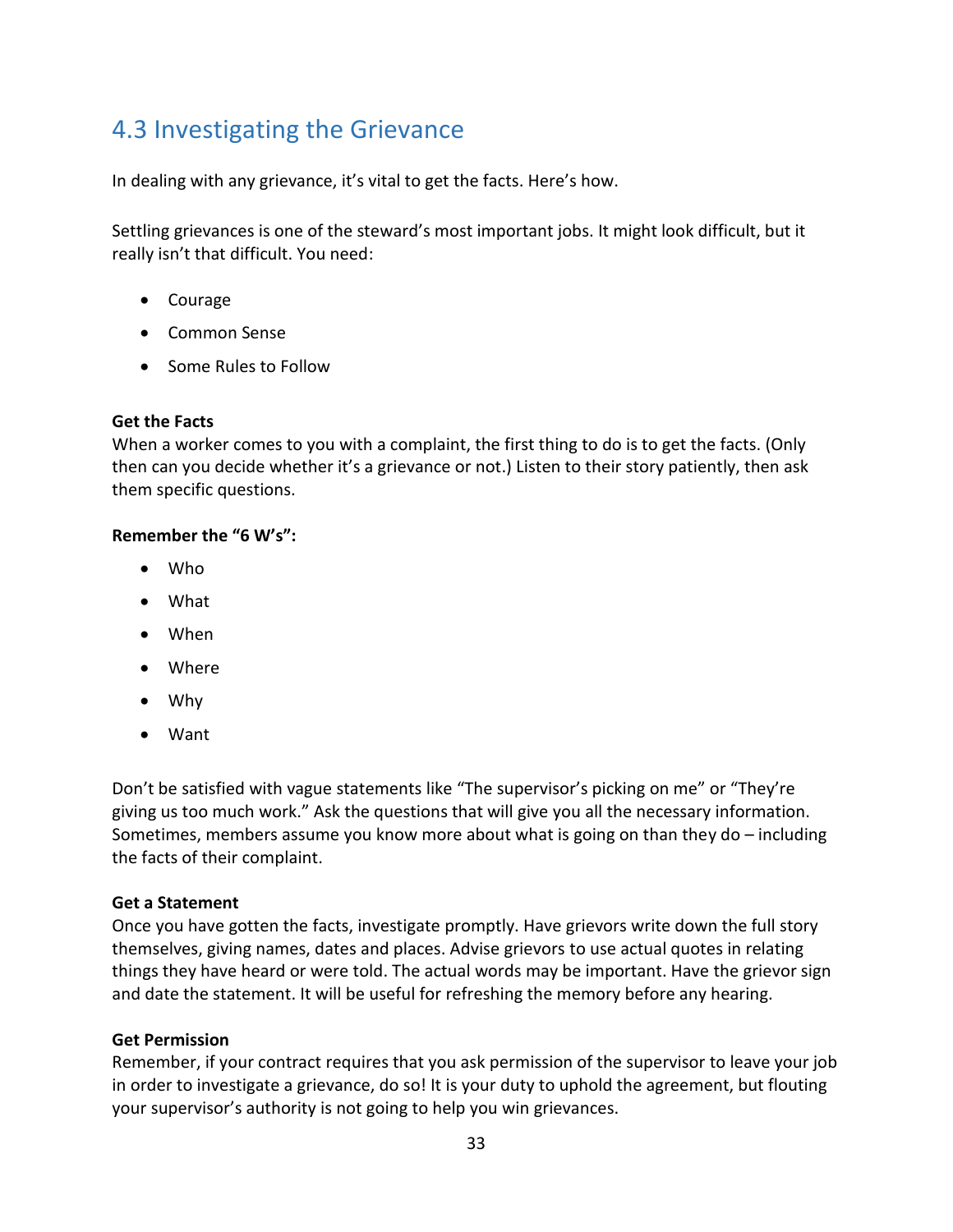### **Get Witnesses**

Collect statements from all available witnesses, signed and dated. Interview not only those witnesses who support the grievor but also those who don't. This can help you find out what really happened, and to know what you are up against.

### **Write It All Up**

Once you have completed your investigation, you should make a written record to ensure that key points are not forgotten or distorted when passed from one person to another.

### **Be Patient**

Months may elapse between the events giving rise to a grievance and its final settlement at arbitration.

## **Whodunit? Management, Most Likely**

A grievance is like a detective story – you must sift through all the evidence before you know who did what. It is very important to treat every investigation and every grievance as if it was going to arbitration. If it ever does, you'll be prepared!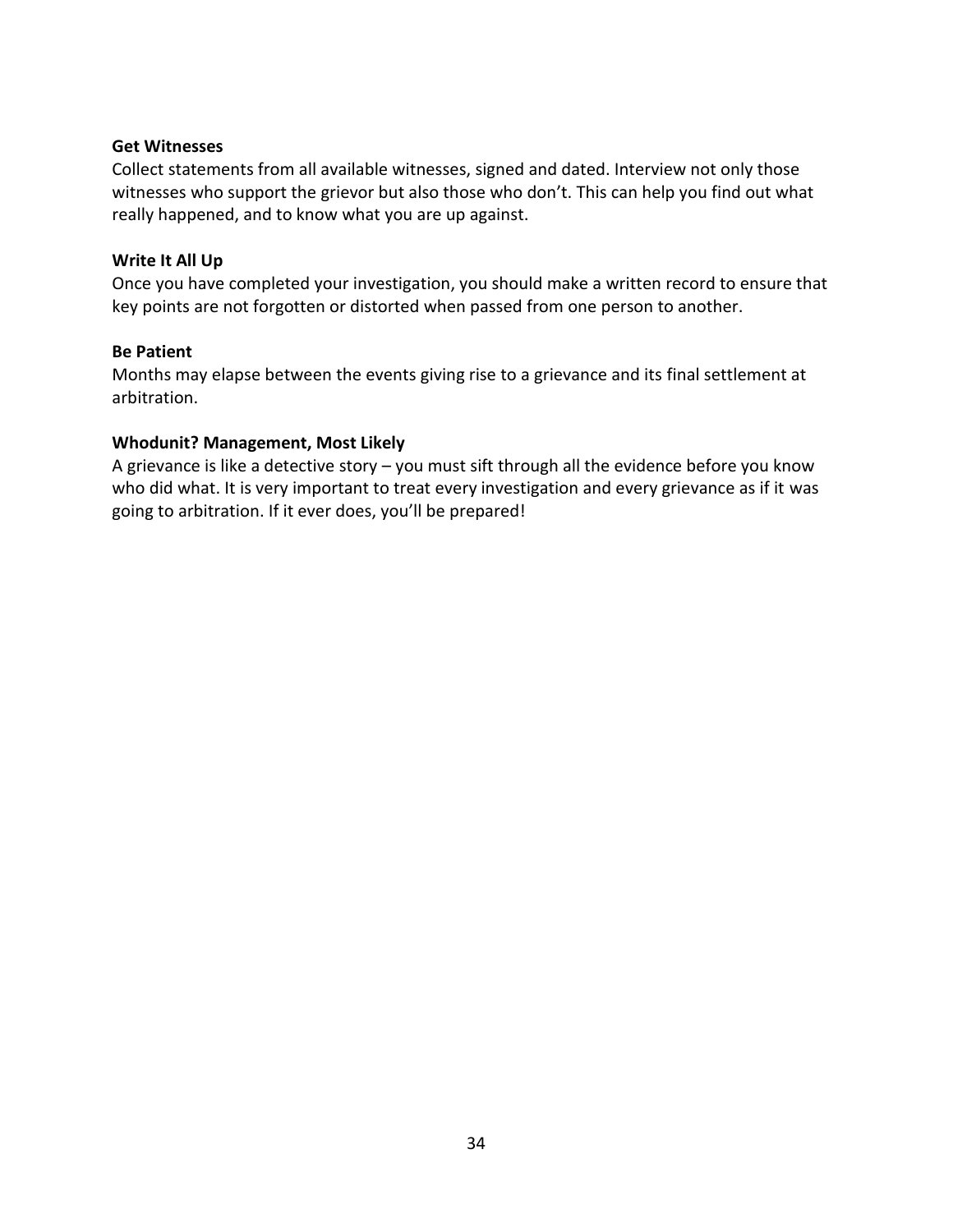## <span id="page-34-0"></span>4.4 Checklist: Grievance Preparation

Learn the steps for preparing a grievance.

## **Who Is Involved in the Grievance? Get Their Information**

- Name, contact info, Social Insurance Number
- Work location, department, date of appointment, classification
- Name of supervisor, supervisor's position and witnesses
- The grievor's record (including absentee record, production record, disciplinary record and lateness record, age, family status)

### **Get the Facts**

- When did the grievance occur? Date and time.
- Where did the grievance occur? Exact location, department, machine, aisle, etc.
- Why is this a grievance? What has been violated? The contract? Past practice? A law? Personal rights?
- What happened that caused the violation? What is involved? What is management's contention?

### **Identify the Remedy You Want**

- What do you want? What needs to happen to correct the injustice?
- Ask for full redress
- Typically, you want the employer to place the aggrieved in the same position they would have been in had the grievance not occurred

#### **Review Your Material**

- Do you have all the facts?
- Seek out more experienced stewards and local union officers if you need help
- Check the facts with the contract, supplementary agreements, precedents or past practice, policies or department rules and arbitration awards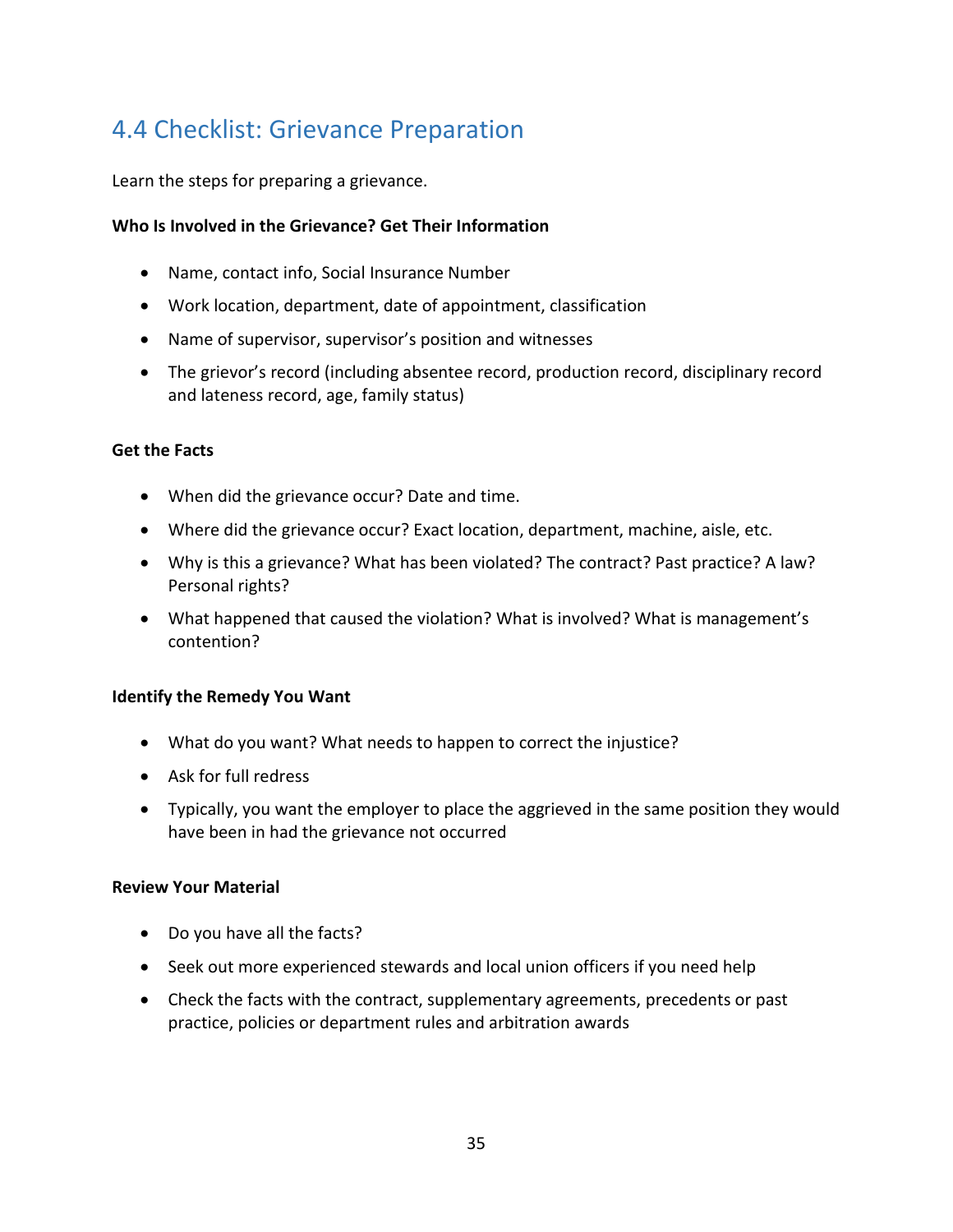## <span id="page-35-0"></span>4.5 Writing the Grievance

It's all in the details. Learn how to write your grievance properly.

There is a difference between writing a grievance for presentation to the employer and writing an investigative fact sheet for the union's record. The official grievance should contain only facts and a statement of claim – as distinct from your "facts sheet" which is for your use only.

## **TIPS**

- Be organized
- Be neat
- Make copies (one for employer, union, employee, and yourself)

### **Writing the Formal Grievance**

If you specify a clause of the collective agreement in a dispute, always include the phrase "and/or any other clause in the collective agreement which may be applicable." This will give you more flexibility later.

What do you want? Full redress. Write "full redress" on the grievance form, which should cover all aspects of the grievor's claim.

### **Sample Grievance**

A grievance might be written like the following:

*Statement of Grievance: The union is grieving because the actions of management violate Article 10.01 and/or any other clause in the collective agreement which may be applicable.*

*Settlement Required: Full redress.*

### **Grievance Jitters?**

Sometimes, members may not want to submit a grievance. That is normal. They might be fearful for their job. They don't want to upset their supervisor. Maybe they don't want to be branded a "trouble-maker".

It can be tricky. But it's your job as steward to safeguard and uphold the contract. If you allow a bad practice to continue, it can eventually be considered a past practice and, therefore,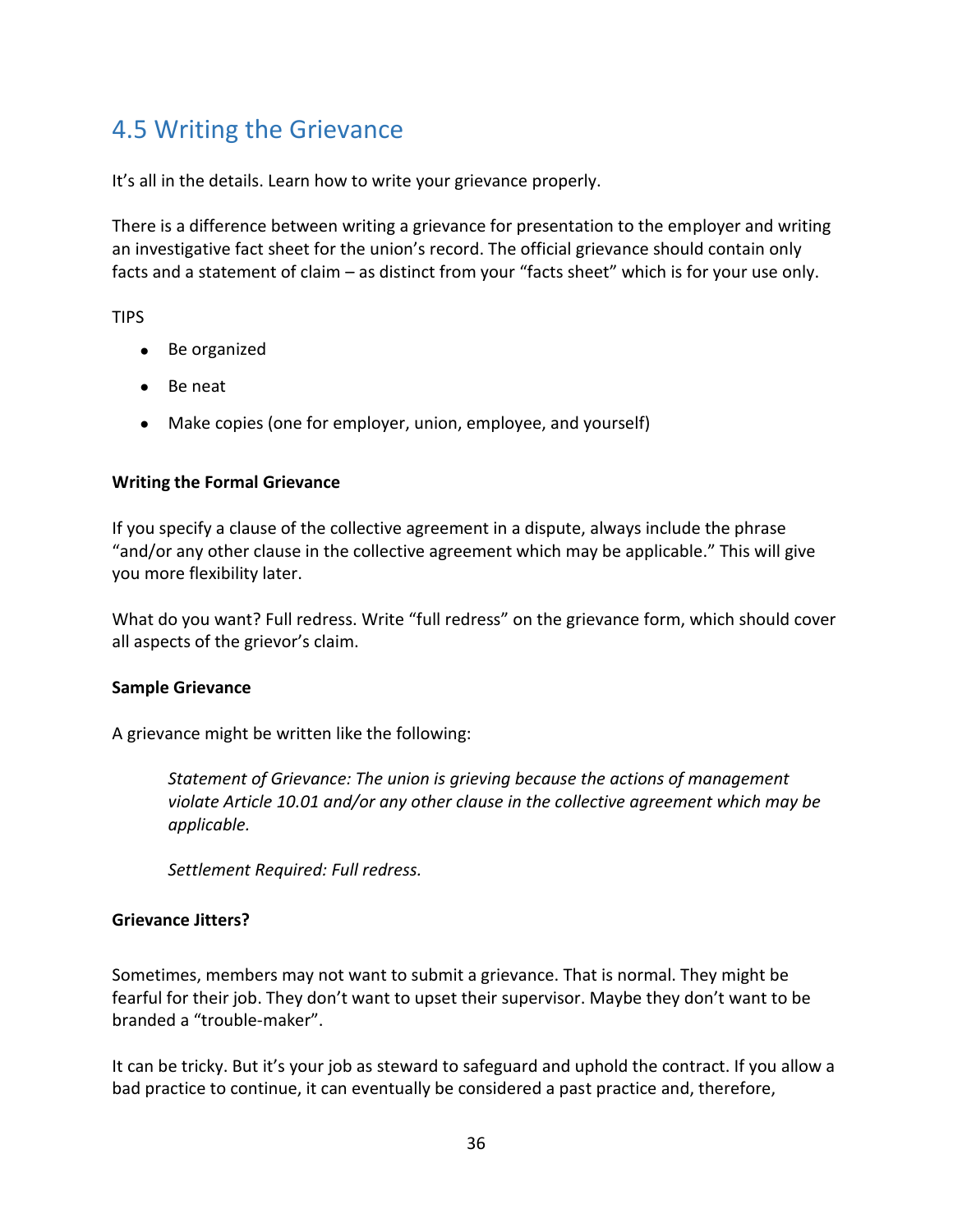damaging to the contract. Sometimes, this means filing a grievance even if the worker involved doesn't want to.

## **What If the Worker Wants to Drop Their Complaint?**

Investigate it as you normally would with any other grievance. If you find it justified, sign it yourself, or get the grievance committee or union executive to sign it.

You can do this under your authority as a steward. It is an effective method, as it gets around the workers' fear of signing or pulling their grievance. But it may place a heavy responsibility on you as a working employee. The employer may try to pressure you into withdrawing the complaint.

## **There Is Power in the Union**

An even better solution may be to present the written grievance as authorized by the local through an authorized membership meeting. In this manner, the steward, or president, or secretary of the grievance committee can sign it "authorized by the local above the signature."

When the grievance is filed in this manner, it comes from the large, impersonal union and the employer cannot put pressure on either you or your member. If you press a grievance that a worker won't sign or wants to drop, your decision to carry it should be based on one dominant factor – what is best for all the membership!

## **Remember…**

## **Be Comprehensive and Keep It Simple**

The grievance should state the nature of the complaint, allege that the employer's action is contrary to specific articles of the contract, and demand full redress. The written grievance should be no more than a clear short statement of the main facts and the claim.

## **Keep Working Unless Unsafe**

Generally speaking, employees should be advised to "obey orders now and grieve later" unless the order is illegal, unhealthy or unsafe.

## **Stay Within Time Limits**

If you miss the timeline, don't abandon the grievance. You may be able to overcome the employer's objection to timeliness upon a number of legal grounds. The employer should advise the union and the grievor at the time the grievance is presented if they object. If the employer receives the grievance and processes it without stating a position that the time limits have been breached, an arbitrator would likely deem the employer has waived their right to object. If time limits have been breached and the employer specifically refuses to accept the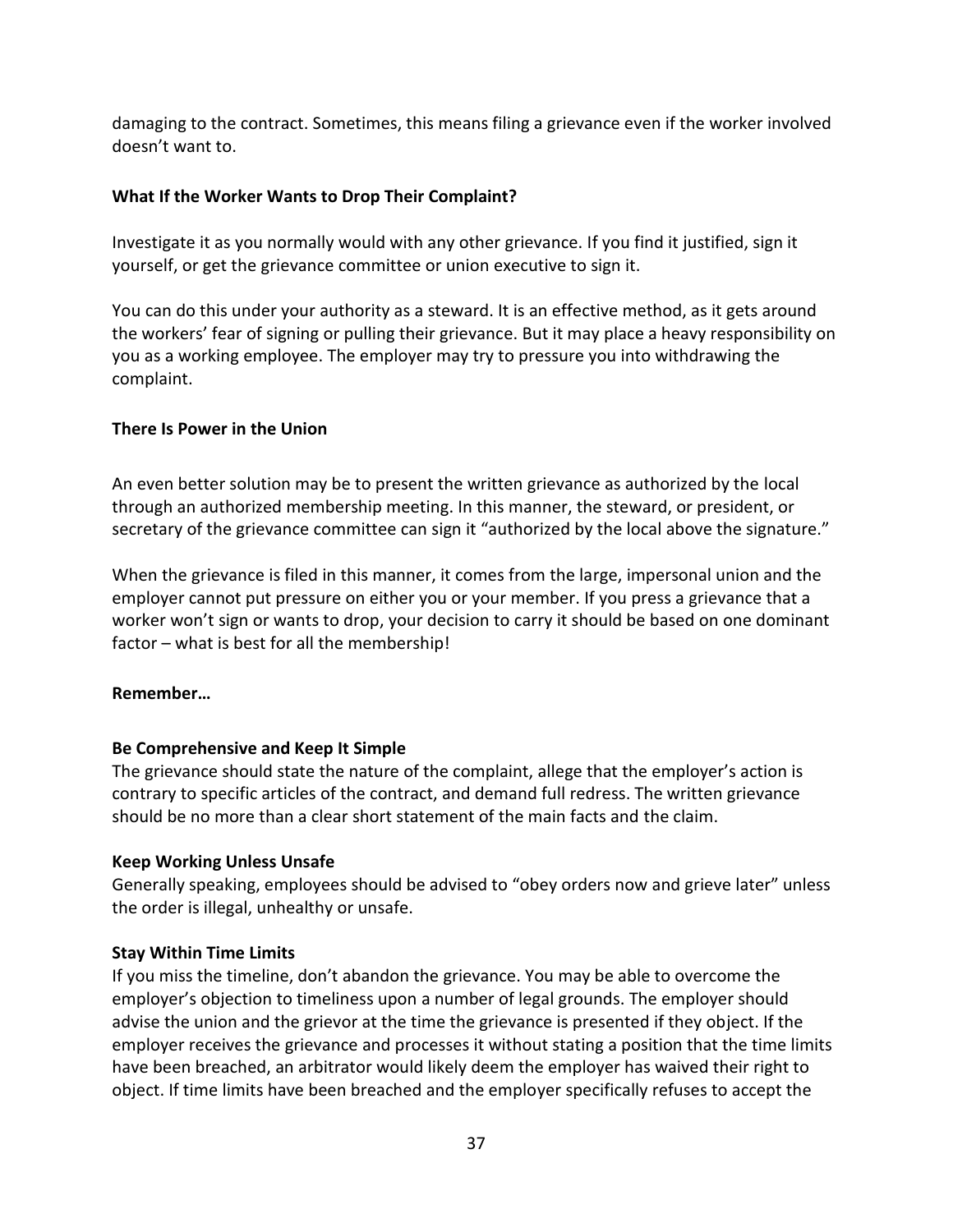grievance for this reason, it does not mean that the grievance is automatically lost. The grievor still has the right to request that the case proceed to arbitration at which time the arbitrator would decide whether or not the board had jurisdiction in view of the late filing. If you seek an extension of time limits from management, *get their agreement in writing*. Should management fail to comply with the time limits, move the grievance to the next step.

### **Investigate Promptly**

People forget.

### **Get the Grievor's Statement in Full**

Have it signed and dated. Get the grievor's full employment history and disciplinary record.

### **Compile Relevant Documents**

Gather all available documents, e.g. letters, doctor's notes, etc.

### **Check In**

Ask the grievor if there are other reasons for management's actions other than what management has stated.

### **Take Notes**

Make notes of meetings with management and write down their response. Sign and date these notes and pass them to the union representative who will be at the arbitration hearing.

### **Withdraw Properly**

If you are going to withdraw a grievance, do so "without prejudice." You may indicate that you disapprove of the employer's action but, for example, don't wish to pursue the grievance because the grievor has quit and moved away.

### **Act in Good Faith**

Remember that unions have a duty to represent employees in good faith. You do not have to carry every grievance to arbitration but you must make that judgment to carry a grievance or not in good faith. You cannot ignore the grievance or drop it for discriminatory or arbitrary reasons.

#### **Be Militant and Reasonable**

The steward has the right to do their job properly without fear of retaliation but there are some limits on their behaviour. The steward cannot, for example, counsel employees to disobey management orders – unless the request is unsafe or illegal, of course.

### **Keep Things Confidential**

The grievance will be used by the union to build a case for the grievor. The confidentiality of this investigation cannot be stressed enough. In grievance meetings, management will receive a copy of the written grievance form and whatever oral arguments are necessary to prove the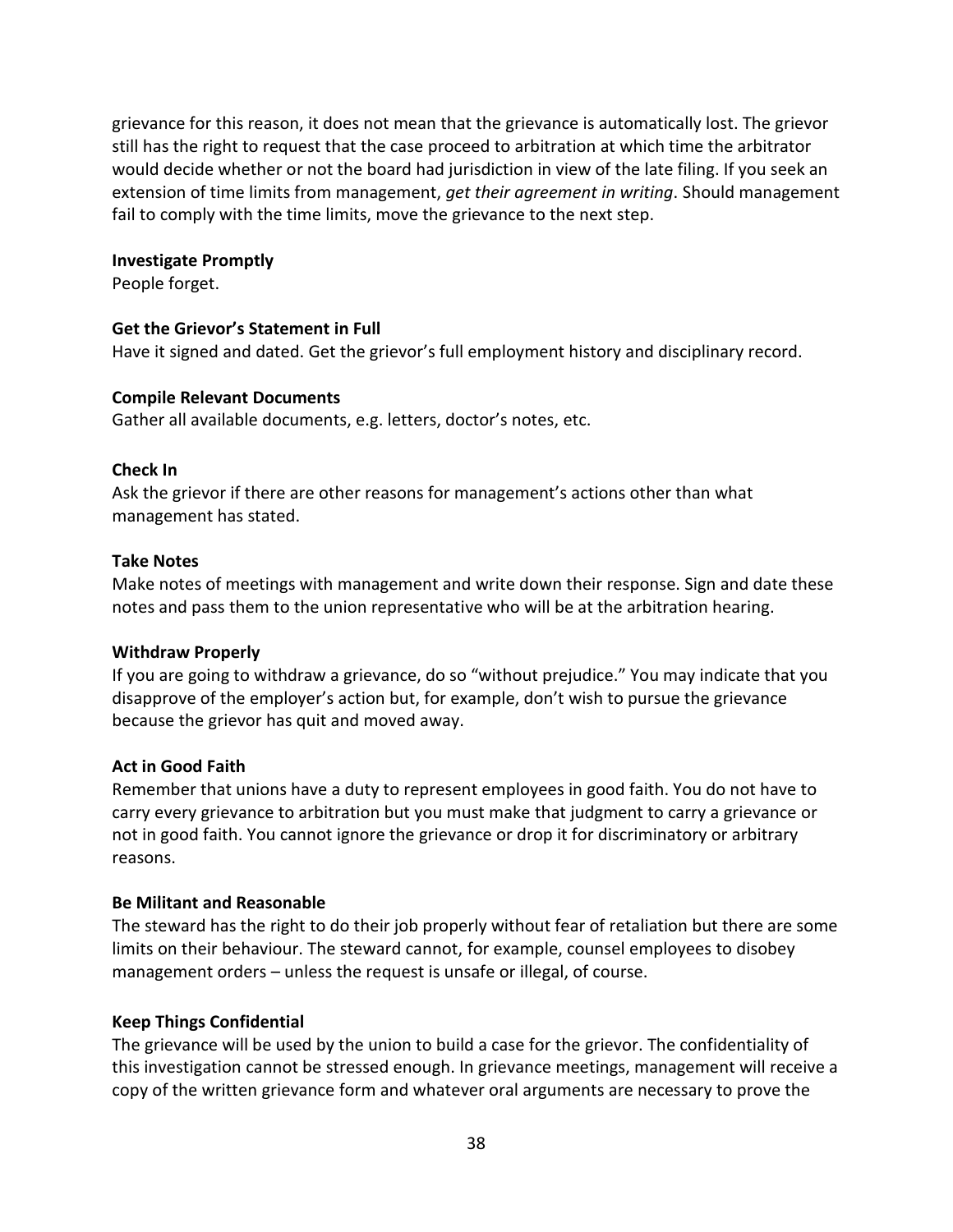union's case. Background information in the grievance report is to be used in the preparation of oral arguments by the union. In many cases, it could be detrimental to the grievance if all the information contained in the report were to be made known to management.

## **Be Wise**

Grievances are often like court cases. One only admits what one has to admit. If a grievor is being disciplined for having been caught sleeping on the job by a supervisor, it would not be helpful to their case if the union were to inform management that the grievor often sleeps on the job and this is the first time they were caught.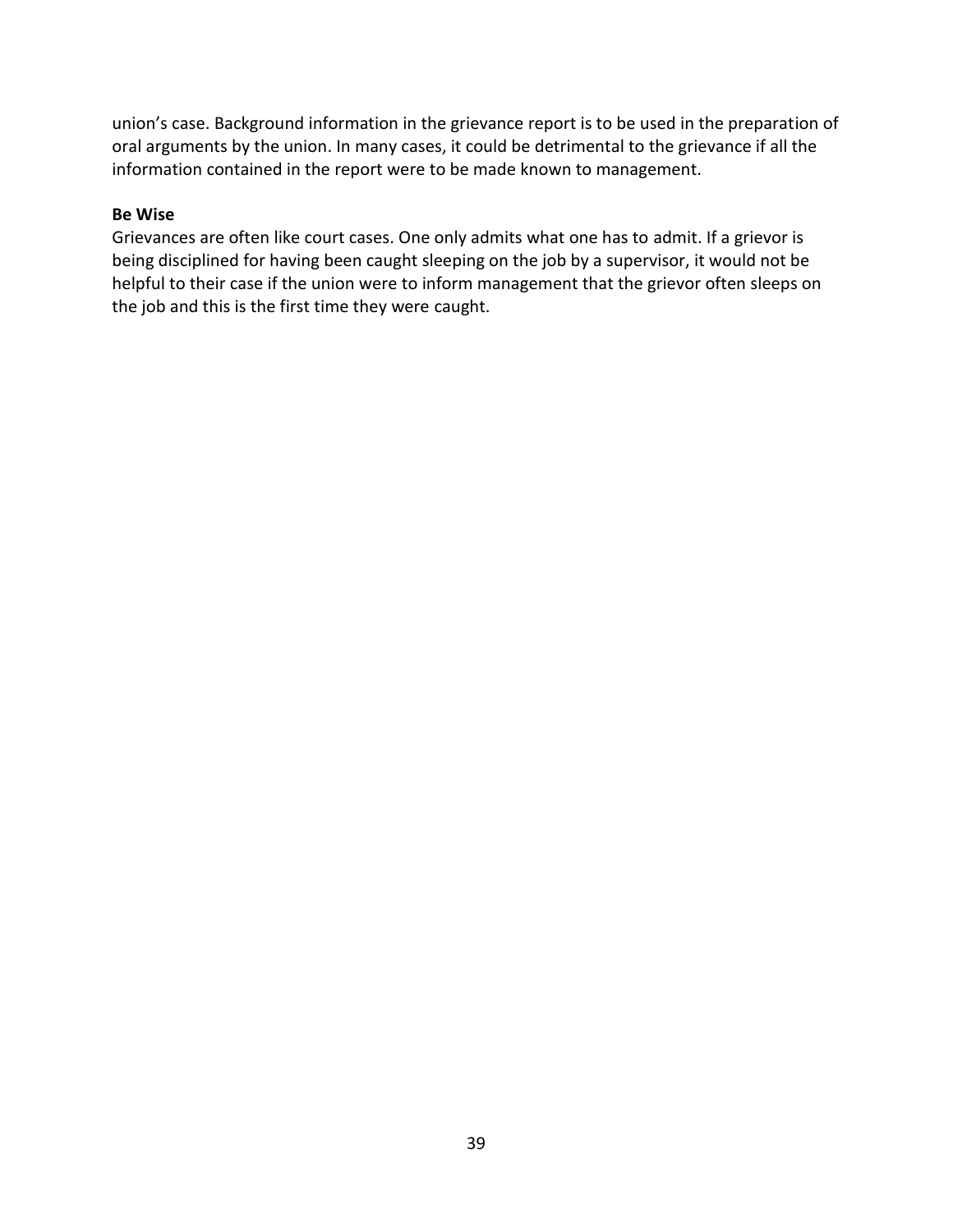## <span id="page-39-0"></span>4.6 The Grievance Procedure

Learn the steps, follow the steps, win the grievance.

Every contract contains a section called the grievance procedure. Study it. Grievances can be lost by not following the correct procedure and by not observing time limits.

A typical grievance procedure might have three or four steps. These steps will tell you which level of management is to be approached at each step, as well as the time you have to submit the grievance and appeal to the next stage where necessary. Those closest to the dispute, both on behalf of the union and of management, should first try to reach a settlement. If they are unsuccessful, then representatives with more authority from both sides are brought in as the grievance progresses, ending in arbitration.

There are advantages to settling the grievance at the lowest step possible. For the steward, settling a grievance at the first stage will add to your reputation and authority with the members and your supervisor. The higher up you go in the grievance procedure, the harder it will be to settle the grievance because each side will have more to lose. Management does not like to have to overrule their personnel and will stand behind them. This could lead to a timeconsuming and expensive fight in arbitration.

## **Steward Be Nimble, Steward Be Quick!**

Try to settle the grievance as soon as possible. If there is a time limitation on grievances don't be afraid to invoke it. If none exist, keep after the supervisor or file a grievance charging the supervisor with stalling. If you ask to have the settlement applied retroactively to the date the grievance was presented, this will reduce any tendency on the part of management to stall.

Each step of the grievance procedure will likely have a time limit. Management has a stated period of time within which it must give a reply to the union; the union has a stated period of time within which it must announce any intention to appeal the grievance. If management fails to comply with the time limits, move the grievance to the next step.

Sometimes, however, you will find that either the union or management may raise a point during a grievance hearing that requires further investigation and may make it difficult to reply or proceed to the next stage within the time limits. In this case, either party may request an extension or waiver of the time limits, subject to the other party's agreement – *always in writing*.

In some contracts the first stage of the grievance procedure is a verbal presentation involving the steward, the grievor and the supervisor. The grievance is only presented in writing if settlement is not reached at the verbal presentation involving the steward, the grievor and the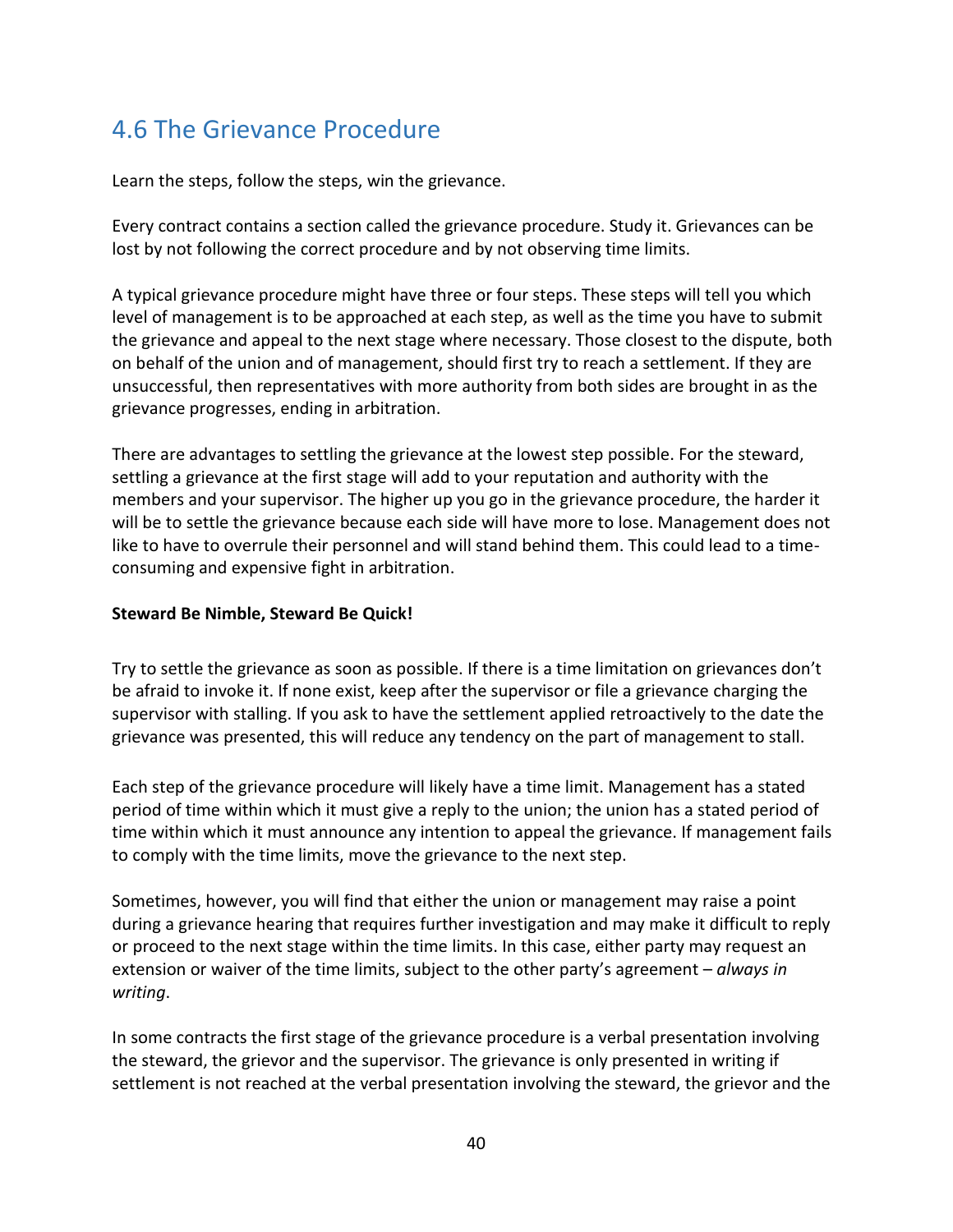supervisor. When proceeding to the second stage, the written grievance must be submitted within the time limitations set out in your agreement for the first stage.

Even if settlement is reached verbally, however, it is still important for the steward to keep a record of the grievance for union files – it might prove useful should the same or similar situation arise once more. This is handy information for the committee in negotiations.

In some contracts, the first stage of the grievance procedure might require formal presentation of a written grievance when you, the grievor, and the supervisor meet.

## **Presenting a Grievance**

- Settle the grievance on the spot whenever possible
- $\bullet$  Know the facts and stick to them
- Plan carefully and be decisive
- Keep within the grievance process time limit
- Never skip a step management might seek dismissal from an arbitrator and say the process wasn't followed
- Anticipate the employer's objections
- Be confident and positive
- $\bullet$  Be militant and reasonable
- Stick to the point
- Disagree with dignity
- Have notes/memory aides at hand
- Throw the burden of proof on management
- Try to understand the other side's point of view, but never lose sight of your own
- Avoid threats, insults and bluffs
- Control your temper but feel free to give as good as you get
- Maintain unity if you bring the grievor to the meeting. Use your discretion if the situation warrants meeting with management alone
- Don't rush to "trade" this grievance outcome for that one; consult your union reps
- Don't reveal facts prematurely; wait until the right moment. That moment might be at Step 2 of the process, or even 3
- Remember, stewards are equal in status to the employer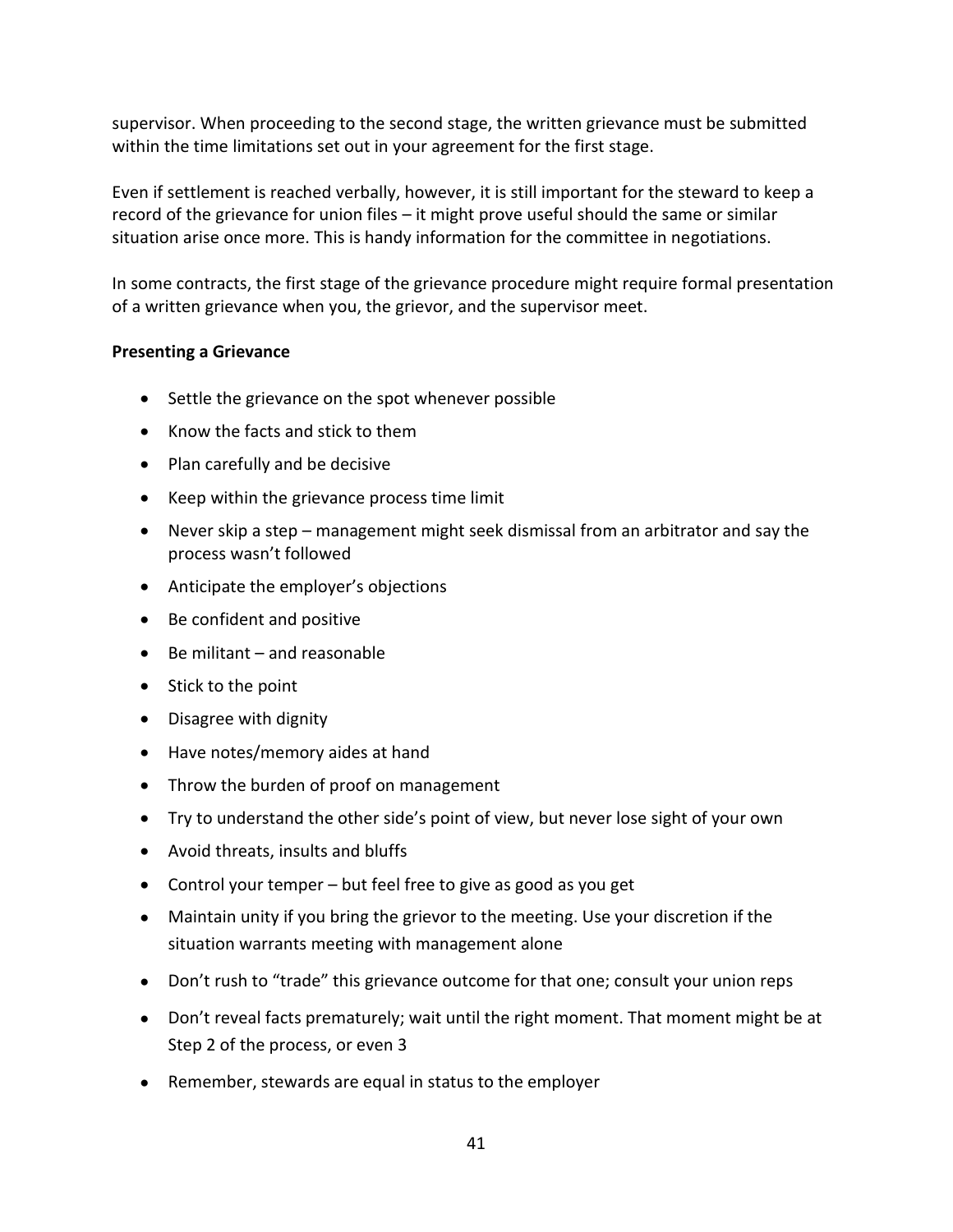Don't brag about victories over management. Give the other person a chance to save face – you may want to save yours someday

Remember, workers don't file and process grievances, the union does. Employees usually don't have the requisite experience. They may not know the process and they may not know how to handle the supervisor (plus they don't have the protection of being a union representative). They might be "too close" to the complaint and get locked into a personal conflict. Lastly, management may scare the grievor into dropping it by bringing up some other irrelevant matter.

## **A Note on the Steward-Supervisor Relationship**

A good working relationship between steward and supervisor makes both your jobs easier. In union-management relationships, the supervisor (backed by management) and the steward (backed by the union) are equals – sharing responsibility for successful labour relations.

The two of you will have to discuss and settle many knotty problems. A friendly but businesslike relationship right from the start will help a lot. But of course, your first aim in any grievance session is to win justice for your fellow workers whose rights have been violated.

Remember, supervisors are people too! They respond to pressure – and to common sense.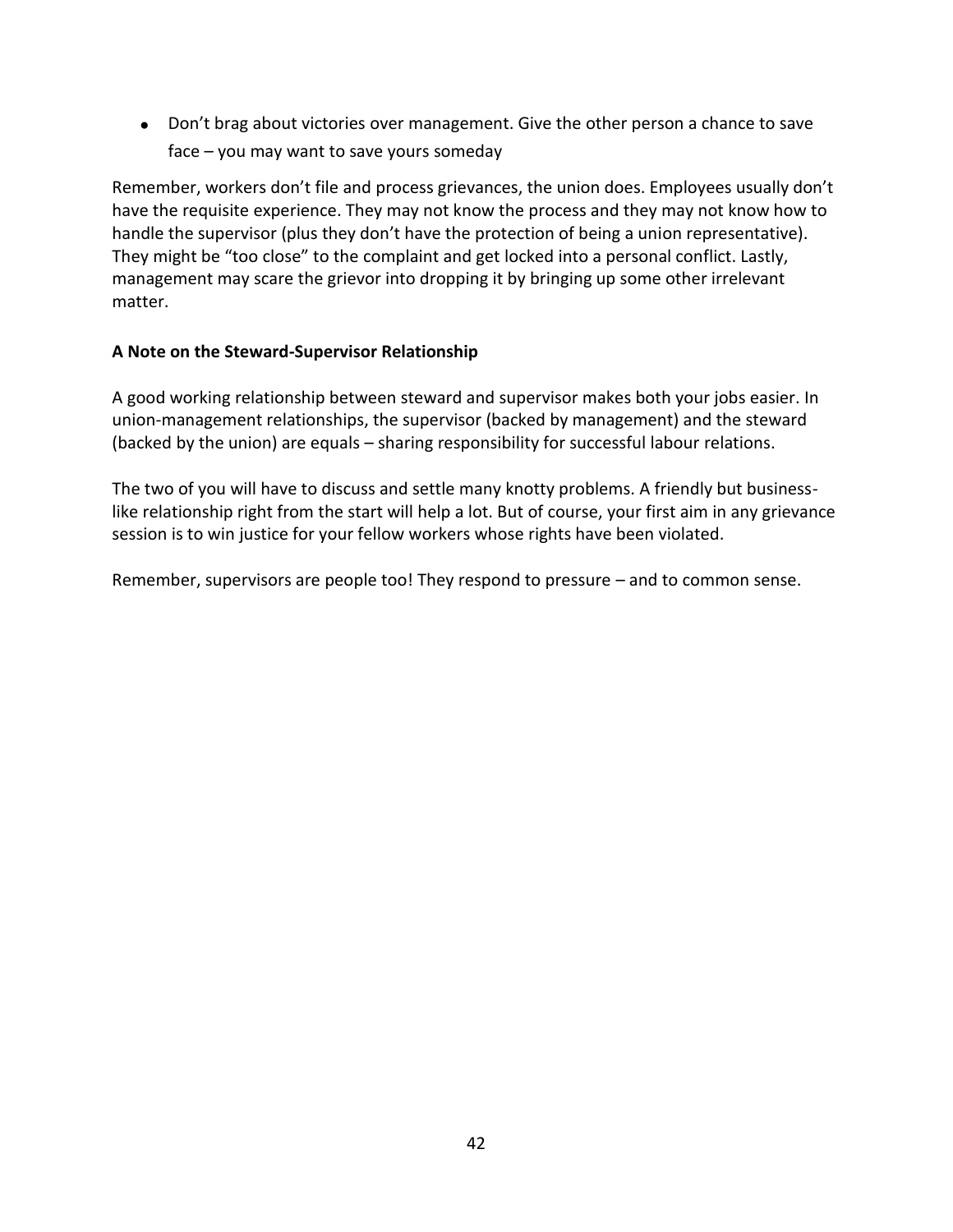## <span id="page-42-0"></span>4.7 Arbitration

Learn when and why to use a neutral third party to resolve a dispute.

Arbitration is the final appeal and is a hearing before an impartial third party chosen by the mutual consent of union and management. If the union and management cannot agree, there is a provision in the Canadian Labour Code for the provincial, territorial or federal Minister of Labour to make the appointment.

Some contracts provide for a single arbitrator, usually named in the collective agreement. The single arbitrator hears the case and then writes the decision which is binding on both sides.

Other contracts provide for an Arbitration Board made up of one nominee from the union and one nominee from management. Following consultation, the union and management nominees choose a mutually acceptable chairperson or, failing that, an arbitrator appointed by the Minister of Labour. In this instance, it is the three-person board which will hear the case, with the chairperson retiring to write the decision. The decision of the chairperson is submitted to the board members who will sign in agreement or submit a written dissension. The majority decision of the board is binding on both parties.

The arbitrator or board only has authority to interpret the agreement as written. They are not allowed to amend, alter, add to, or take away any provisions contained within the agreement.

The arbitrator or board is also restricted to dealing with the grievance as presented. For this reason, many unions require the previously mentioned general statements of the grievance on the grievance forms so they are not restricted to a single clause or section of the agreement at a later date causing them to restrict the scope of their case.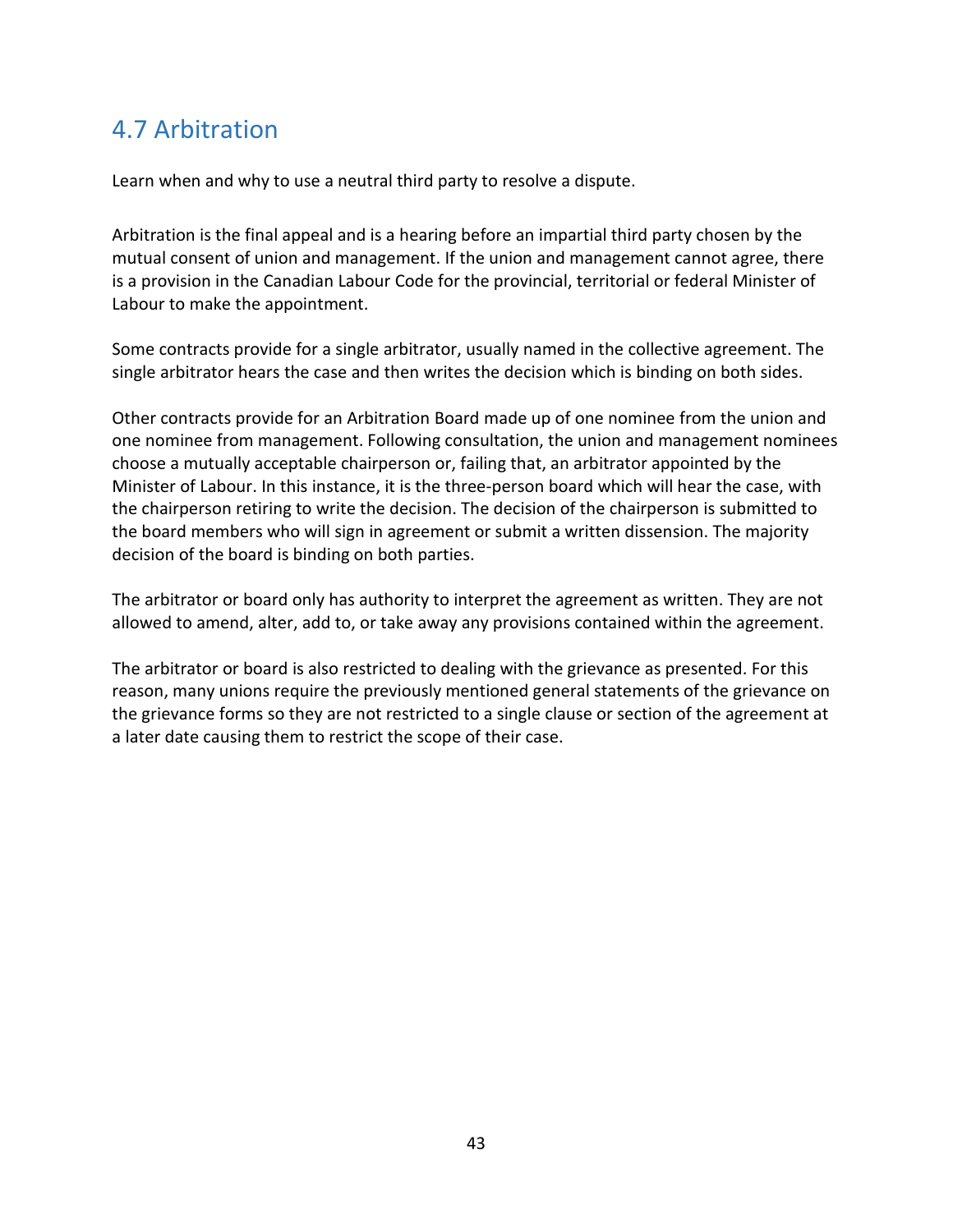## <span id="page-43-0"></span>5.1 The Union

Unions in Canada and around the world have a long and proud history of making things better for workers, their families and communities.

Canada's unions have a long history of standing up for working people and winning victories that resulted in important changes to workplaces and Canadian society as a whole.

Throughout most of the 1800s, unions were illegal. Legislation prohibited workers from organizing, joining or even talking about unions. The penalties for organizing were stiff: fines, jail, or worse – being shut out of the job market entirely.

Still, organizing did happen. Workers met in secret, with the knowledge that they would have a better chance of improving their lives by working together and speaking with one voice rather than as individuals. Fear of reprisal made workers protect each other's identity and use the terms "Brother" and "Sister" instead of their real names. Today many workers still refer to each other as Brother and Sister as a form of respect and remembrance to those who risked their livelihood to build the labour movement we have today.

## **Toronto Printers Strike Gets (Some of) the Goods**

It wasn't until 1872, an election year, when legislation came forward to legalize unions. The Toronto Printers Guild mounted a vigorous campaign for a 9-hour day and a 54-hour week. Opposition leader John A. MacDonald, recognizing that the majority of printers were also land owners – and therefore voters – promised legislation to legalize membership in a union.

True to his word, MacDonald's government passed the Trade Union Act. The Act decriminalized unions and union membership, but prohibited workers from striking and it did not guarantee a union's recognition as bargaining agent by the employer. In fact, employers could actually request that an employee who missed work for whatever reason be jailed for being absent!

It took several more decades and many long, difficult strikes before, finally, in 1943, a federal law gave unions the right to act and be recognized by employers as the sole collective bargaining agent for their members.

## **Coming Together In Solidarity**

Early trade union campaigns also laid the foundations for another major part of what unions do today – standing up for universal social programs and working politically to improve working conditions for all workers, union members or not.

In 1886, one of the predecessors of today's Canadian Labour Congress (CLC), advocated policies like a 9-hour work day, government ownership of the railways, legal minimum standards health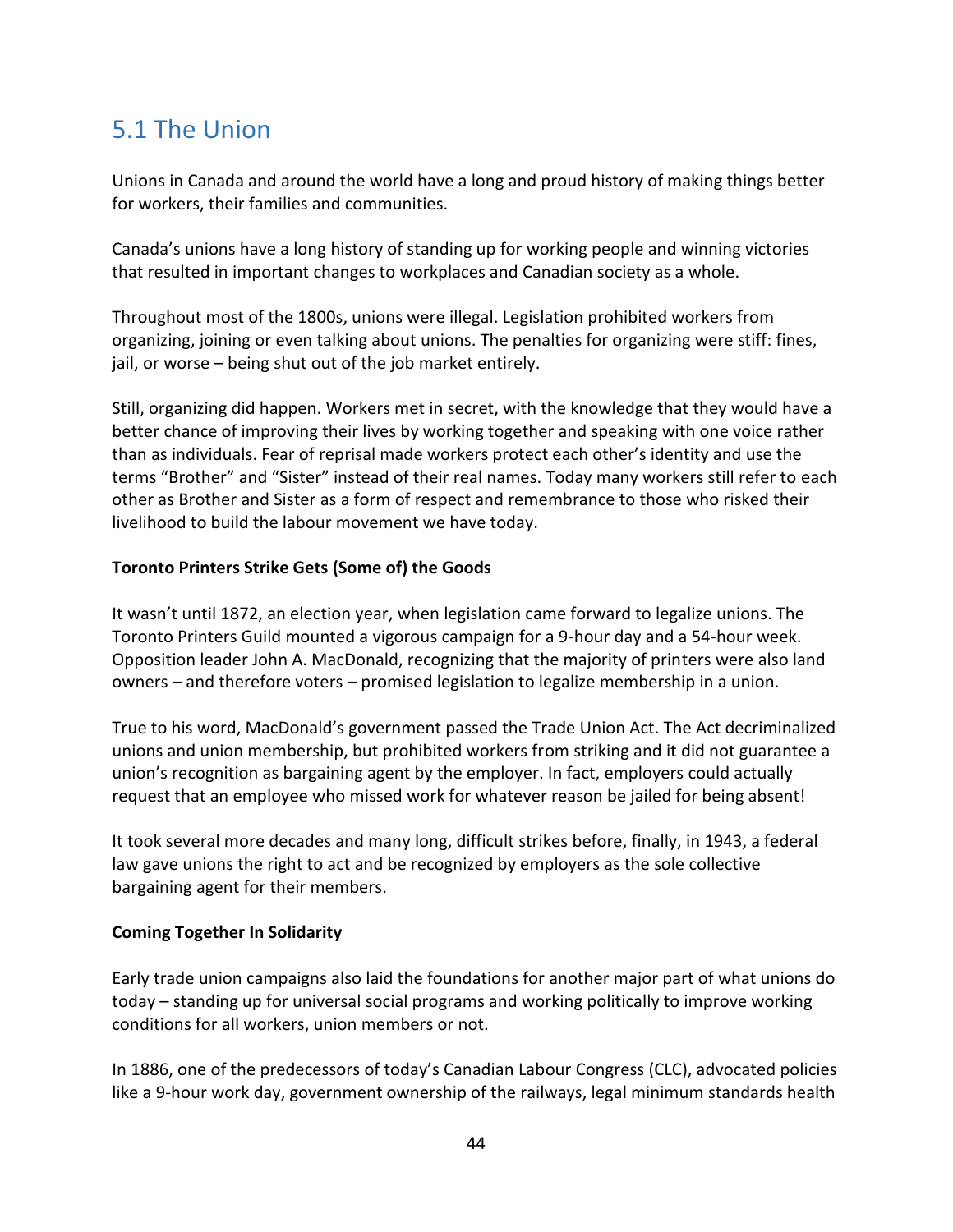and safety conditions and the principle of equal pay for work of equal value. It also advocated for the abolition of child labour and universal access to children's education.

Over the years, unions recognized the need to be active in politics to support the election of pro-labour governments and change legislation to benefit all workers and their families. Helping pro-labour parties such as the CCF and the NDP directly resulted in the achievement of progressive policies like universal public health care, unemployment insurance, public pensions for the elderly, minimum wage standards, workplace health and safety laws, and government loans that made higher education possible for working class families.

Today, collective agreements are still breaking new ground, forcing the court system and lawmakers to take on a range of equality issues. The extension of employee benefits to same-sex partners, affirmative action programs and pay equity were first negotiated by unions, then challenged and upheld by the courts before governments were forced to change the laws.

Recently, Canada's unions have won major court victories – including at the Supreme Court of Canada – to have union membership, participation in a union, collective bargaining and strikes recognized as basic rights protected by the Charter of Rights and Freedoms. Unions campaigned for and won improvements to the Canada Pension Plan and a national ban on asbestos. Today, unions are campaigning to win more affordable prescription drugs, affordable child care for more working families, and laws to finally close the wage gaps between women and men.

## **The challenge of globalization**

Despite these advances, two-thirds of employees in Canada today don't have a union or a collective agreement to protect them at work. With the rise of a more integrated and global economy, many private industries with unionized workforces are closing their doors in Canada only to re-open them in other countries where wages and labour standards are lower. Governments, as employers, are also taking advantage of this trend by contracting work previously done by government employees to private companies or selling entire operations to the private sector. As a result, good jobs get eliminated and often replaced with lower-paid, more precarious work, and Canadians lose control over the public services their taxes pay for.

## **Canada's unions face immense challenges today.**

Today, work and employment are changing radically. Full-time, secure employment is being replaced with part-time jobs, short-term contracts and more "precarious" forms of employment. Automation and new digital technologies are also having an impact, adding to a growing insecurity across more and more occupations and sectors of the economy.

Unions continue to stand up for all workers, but outdated labour laws and employment standards rooted in the past make that work difficult. Without major updates to our labour laws, fewer and fewer workers will have access to a union and a collective agreement to protect them. As a result, the bargaining and the political power that workers have enjoyed for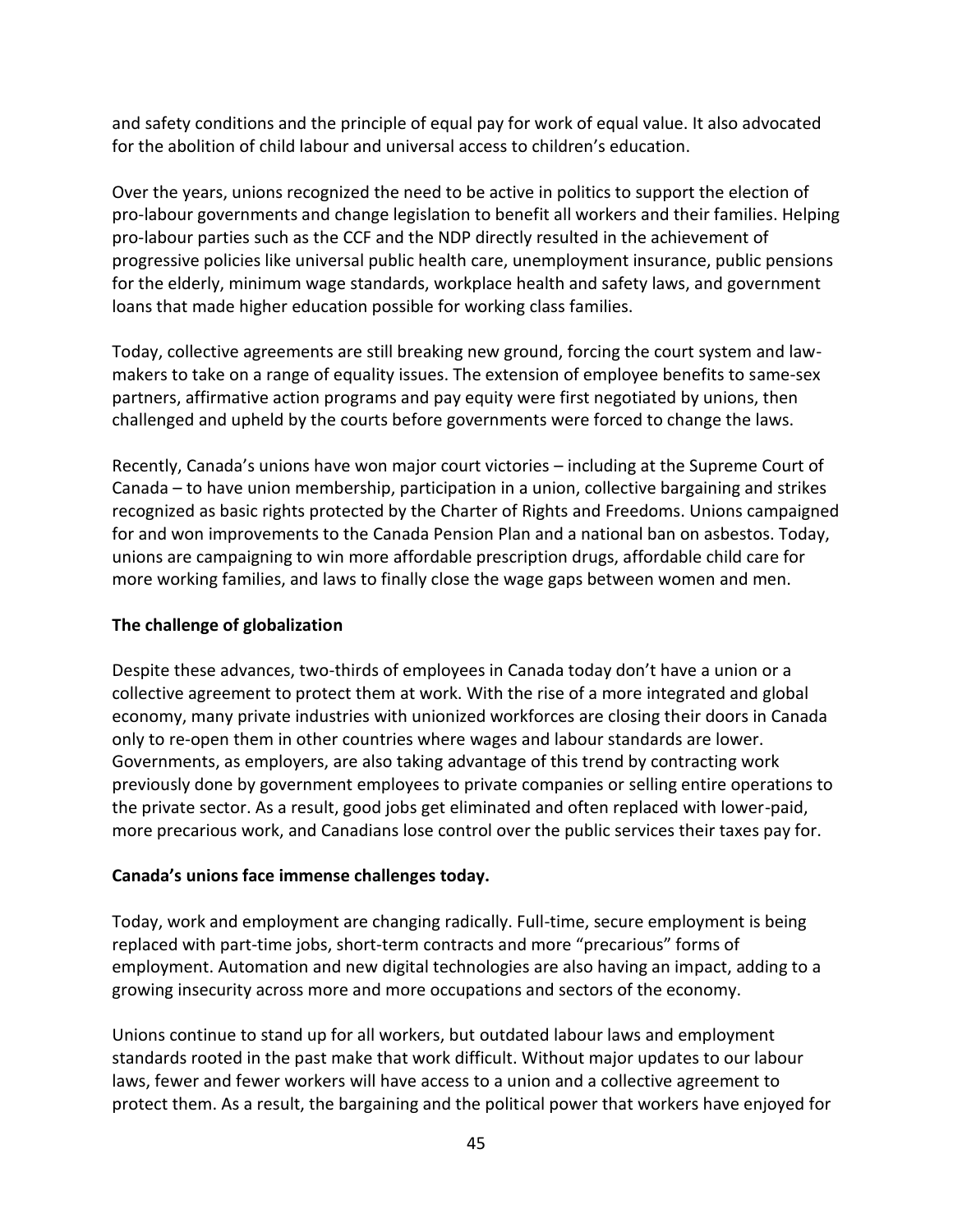generations could decline even more, resulting in even lower wages, more insecurity and growing inequality.

We've got work to do… and that's where you come in.

## **Stewards as Educators and Organizers**

In addition to your duties as a Steward to stand up for the people in your workplace and uphold the collective agreement, you also have a responsibility to ensure that your members know and understand that the union is the most important voice they have as workers. It's up to you to offer a positive and hopeful view of workers, unions and the issues advocated by your union and the labour movement. And it's up to you to challenge the myths and the misinformation that opponents of the labour movement and even some of your own members might put forward.

It's a big job, but you're not alone. The labour movement's got your back. It's what solidarity is all about.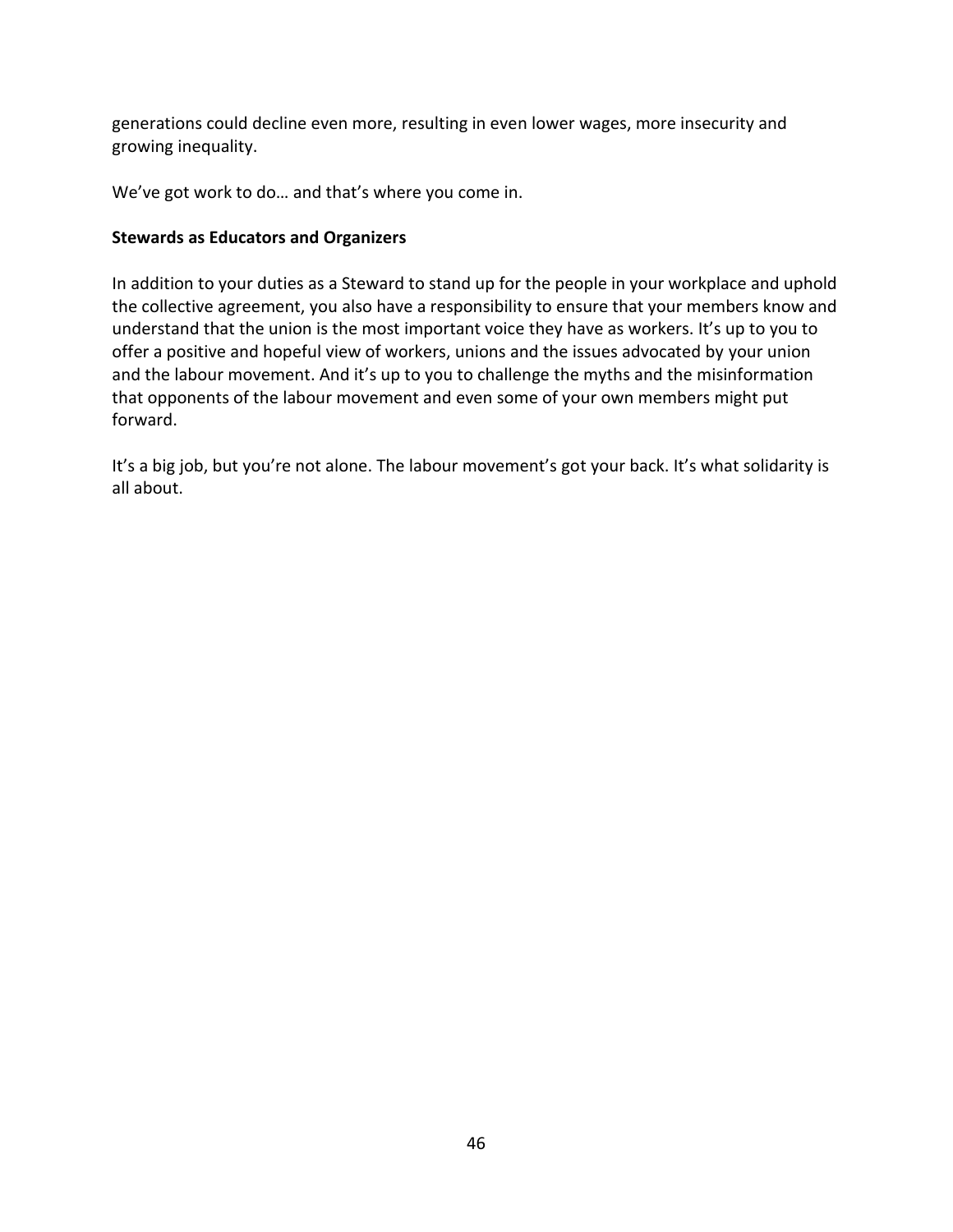## <span id="page-46-0"></span>5.2 About the Canadian Labour Congress

Learn about the structure of the Canadian labour movement, from the local level to the national "house of labour."

## **The Largest Labour Organization in Canada**

The CLC brings together dozens of national and international unions, provincial and territorial federations of labour and community-based labour councils to represent 3.3 million workers. It has done this for more than 60 years.

Explore canadianlabour.ca to learn more about what the CLC does and how it helps unions, union stewards and workers across Canada come together and stand up for fairness.

To contact the CLC's Regional Office for your province or the national office in Ottawa, visit the contact us page.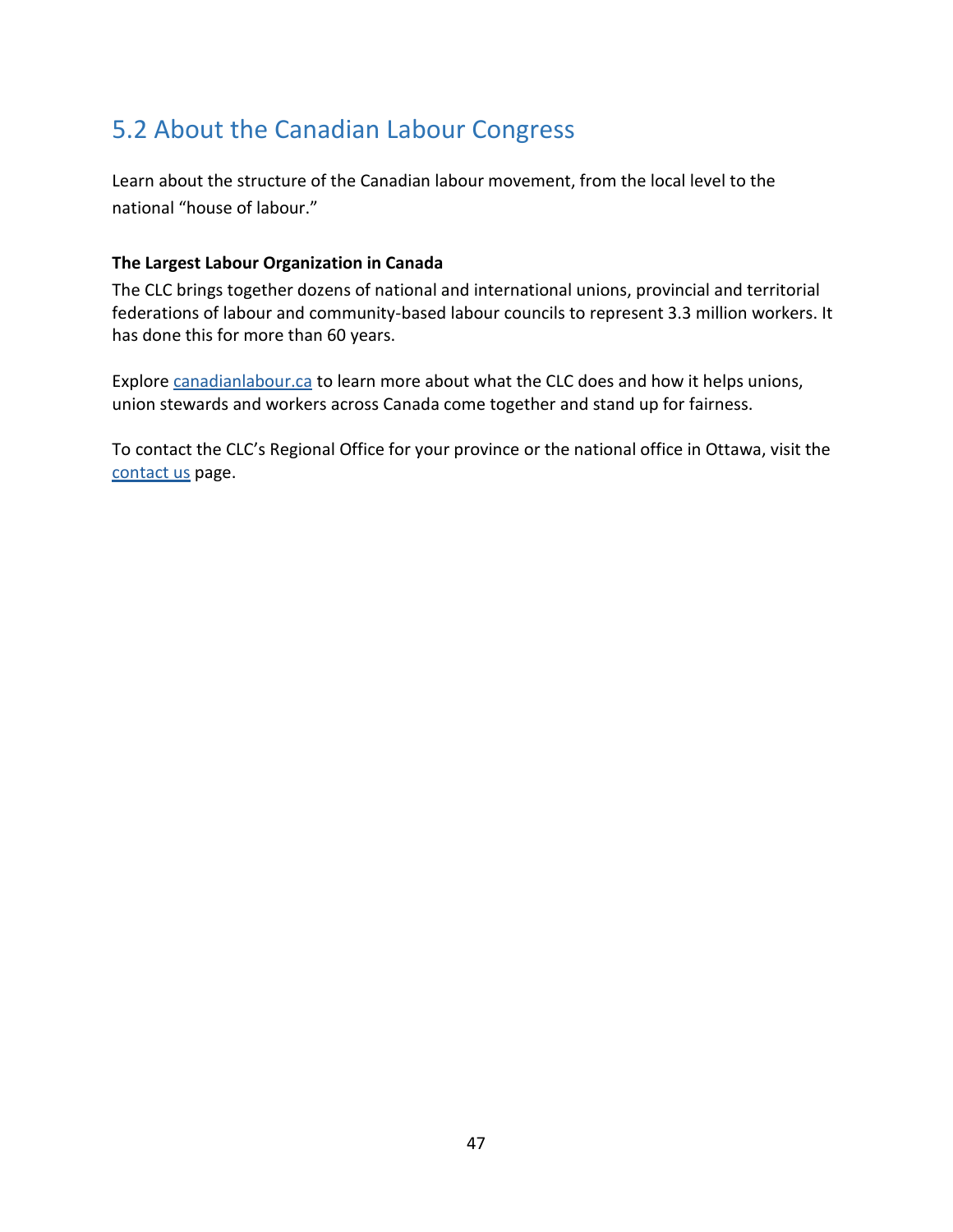## <span id="page-47-0"></span>5.3 Why Are Unions Involved in Political Action?

It's a political world, and political action is a big part of what unions do to make the world a better place.

There are two parts to the answer. The first part is "by tradition." The second part is "by necessity!"

## **Tradition**

Traditionally, unions have been involved in politics for three reasons:

- 1. To gain recognition of the right of workers to form unions and bargain collectively;
- 2. To protect the gains they have won through collective bargaining; and,
- 3. To promote justice and equal economic opportunity for all.

Workers have achieved much by acting collectively to set our own agenda and then elect politicians who either believed in the same things as us or who "saw the light" because of the number of votes we represent.

We saw this way back in 1872, when the Toronto Printers' Strike for a 9-hour workday "inspired" then-Prime Minister John A. Macdonald to introduce legislation legalizing unions. And we see it today, as politicians in municipal, provincial, territorial and federal levels of office recognize the strength of workers' collective political power.

This is why governments and business go to such great lengths to convince the public that unions and social organizations are just "special interest groups" that don't work for the greater good.

## **Necessity**

Our experience in the last several decades has shown us that legislation that governs our destiny in the workplace can eliminate hard-won contractual and social gains. Big business, probably the biggest "special interest group" in our society, has no problem lobbying the courts and politicians to further their goals.

Think of:

- Legislation ending strikes or even the right to strike in both the public and private sectors;
- Court injunctions against the right to picket;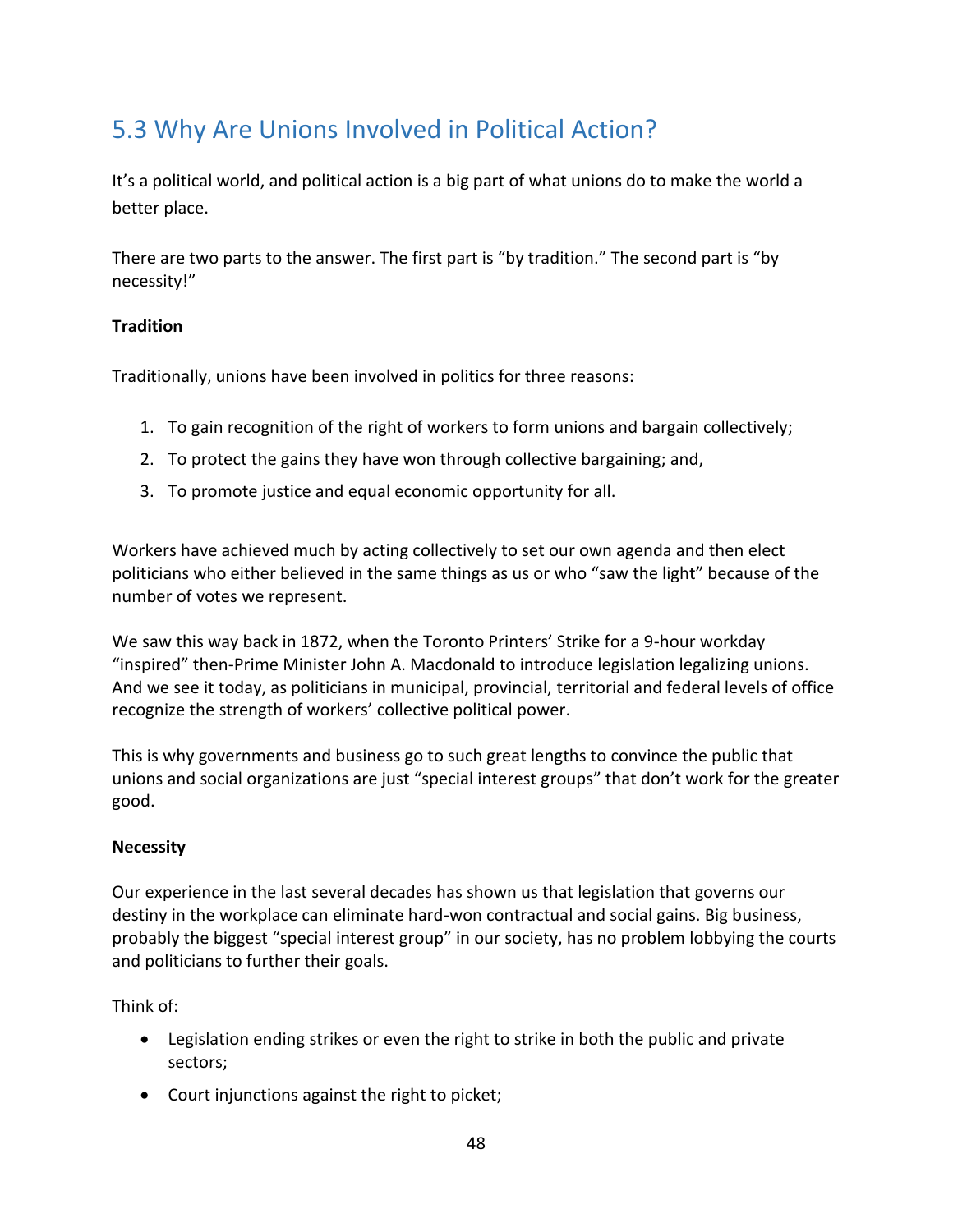Legislated wage and benefit cuts, layoffs and "austerity" that affect us all.

All of society is being affected by government's current push for "austerity". What this really means is less protection of workers' rights on the job, less health care, less unemployment insurance, less social assistance, less retirement income, fewer child care options – but, amazingly, more profits for business.

Business groups actively set their agendas and use their wealth and organizations, such as the Canadian Chamber of Commerce and the Business Council on National Issues, among others, to lobby politicians to achieve their goals.

And while we don't have their financial power, we have our people power – and tons of it. Our wealth is our collectivity as workers and as a society. Our organizations are our unions, social movements and political parties.

## **Acting Politically Is the Logical and Enlightened Thing to Do**

You wouldn't elect your bosses as union stewards; you know they wouldn't represent your best interests on the job. It doesn't make any more sense to elect management persons to represent our interest in politics.

Union members know in their gut how to best change a situation they aren't pleased with: use their collective strength. If they aren't happy with how the workplace runs, they can  $$ collectively – go on strike. If workers feel that the union leadership in the local isn't responding to their needs, they can vote them out.

It is our collective strength and our commitment to political action that will convince governments and business to do the right thing. To achieve this, we must educate and organize our membership around our issues, strengthen our coalitions with like-minded social groups, and elect politicians who represent us–and hold them to our agenda.

It's a fine tradition – and a current necessity.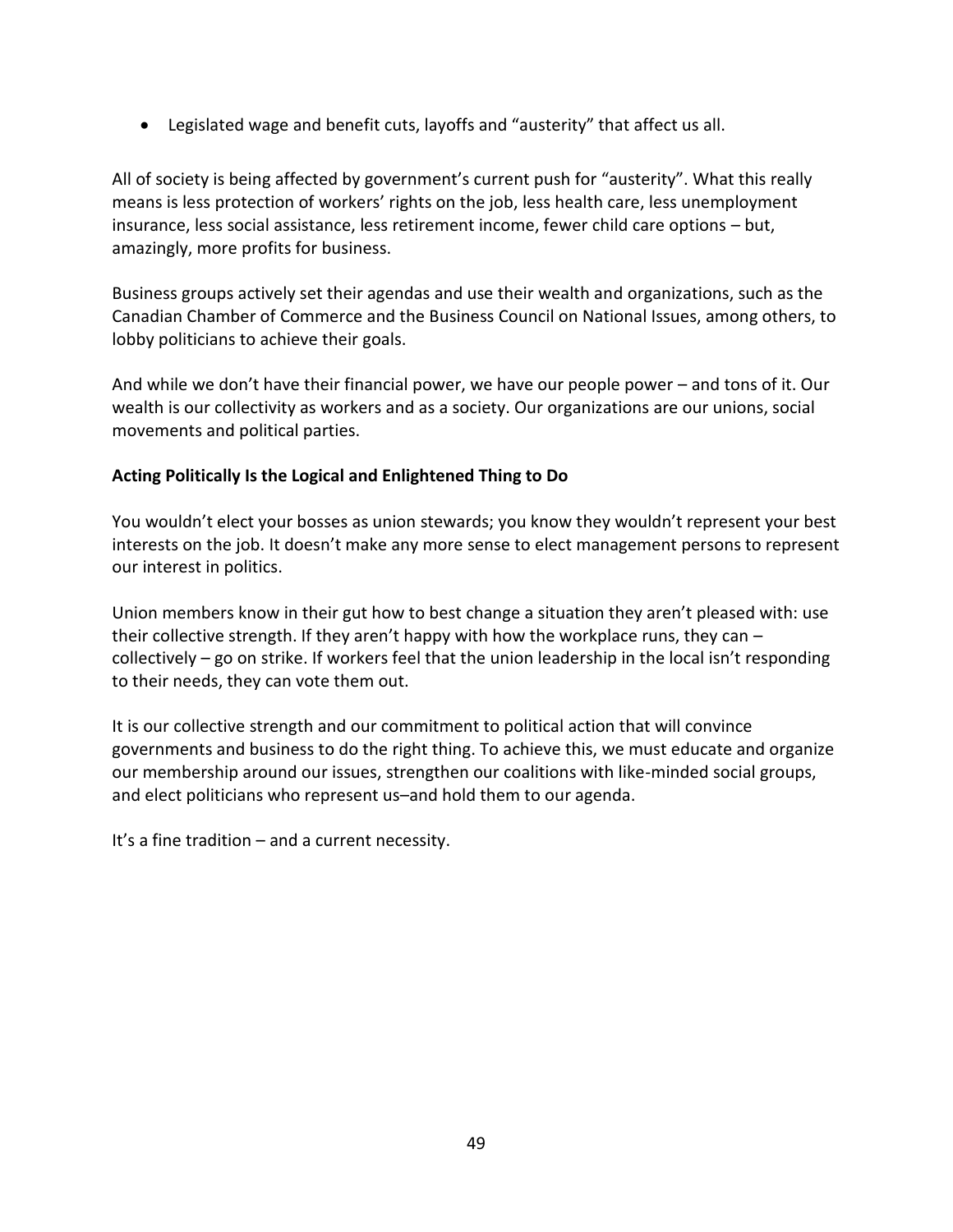## <span id="page-49-0"></span>5.4 Six Anti-Union Myths – And How to Bust Them

Ever wanted the perfect response to counter anti-union myths? This is for you.

Being a good steward means being a good listener. But, of course, it doesn't mean you can't be a good talker, too – especially when it comes to defending your members and countering myths about unions.

Union members hear trash-talk about unions all the time. It's okay to talk back. Read our mythbusters below. And bust away!

## **Myth #1 – Unions Are Strike Happy**

Unions negotiate for collective agreements – not strikes. No union wants a strike, but they are sometimes necessary when there is no other way to reach an agreement. To union members, a strike means sacrifice – for themselves and their families. Workers won't go on strike unless the issues involved are so great they are worth the sacrifice. Unions always conduct membership votes before taking strike action and a strike occurs only when it has been approved by a clear majority.

In collective bargaining, strikes are the exception rather than the rule. *We repeat: the exception*. About *97%* of all union contracts are settled without a strike, but this fact never seems to make the headlines.

But now that you mention it, unions also absolutely defend the right to strike. The right to withhold one's labour in unison with fellow workers is crucial to maintaining a democratic society. As workers, we trade our labour in order to provide for ourselves and our families. If we do not have the right to withdraw those services, we no longer have anything with which to negotiate – and not much of a democracy, either.

## **Myth #2 – Unions Were Good at One Time, but Have Outlived Their Usefulness**

The *Globe and Mail* made this argument on May 6, 1886! Now, over 125 years later, it is still one of the most common arguments against unions. Hmmm…

Without unions, in 1886 or now, how many Canadian workers would have been granted a decent wage or have leisure to enjoy it? You can't have prosperity or social justice when twothirds of the people are broke. Thanks to the wage levels established by the labour movement, even unorganized and anti-union workers have benefits today.

Globalization and the growing power of big business make unions more important than ever. Unions negotiate collective agreements and improve working conditions, wages and benefits – without unions, employers would treat workers however they want.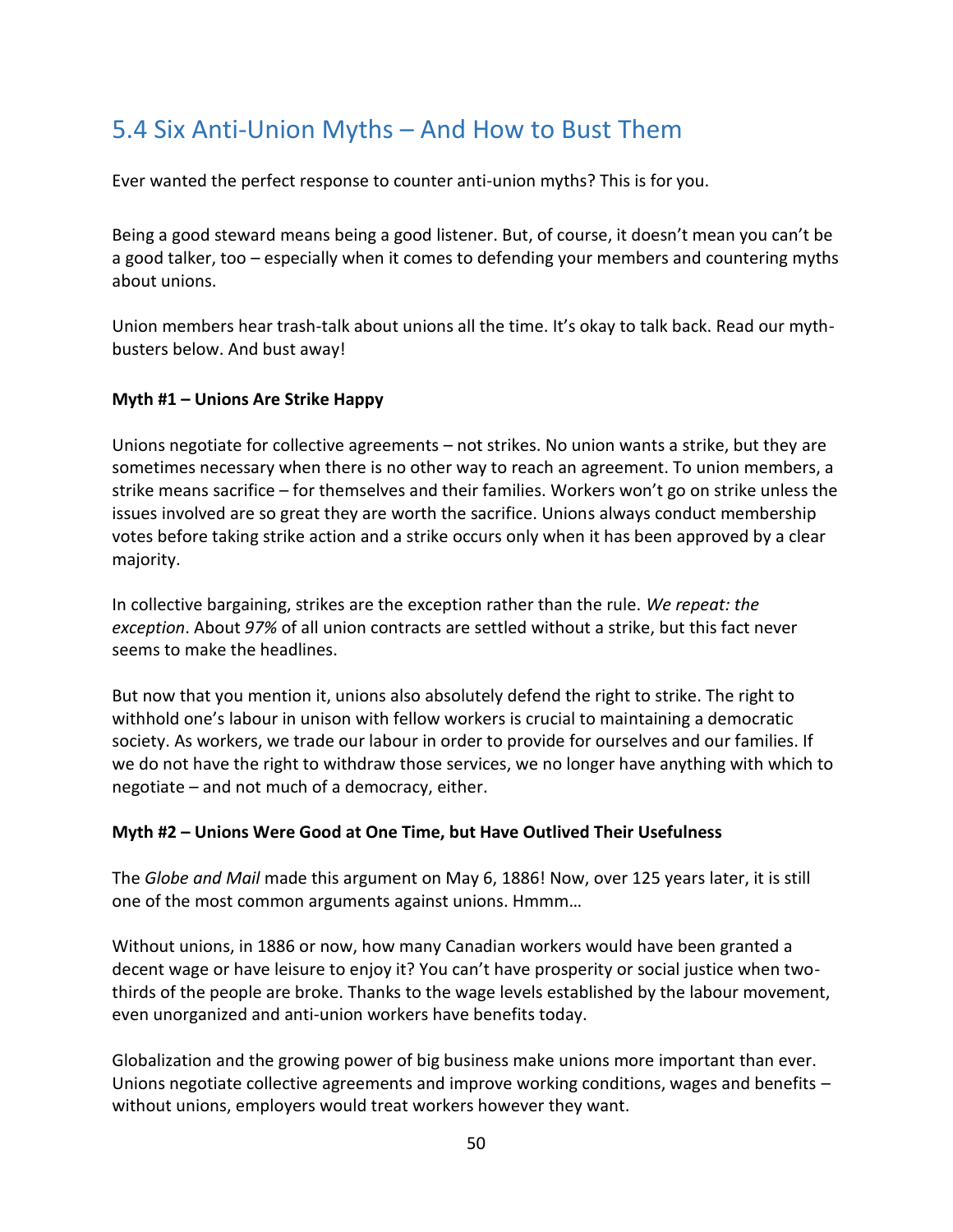## **Myth #3 – Unions Protect People Who Should Be Fired**

No union contract requires an employer to keep a worker who is lazy, incompetent or constantly absent or tardy. What the union does is make sure dismissals are for "just cause" – for real reasons – and not personality clashes between supervisors and employees.

Yes, employees can't be fired as they once were when they were considered not to be as useful or productive to their employer. Women who have a union can't suffer discrimination from their boss because the boss fears they may get pregnant, for example. In that way, unions do protect people's jobs. That's the purpose of a union.

## **Myth #4 – Unions Are Too Big and Powerful**

Hah! Comparing "Big Unions" to "Big Corporations" and "Big Government" is a favourite trick of the media and other groups like the Canadian Chamber of Commerce and the Canadian Federation of Independent Business.

"Big" and "powerful" are relative terms. In actual fact, most Canadian unions are quite small, and together they represent less than 31% of the country's workforce. Even the largest unions, in terms of size and resources, pale by comparison with transnational corporations such as Domtar, Suncor Energy, Canadian Pacific or General Motors.

In Canada, few politicians ever dare interfere with "free enterprise". Business can set their prices, sell their products and throw their money into anything, from advertising to a new executive washroom, without supervision or restraint. Governments will usually give them money or tax breaks to do this.

But go figure: politicians feel differently about unions. Unions require legal certification, formal backing from a majority of the workers they represent and a long, complicated legal process before they can call a strike. Governments intervene in strikes, force workers back to work, freeze salaries, reopen collective agreements and jail union leaders. Do you ever see governments try those tactics on companies?

Unions are made up of all kinds of people. They're human. They negotiate for what they can in a world dominated by business in which we all have ringside seats to the profiteering by oil companies, supermarket chains and banks.

If unions were half as powerful as they are said to be, they would be able to organize millions more Canadian workers. They would be winning more of their strikes and increasing their members' wages and benefits a lot more than they actually are.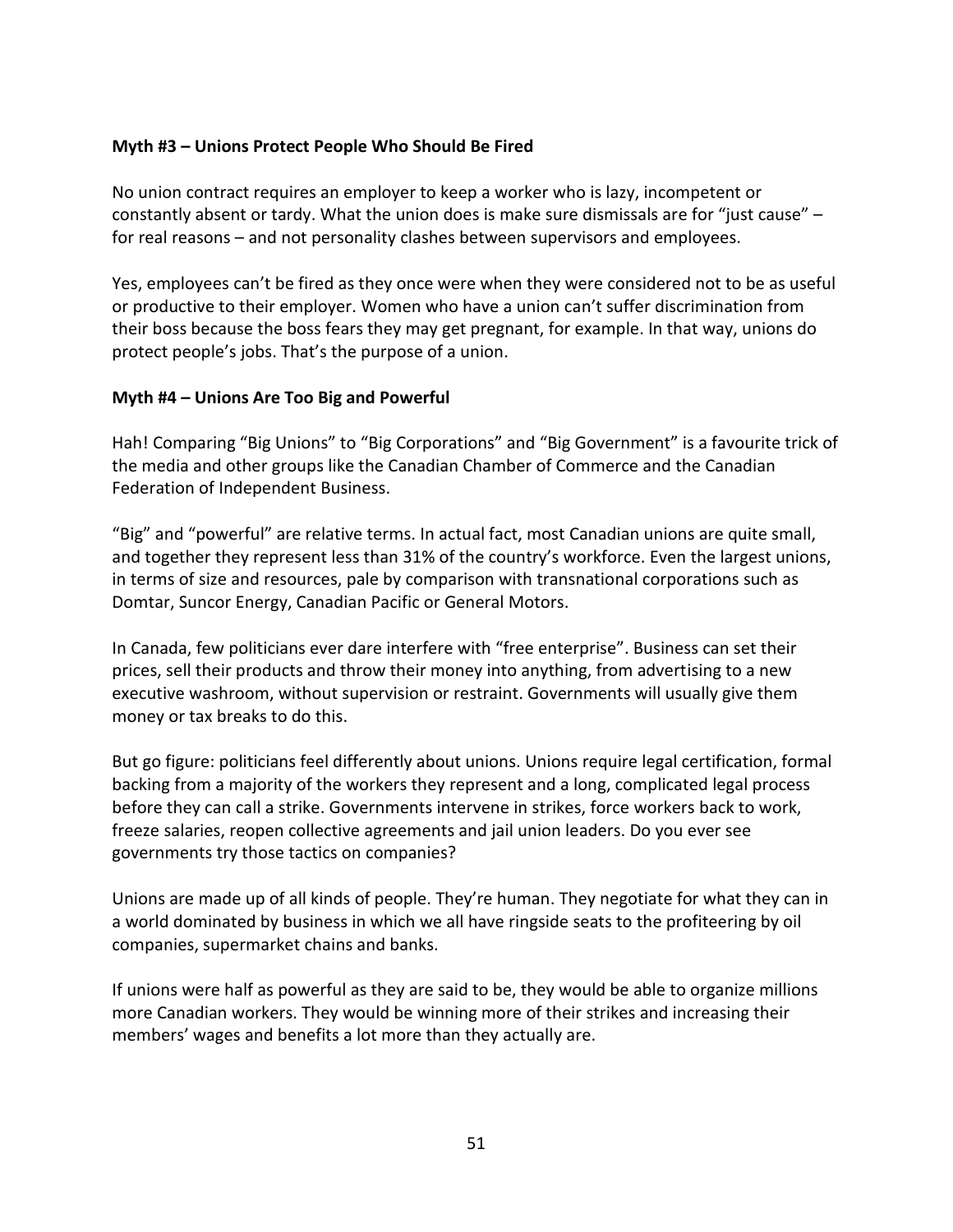### **Myth #5 – Unions are Always Making Unreasonable Demands**

What is a reasonable wage demand? One that meets the workers' needs? One based on the employer's ability to pay? One that's tied to productivity? Or one that the business media thinks is responsible?

The fact is that nobody has yet devised a workable formula for determining wage increases that would be considered "reasonable" by the workers, by their employers, by the public, by the press and by the government. One group or another will always be unhappy.

Besides, most employers – except occasionally when in genuine financial stress – still refuse to open their books to union negotiators. Unions are thus denied access to the data on profits, productivity and labour costs they must have in order to formulate "reasonable" demands. The only alternative in our private enterprise society is for unions to go for as much as they think their members are entitled to. To some segments of our society, anything they try to negotiate is too much.

### **Myth #6 – The Public Is Not Represented in Strikes by Workers**

People who may be hurt or even just inconvenienced by public sector strikes should make an effort to look at other sides of the dispute to determine if workers' demands are justified. If they are justified, then public pressure should be directed at governments to offer fair settlements, rather than force unions out on strike because it might be politically convenient – or, once a strike is taken, impose "back-to-work" legislation or other strike-breaking laws.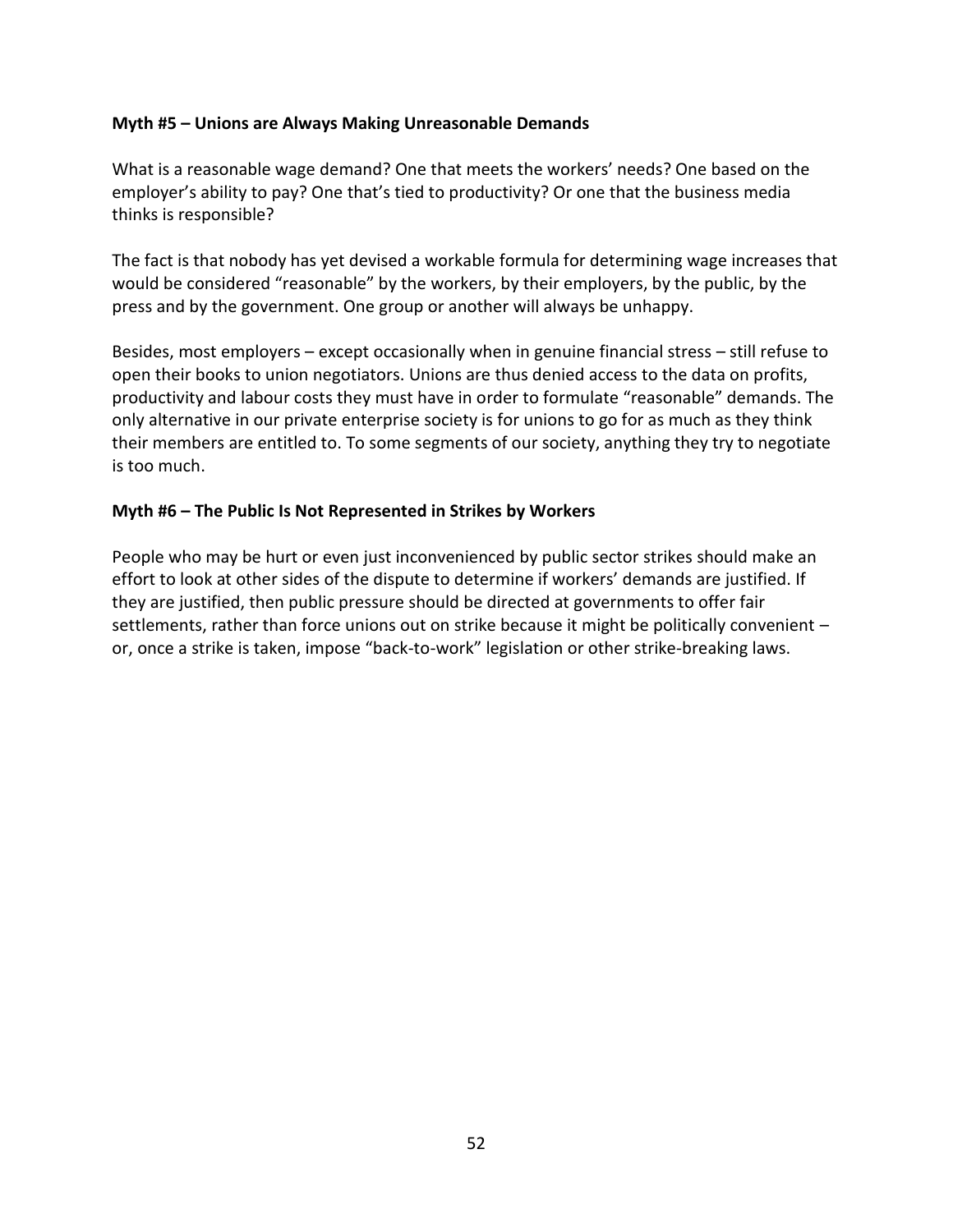## <span id="page-52-0"></span>5.5 Staying Organized

Learn what stewards can do to keep their locals active, connected and strong.

Staying organized in the 21<sup>st</sup> century is going to prove as big a struggle as "getting organized" was in the 19<sup>th</sup>. The tactics of government and corporate owners are now much more sophisticated and insidious than ever before.

In the last few decades, governments have adopted neoliberal trade policies that benefit big business. These trade rules fully equipped the transnational corporations to use the threat of shifting production to another country when trying to negotiate concessions with the unions representing their workers. In fact, the only barrier to a mass exodus of transnational corporations and government departments has been the strength of unions and their collective agreements.

The Canadian labour movement has remained strong. Contrary to what some politicians and business media would have us believe, polls indicate that the vast majority of union members like and believe in their unions.

### **A Steward's Work: Educate, Organized, Connect**

The task now is to unite and mobilize our members in order not just to protect workers' rights and benefits, but to prevent a tearing apart of our society's social fabric and a further widening of economic disparities. We do this through internal organization and education within our local unions. It's all about member engagement.

### **Go. Listen. Build.**

Rank and file activism and member engagement have always been the foundation of the labour movement. Stewards can't do it by themselves. It takes all the local's leadership to maintain member engagement and make ongoing listening, connecting and building a priority.

Unions that make the commitment to internal organizing and education must emphasize these activities as a major function of stewardship. For this to happen, the union local must provide stewards with the time and the training.

See the chapter on Member Engagement for more info and tips on how to connect with your members.

### **Today's Paths to Education**

Today, union stewards and other activists can access a range of educational programs and activities, including: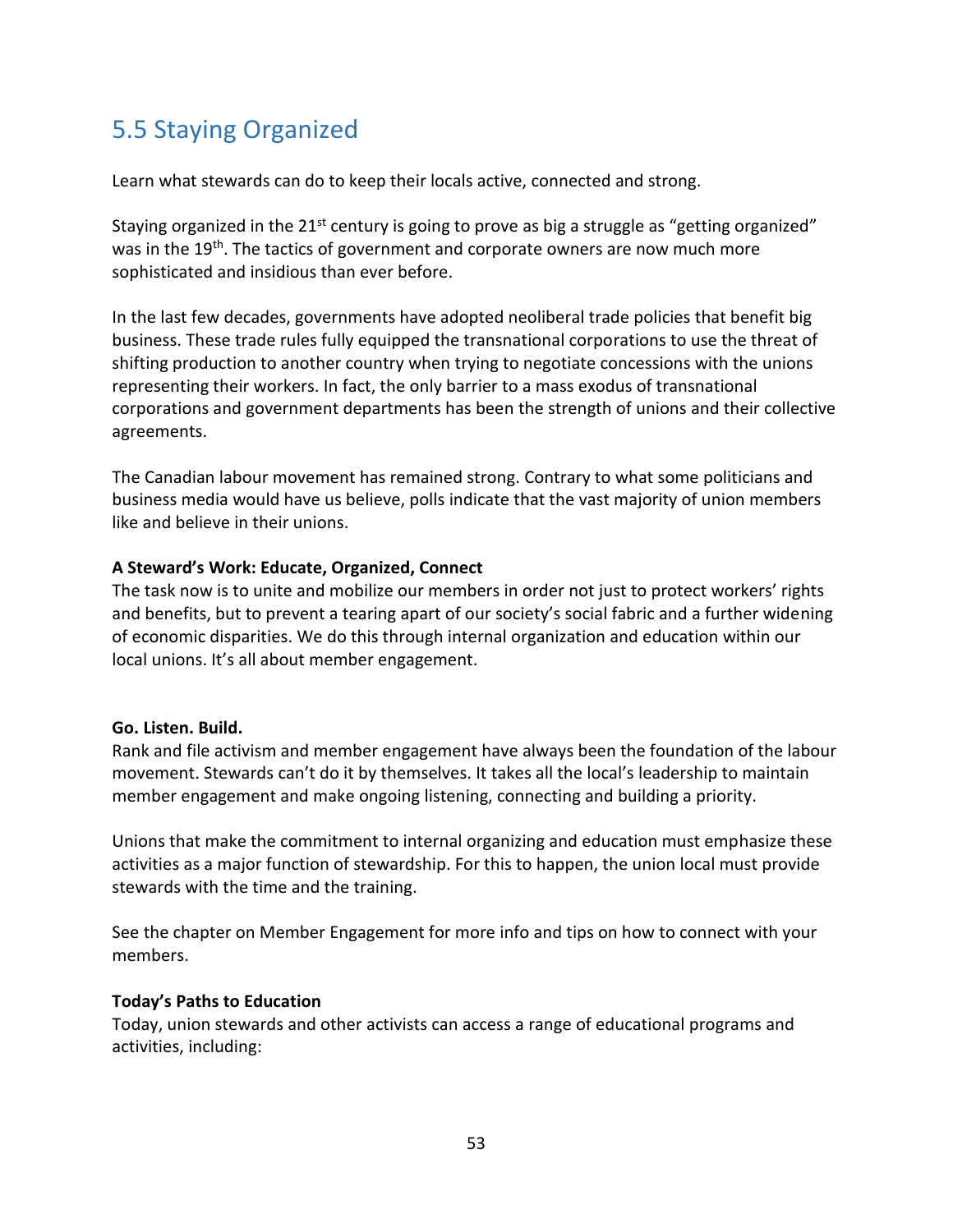### *Courses and Workshops*

Most unions run face-to-face educational opportunities on an ongoing basis. You can find training and education in just about any union.

## *Conferences*

Unions hold regular conferences that address issues and build skills. Find out when and where your union conferences are!

## *Paid Educational Leave (PEL)*

PEL is a negotiated benefit whereby the employer contributes a percentage per member to a union education fund and also guarantees the right of members to "leave" from work to attend courses.

## *Online and Digital Learning*

Today, more and more unions and labour organizations are developing online and digital learning capacity to make labour education even more accessible and relevant. Find out what your union has available, and use the web as the great educational tool that it is. Social networking and digital communications tools make connecting with members and building community and connection even easier than before.

### *Union Meetings*

Regular meetings give stewards a chance to discuss grievances and problems, evaluate performances, understand labour legislation, plan and co-ordinate strategies and learn more about their union.

### *Stewards as Member-Engagers*

The act of listening to the membership is a great way to show that you are ready to engage and build with members.

## **Seven Tips to Stay Connected**

- 1. Remember to Go, Listen and Build
- 2. Make it easy for members to provide feedback, for example through surveys and at meetings
- 3. Hold regular face-to-face trainings for stewards and other activists
- 4. Measure your progress and change, modify or alter your programs as you see fit
- 5. Explore the use of social media to connect, educate and mobilize with your members
- 6. Communicate with members' through things like print and electronic newsletters but also listen to what members are saying
- 7. Want membership participation? Develop educational programs and workplace campaigns that are based on your members needs and priorities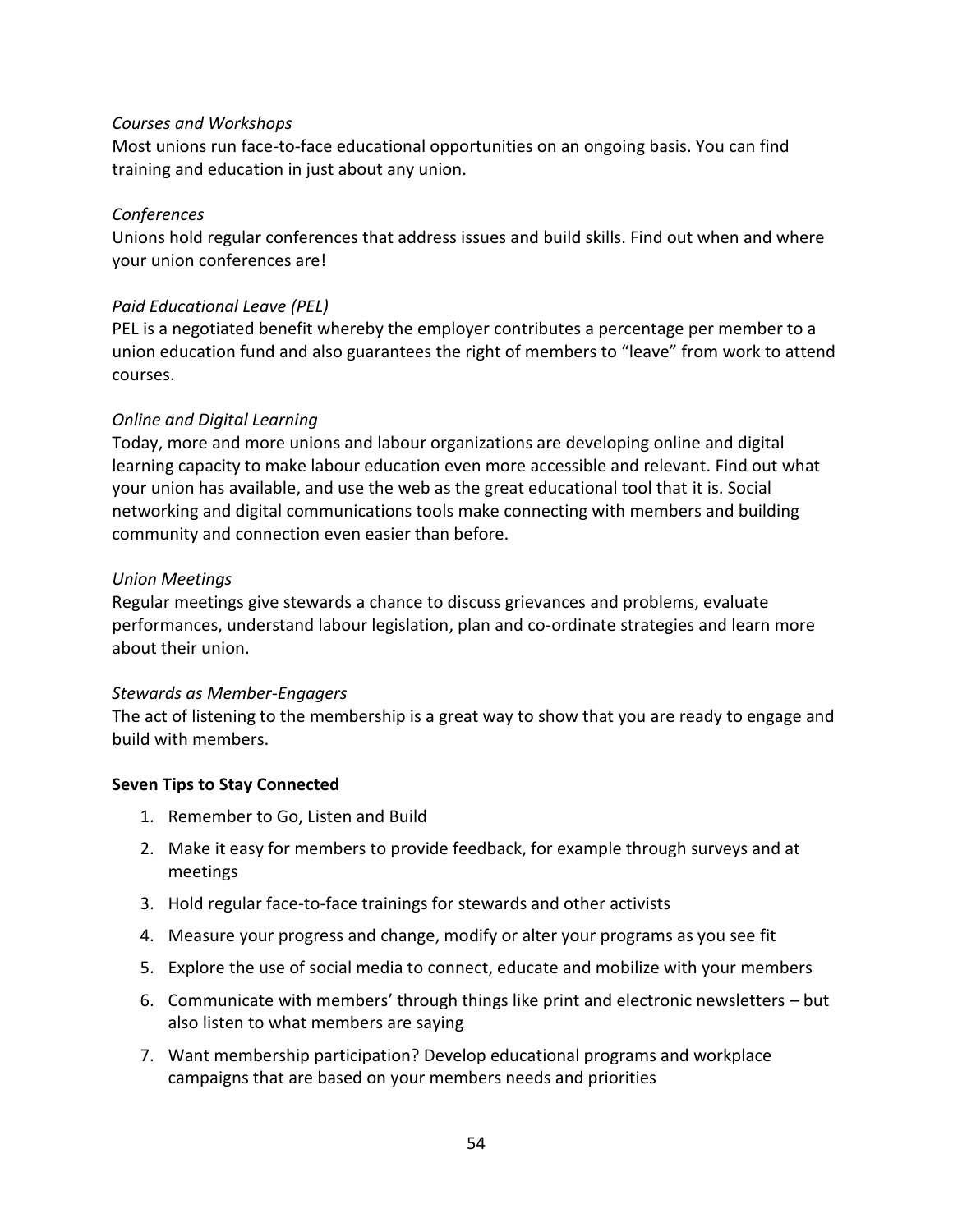Staying organized helps answer the question of whether the union is doing its job. Being organized and engaging members is vital for all unions, particularly those whose collective bargaining power is limited.

This is an era of austerity and precarity, but every workplace has issues that the union can use as a vehicle to demonstrate its effectiveness. Building union culture leads to union power.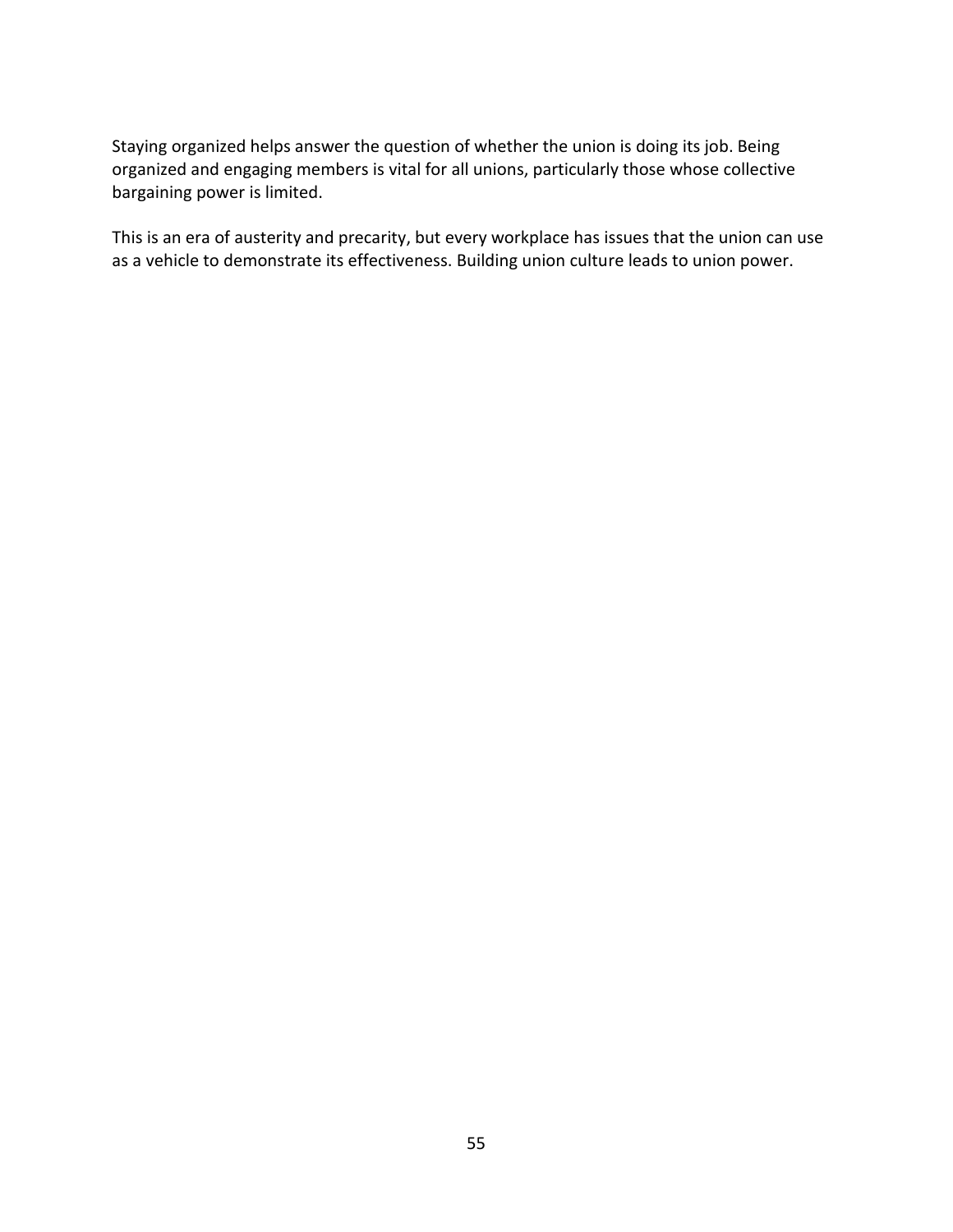## <span id="page-55-0"></span>6. Glossary

### **Across-the-board adjustment**

Change in pay rates made for all employees in a workplace or particular group.

### **Adjudication**

The equivalent to grievance arbitration; a method under the Public Service Employee Relations Act of providing a settlement of disputes arising out of the terms of any Agreement.

## **Affiliated union**

A union which is a member of a group of unions.

## **Affirmative action**

Affirmative action is a comprehensive strategy whose aim is to establish the same percentage of minority group members and women at all levels of the workplaces and unions as there are in the general population.

## **Agency shop**

A clause in a collective agreement similar to the Rand Formula.

## **Agreement, collective**

A contract (agreement and contract are interchangeable terms) between one or more unions, acting as bargaining agent, and one or more employee covering wages, hours, working conditions, fringe benefits, rights of workers and union, and procedures to be followed in settling disputes and grievances.

## **Arbitration**

A method of settling disputes through the intervention of a third party whose decision is final and binding. Such a third party can be either a single arbitrator, or a board consisting of a chairperson and one or more representatives. Arbitration is often used to settle major grievances and for settling contract interpretation disputes. Voluntary arbitration is that agreed to by the parties without statutory compulsion. Compulsory arbitration is that imposed by law. Governments sometimes impose it to avoid a strike or end one.

### **Assessments**

Special charges levied by unions to meet particular financial needs

### **Back-pay**

Wages due for past services. Often the difference between money already received and a higher amount resulting from a change in wage rates.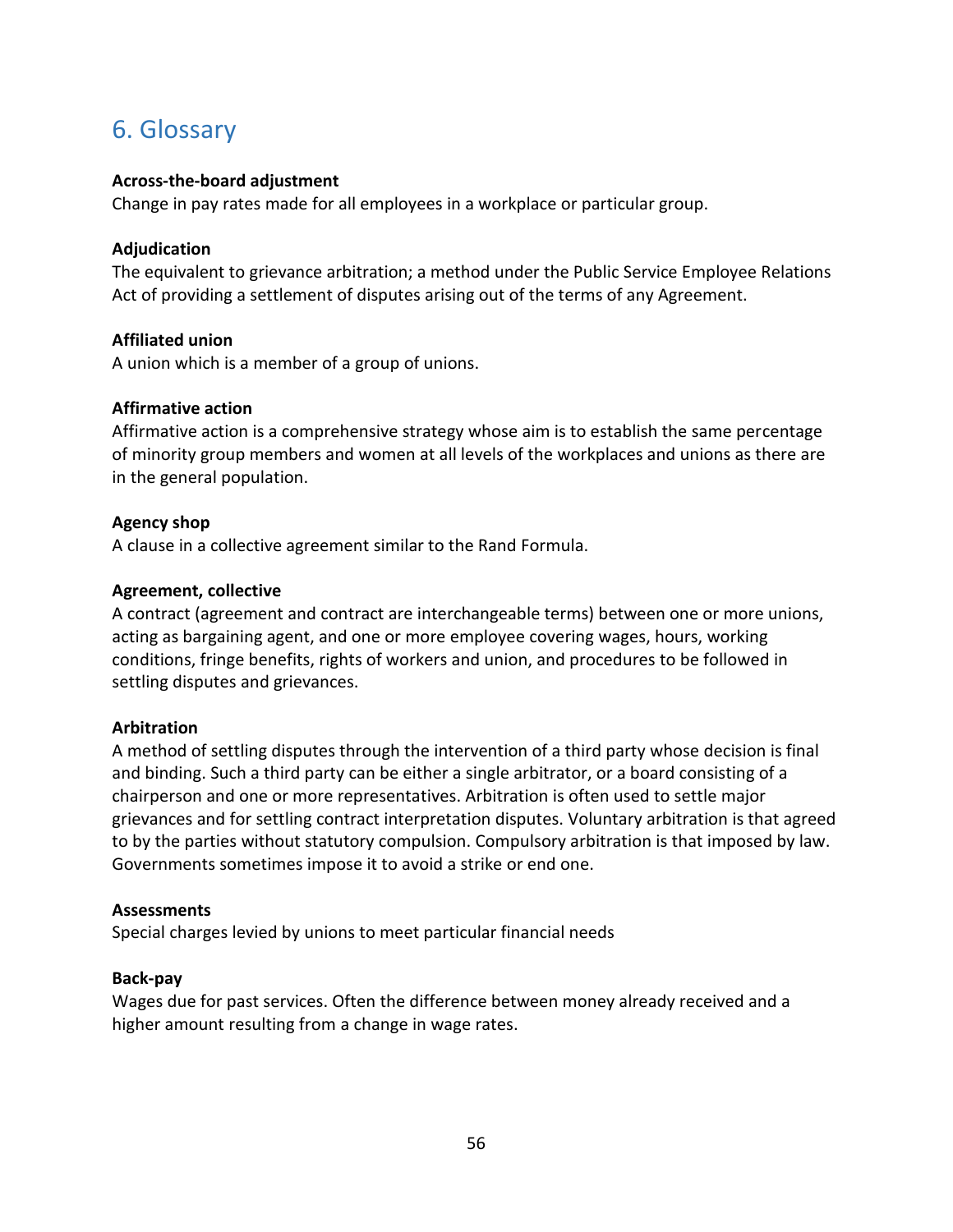### **Bargaining agent**

Union designated by a labour relations board or similar government agency as the exclusive representative of all employees in a bargaining unit for the purpose of collective bargaining.

### **Bargaining unit**

Group of workers in a craft, office, department, plant, firm, industry or occupation, determined by a labour relations board or similar body as appropriate for representation by a union for purposes of collective bargaining.

### **Base rate**

The lowest rate of pay, expressed in hourly terms, for the lowest paid qualified worker classification in the bargaining unit. Not to be confused with basic rate, which is the straighttime rate of pay per hour, job or unit, excluding premiums, incentive bonuses, etc.

### **Blue collar workers**

Production and maintenance workers as contrasted to office and professional personnel (white collar workers).

### **Canadian Labour Congress (CLC)**

Canada's national labour body representing over 70 percent of organized labour in the country, 3.3 million workers.

### **Certification**

Official designation by a labour relations board, or similar government agency, that a union is the sole and exclusive bargaining agent, following proof of majority support among employees in a bargaining unit.

### **Checkoff**

A clause in a collective agreement authorizing an employer to deduct union dues and, sometimes other assessments, and transmit these funds to the union. There are four main types; the first three apply to union members only and the Rand Formula – dues deducted from union and non-union employees.

#### **Classification plan**

A job evaluation method based on comparison of jobs against a money scale.

### **Closed shop**

A provision in a collective agreement whereby all employees in a bargaining unit must be union members in good standing before being hired, and new employees hired through the union.

#### **Collective agreement**

See Agreement, collective.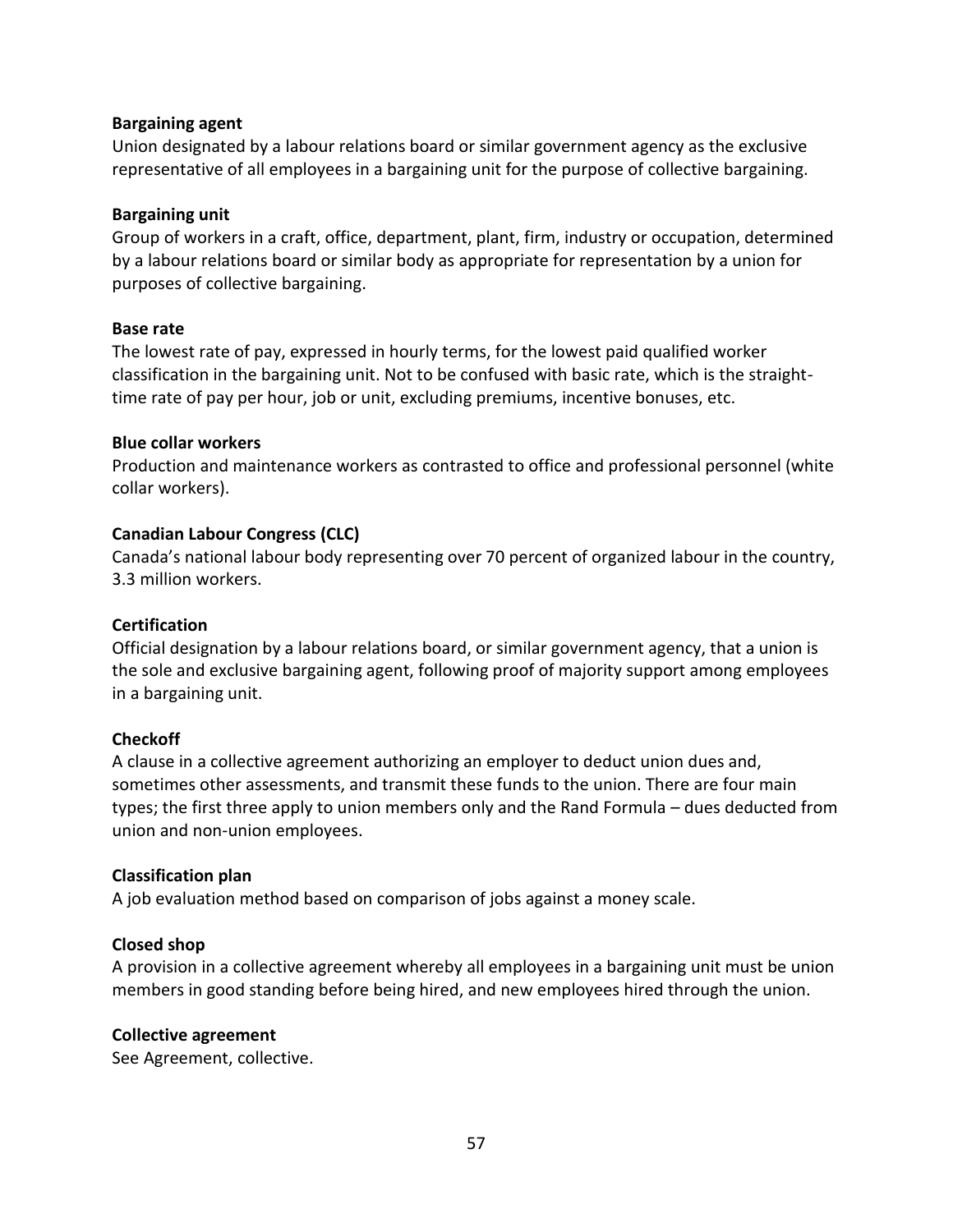### **Collective bargaining**

Method of determining wages, hours and other conditions of employment through direct negotiations between the union and employer. Normally the result of collective bargaining is a written contract which covers all employees in the bargaining unit, both union members and non-members.

## **Company union (or boutique union)**

A one-company group of employees frequently organized or inspired by management and usually dominated by the employer.

### **Conciliation and mediation**

A process which attempts to resolve labour disputes by compromise or voluntary agreement. By contrast with arbitration, the mediator, conciliator or conciliation board does not bring in a binding award, and the parties are free to accept or to reject its recommendation(s). The conciliator is often a government official while the mediator is usually a private individual appointed as a last resort, sometimes even after the start of a strike.

### **Consumer Price Index**

Statistics Canada's monthly statistical study which checks retail prices of selected consumer items in a representative group of cities. Strictly, it is not a "cost of living" index, though it is often so described.

### **Contracting out**

Practice of employer having work performed by an outside contractor and not by regular employees in the unit. Not to be confused with subcontracting, which is the practice of a contractor delegating part of this work to a subcontractor.

## **Contract**

See Agreement, collective.

### **Contract proposals**

Proposed changes to the collective agreement put forward by the union or the employer and subject to collective bargaining.

### **Cost of living allowance (COLA)**

Periodic pay increase based on changes in the Consumer Price Index sometimes with a stated top limit.

### **Craft union**

Also called horizontal union. A trade union which organizes on the principle of limiting membership to some specific craft or skill, i.e., electricians, plumbers, etc. In practice, many traditional craft unions now also enroll members outside the craft field, thereby resembling industrial unions.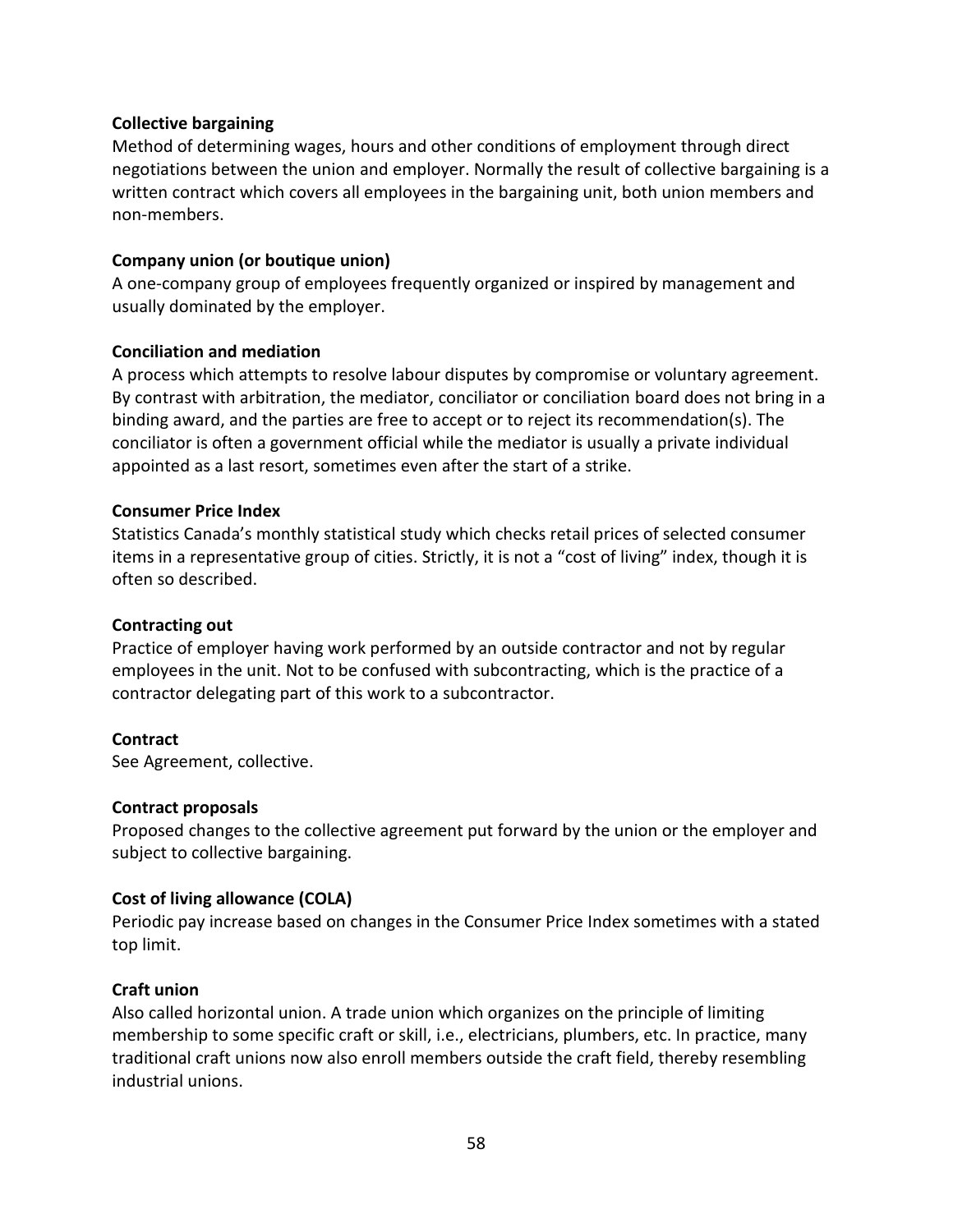## **Decertification**

Withdrawal by a labour relations board of its certification of a union as exclusive bargaining representative.

## **Demotion**

Transferring an employee to a job involving reduced responsibilities and duties and possibly a reduction in pay.

### **Discipline clause**

A section of a collective bargaining agreement reserving to management the right to penalize employees for disobedience.

## **Discrimination**

Discrimination is the differential treatment of an individual based on race, creed, sex, sexual orientation, physical or mental attributes, or any other personal attribute.

## **Down time**

Period when work is not proceeding for one reason or another – such as a machine not operating due to mechanical failure, or lack of materials, etc. – through no fault of the operator, but with the workers still on the job. Under a union contract, down time is usually paid for.

## **Dues**

Periodic payments by union members for the financial support of their union.

## **Duty of fair representation**

A clause of many labour codes, provincial, territory, and federal, which states that all workers, whether members of the union or not, have the right to representation by the union that represents their workplace. It also states that the union must not act in a manner which is arbitrary, discriminatory, or in bad faith towards any employee of their bargaining unit.

### **Expedited arbitration**

A fast track arbitration system where cases are presented within a specified time limit. They also imply that the arbitrator(s) will issue awards in a specified time and that such awards will not be "precedent setting" (or create jurisprudence).

## **Federation of labour**

A federation, chartered by the Canadian Labour Congress, grouping local unions and labour councils in a given province or territory.

### **Fringe benefits**

Non-wage benefits, such as paid vacations, pensions, health and welfare provisions, life insurance, etc., the cost of which is borne in whole or in part by the employer.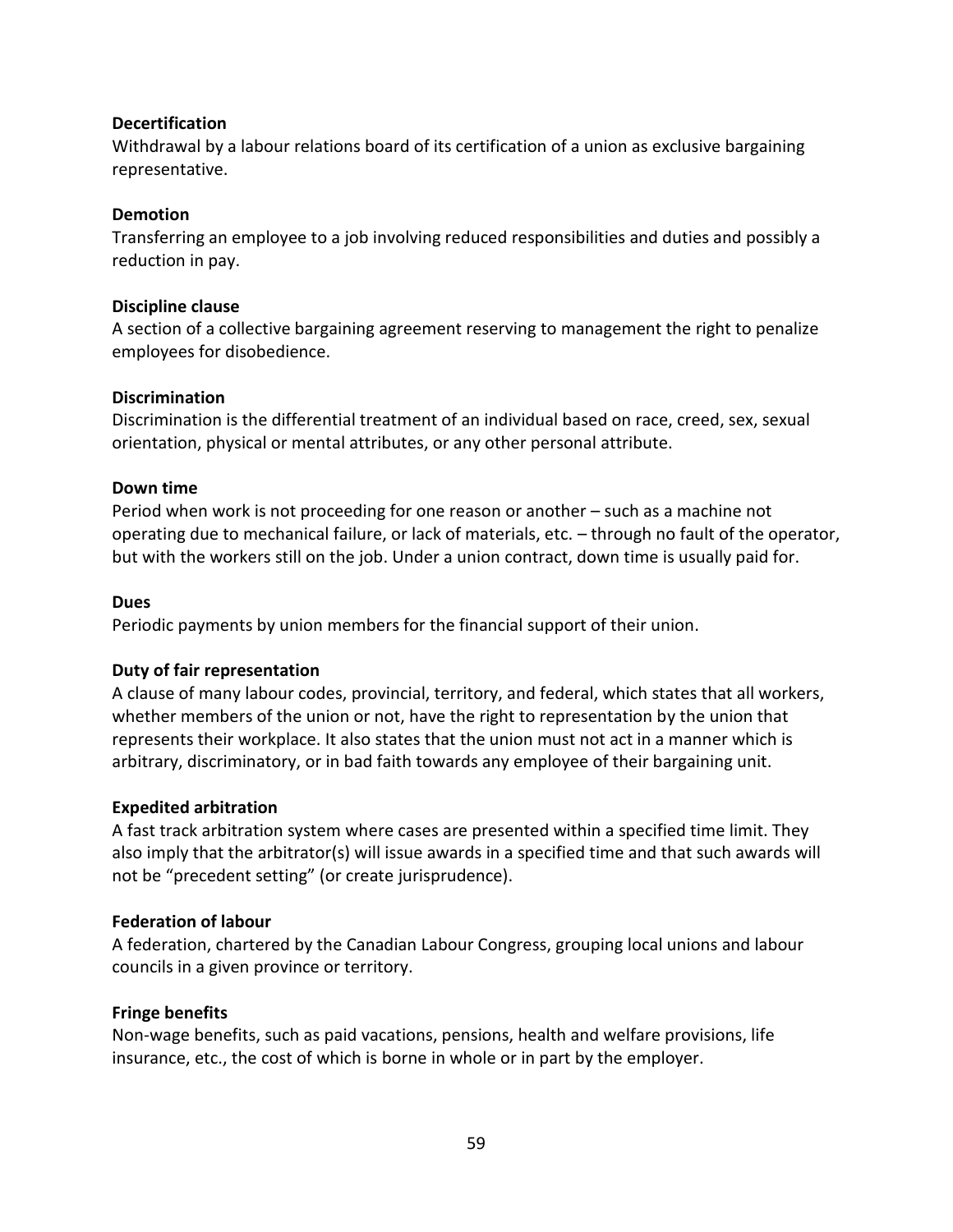### **Grievance**

Complaint against management by one or more employees, or a union, concerning an alleged breach of the collective agreement or an alleged injustice. Procedure for the handling of grievances is usually defined in the agreement. The last step of the procedure is usually arbitration.

#### **Harassment**

See chapter, Harassment.

### **Hiring hall**

A headquarters from which a union fills requests for workers. A central hiring hall is a place where union workers gather for referral to seasonal or casual jobs. A joint hiring hall is sponsored by employers as well as a union. A preferential hiring hall is one in which union members get first referral to jobs.

### **Incentive pay**

Method of pay which varies according to production. Pay may depend upon number of pieces of work completed by individual or groups of workers. Wages may be paid on a piece, bonus or premium basis. Contracts guarantee incentive workers a minimum hourly rate.

### **Industrial union**

Also called "vertical union." A trade union which organizes on the principle of including all workers from one industry, regardless of their craft or whether they are skilled or unskilled. See craft union.

### **Injunction**

A court order restraining an employer or union from committing or engaging in certain acts.

### **International Trade Union Confederation (ITUC)**

An international trade union body formed in 1949, composed of a large number of national central labour bodies, such as the Canadian Labour Congress. The ITUC represents millions of workers around the world.

### **International Labour Organization (ILO)**

Tripartite world body representative of labour, management and government; an agency of the United Nations. It disseminates labour information and sets minimum international labour standards, called "conventions", offered to member nations for adoption. Its headquarters is in Geneva, Switzerland.

#### **International union**

A union which has members in both Canada and the United States.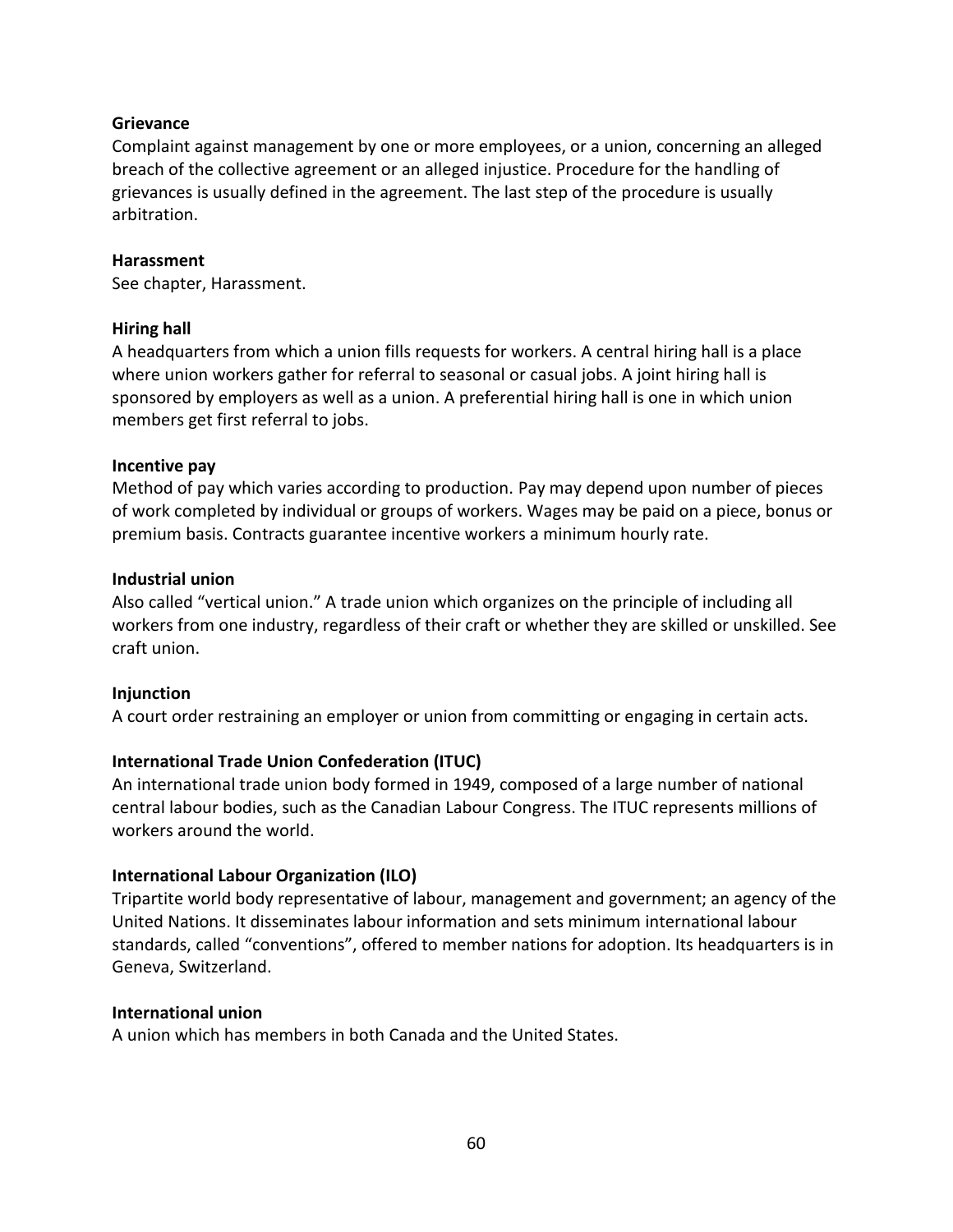### **Job analysis**

Investigation of duties and operations of a job to determine its requirements in terms of human abilities and relationships.

### **Job classification**

Job rating based on an analysis of the requirements of the work.

### **Job content**

The actual duties which make up a job.

### **Job description**

A part of job evaluation involving a review of the nature of the work, its relation to other jobs, the working conditions, the degree of responsibility and the other qualifications called for by the work.

### **Job evaluation**

A system designed to create a hierarchy of jobs based on factors such as skill, responsibility or experience, time and effort. Often used for the purpose of arriving at a rational system of wage differential between jobs or classes of jobs.

### **Job security**

A provision in a collective agreement protecting a worker's job during times of change, such as the introduction of new methods or machines.

### **Jurisdictional dispute**

A dispute between two or more unions as to which one shall represent a group of employees in collective bargaining or as to whose members shall perform a certain kind of work.

### **Jurisprudence**

The decisions of arbitrators or arbitration boards which make up case law in labour court.

#### **Labour College of Canada**

Institution of higher education for trade union members operated by the Canadian Labour Congress for the purpose of providing a training ground for future trade union leaders.

### **Labour Council**

Organization composed of locals of CLC-affiliated unions in a given community or district.

#### **Labour Relations Board**

A board established under provincial or federal labour relations legislation to administer labour law, including certification of trade unions as bargaining agents, investigation of unfair labour practices and other functions prescribed under the legislation.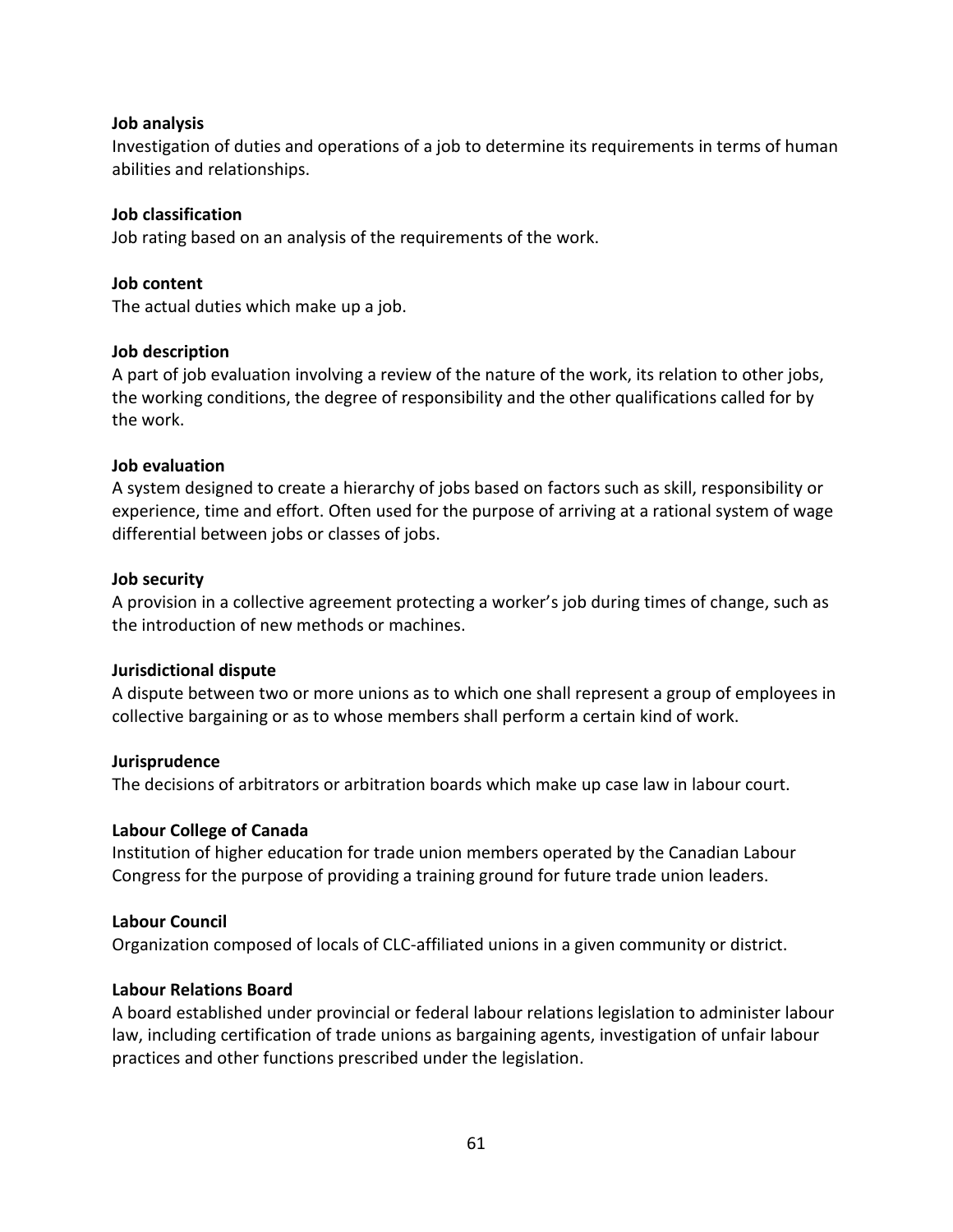## **Layoff**

Temporary, prolonged, or final separation from employment due to lack of work.

### **Leave of absence**

Permitted absence for an employee for a limited period ordinarily without pay.

## **Local (union)**

Also knows as a lodge or a branch, locals are the basic unit of union organization. Trade unions are usually divided into a number of locals for the purpose of local administration. These locals have their own by-laws and elect their own officers; they are usually responsible for the negotiation and day-to-day administration of the collective agreements covering their members.

## **Lockout**

A labour dispute in which management refuses work to employees or closes its establishment in order to force a settlement on its terms.

## **Management rights**

Also called employer rights, management generally contends that this body of rights – including hiring, scheduling of hours of operation and contracting – are not proper subjects for collective bargaining.

### **Master agreement**

A union contract executed by the leading employer in an industry which sets the general pattern that will be followed by the industry. Can also refer to a union contract that sets basic standards for employers and unions covered by the agreement who will negotiate further on local subjects; also known as a "model agreement".

### **Mediation**

A means of settling labour disputes whereby the contending parties engage a third person as a neutral go-between.

### **Modified union shop**

A place of work in which non-union workers already employed need not join the union, but all new employees must join, and those already members must remain in the union. See union security and union shop.

## **Moonlighting**

The holding by a single individual of more than one paid job at the same time.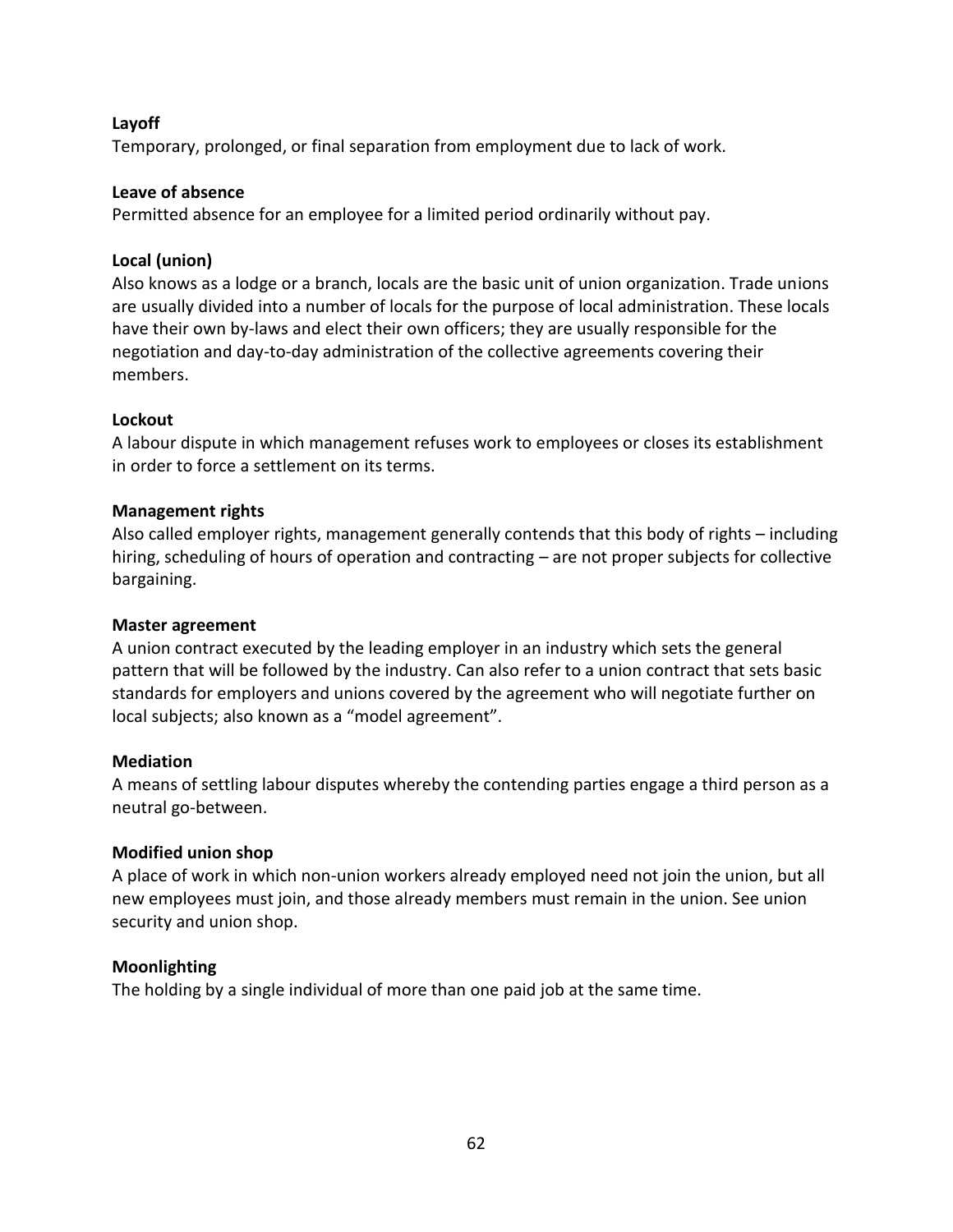### **New Democratic Party (NDP)**

The NDP was co-founded by the labour movement and is supported by many unions today. Since its creation in 1932, it has fought on behalf of workers for better pensions, labour laws, working conditions, Medicare, unemployment insurance, human rights and other progressive ideas in legislatures across Canada. Many of the benefits working people enjoy today can be credited to the policies, actions and dedication of the NDPs.

### **National union**

A union whose membership is confined to Canada only.

### **No strike clause**

A contract clause limiting the freedom of workers to strike during the life of the agreement. Used when the contract provides for final settlement of grievances through arbitration. Compulsory in all provincial and territory labour acts.

### **Open shop**

A shop or workplace in which union membership is not required as a condition of securing or retaining employment.

### **Overtime**

Hours worked in excess of a maximum regular number of hours fixed by statute, union contract, or custom. Clock overtime is a premium, paid for work during specified regular working hours, required by collective bargaining agreement.

### **Overtime rate**

Higher rate of pay fixed by statute, union contract or custom for hours worked in excess of a specified straight-time maximum.

### **Paid education leave**

A negotiated benefit whereby the employer contributes a percentage per member to a union education fund, and which also guarantees the right of members to "leave" from work to attend courses.

### **Pay equity**

The principle that there should be equal levels of pay/remuneration for all workers who perform equal functions.

### **Per capita tax**

Regular payments by a local to its national or international union, labour council or federation, or by a union to its central labour body. It is based on the number of members.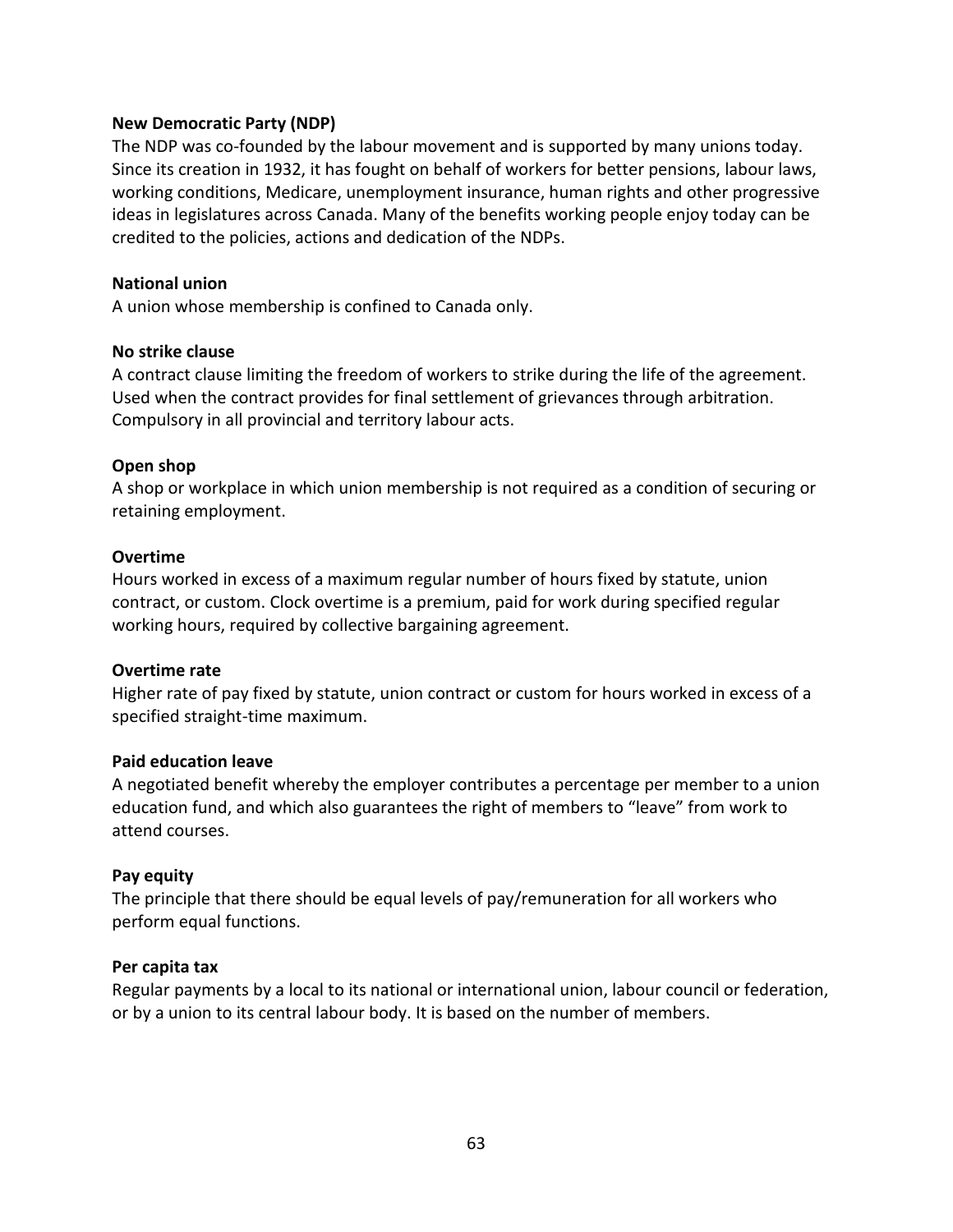### **Picketing**

A tactic employed by union members – called picketers in this case – when they walk holding signs near an employer's place of business to publicize the existence of a labour dispute, persuade workers to join a strike or join the union, discouraging customers from buying or using employer's goods or service, etc.

### **Piece rate (piece work)**

A form of incentive pay under which wages are paid according to the number of pieces produced. Pay may be related to individual or group production. Unlike an hourly rate of pay under which the worker receives a fixed rate which does not vary with output. Most contracts guarantee piece rate workers a minimum hourly rate.

### **Posting**

Required display of the vacancies available for competition within the bargaining unit.

## **Preferential hiring**

A system under which employers agree to hire only union workers so long as the union is able to fill demands for workers.

## **Premium pay**

A wage rate higher than straight time. Payable for overtime work, work on holidays or scheduled days off, for example, or for work under extraordinary conditions such as dangerous, dirty or unpleasant work.

## **Probationary period (trial period)**

Time during which a new employee is on trial by the company and usually subject to discharge without union challenge, except where the discharge is discriminatory.

## **Promotion**

Advancing an employee to a position paying a higher salary.

### **Raiding**

An attempt by one union to induce members of another union to defect and join its ranks.

### **Rand Formula**

Also called agency shop. A union security clause in a collective agreement stating that the employer agrees to deduct an amount equal to the union dues from all workers of the bargaining unit, whether or not they are members of the union, for the duration of the collective agreement. See Checkoff.

## **Recognition**

Employer acceptance of a union as the exclusive bargaining representative for the employees in the bargaining unit.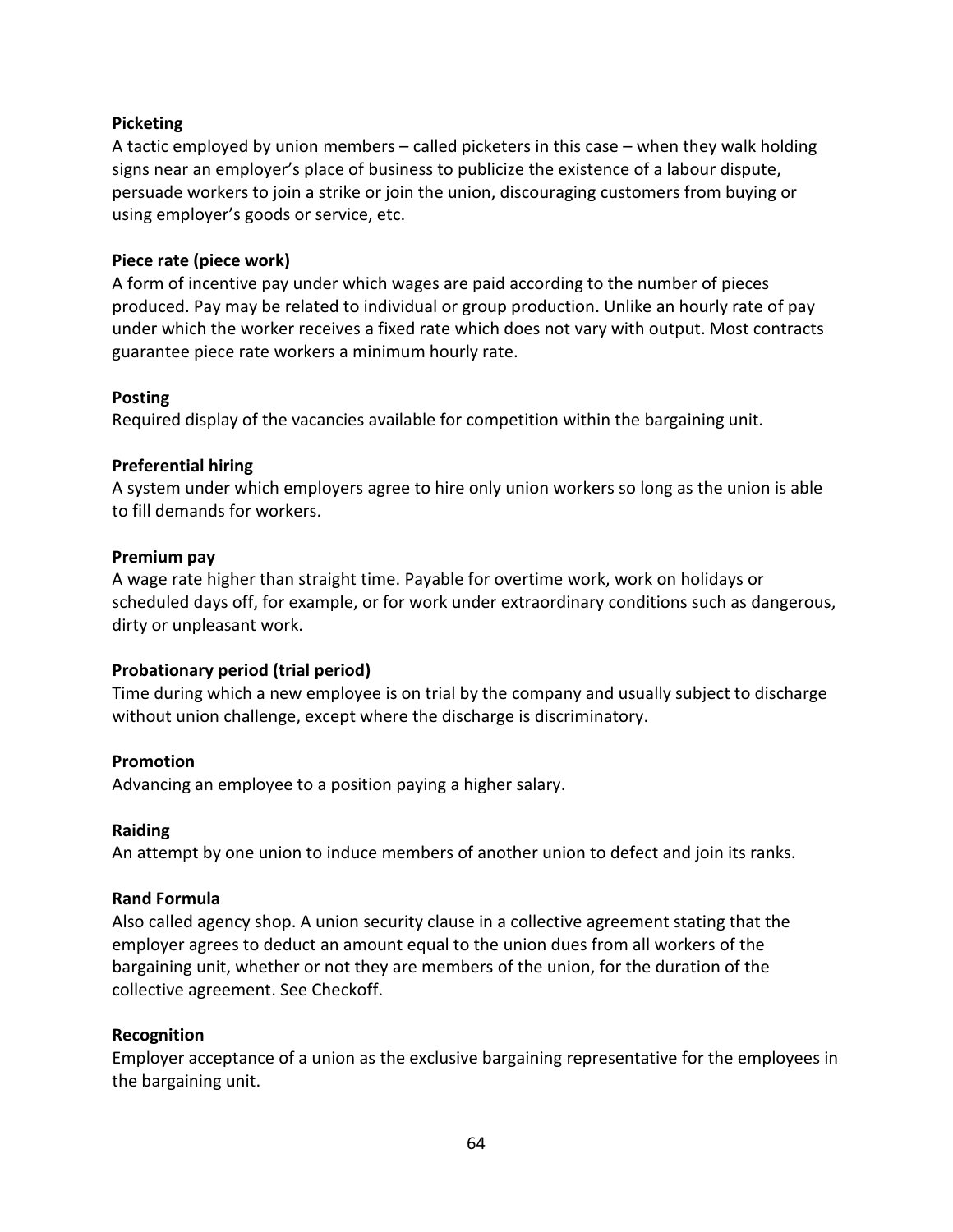### **Red circle rate**

A rate of pay for a particular employee which is higher than the maximum of the rate range of the rate for the work that the employee is doing. For example, because of old age, disability, or the like, an employee is demoted to easier, lower-paying work with no reduction in pay.

### **Reinstatement**

The restoration of a discriminatorily discharged employee to that employee's former job.

### **Re-opener**

A provision calling for reopening a collective agreement at a specified time prior to its expiration for bargaining on stated subjects such as a wage increase, pension, health and welfare, etc.

### **Seniority**

Term used to designate an employee's status relative to other employees, as in determining the order of lay-offs, promotion, recall, transfer, vacations, etc. Depending on the provisions of the collective agreement, seniority can be based on length of service alone or on additional factors such as ability or union duties.

### **Severance pay**

Lump sum payment by the employer to a worker laid off permanently through no fault of the worker.

### **Shift**

The stated daily working period for a group of employees, for example, 8:00 am to 4:00 pm or 4:00 pm to midnight, or midnight to 8:00 am. See also Split shift.

### **Shift differential**

Added pay for work performed at other than regular daytime hours.

### **Shop steward**

A union official who represents a specific group of members and the union in union duties, grievance matters, and other employment conditions. Stewards are usually part of the workforce they represent.

### **Slowdown**

A deliberate lessening of work effort without an actual strike, in order to force concessions from the employer. A variation of this is called a work-to-rule strike – a concerted slowdown in which workers, tongue-in-cheek, simply obey all laws and rules applying to their work.

### **Split shift**

Division of an employee's daily working time into two or more working periods to meet peak needs.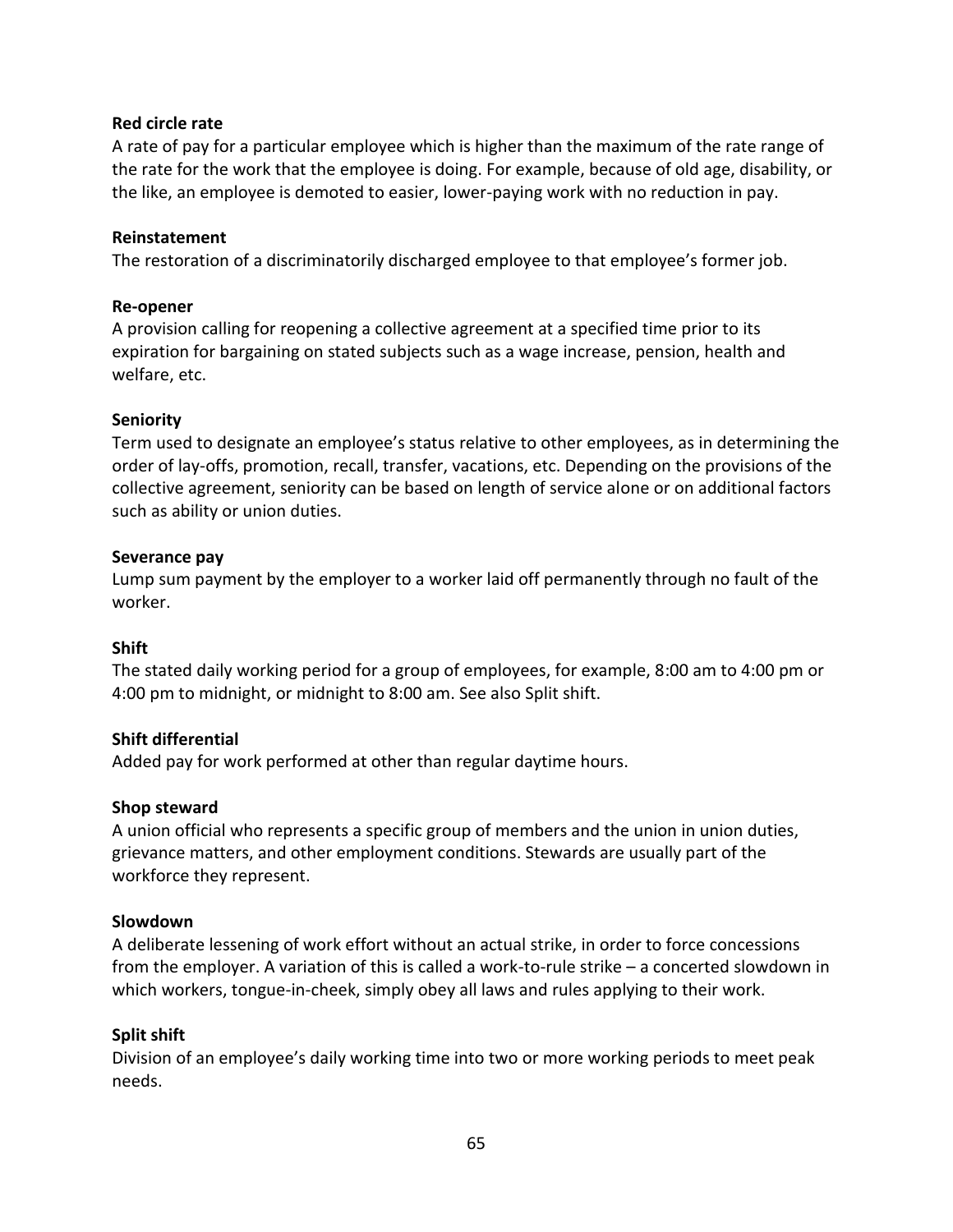### **Stretch-out (speed-up)**

An unbearable increase in the worker's pace.

### **Strike**

A cessation of work or a refusal to work or to continue work by employees in combination or in accordance with a common understanding for the purpose of compelling an employer to agree to terms or conditions of employment. Usually the last stage of collective bargaining when all other means have failed. Except in special cases, strikes are legal when a collective agreement is not in force. A rotating or hit-and-run strike is a strike organized in such a way that only part of the employees stop work at any given time, each group taking its turn. A sympathy strike is a strike by workers not directly involved in a labour dispute – an attempt to show labour solidarity and to put pressure on an employer in a labour dispute. A wildcat strike is a strike violating the collective agreement and not authorized by the union.

### **Strikebreaker (scab)**

A person who continues to work or who accepts employment to replace workers who are on strike. By filling their jobs, they may weaken or break the strike. Jack London, an American author in the early 1900's, sympathetic to the dock workers of San Francisco where he lived, wrote, "After God had finished the rattlesnake, the toad and the vampire, he had some awful stuff left with which he made a scab. A scab is a two-legged animal with a corkscrew soul, a water-logged brain, and a backbone of jelly and glue. Where others have hearts, he carries a tumor of rotten principles…No man has the right to scab as long as there is a pool of water to drown his carcass in, or a rope long enough to hang his body with."

#### **Strike vote**

Vote conducted among members of a union to determine whether or not to go on strike.

### **Suspension**

A layoff from work or from union membership as a disciplinary measure.

#### **Technological change**

Technical changes to the work process, such as the introduction of "labour saving" machinery or new production techniques. These often result in workforce reduction or speed-up.

#### **Trade union**

Workers organized into a voluntary association to further their mutual interests with respect to wages, hours of work, working conditions and other matters of interest to the workers.

#### **Transnational corporation**

Any company that operates in more than one country.

### **Trusteeship**

The taking over of the administration of a local union's affairs, including its treasury, by the parent body.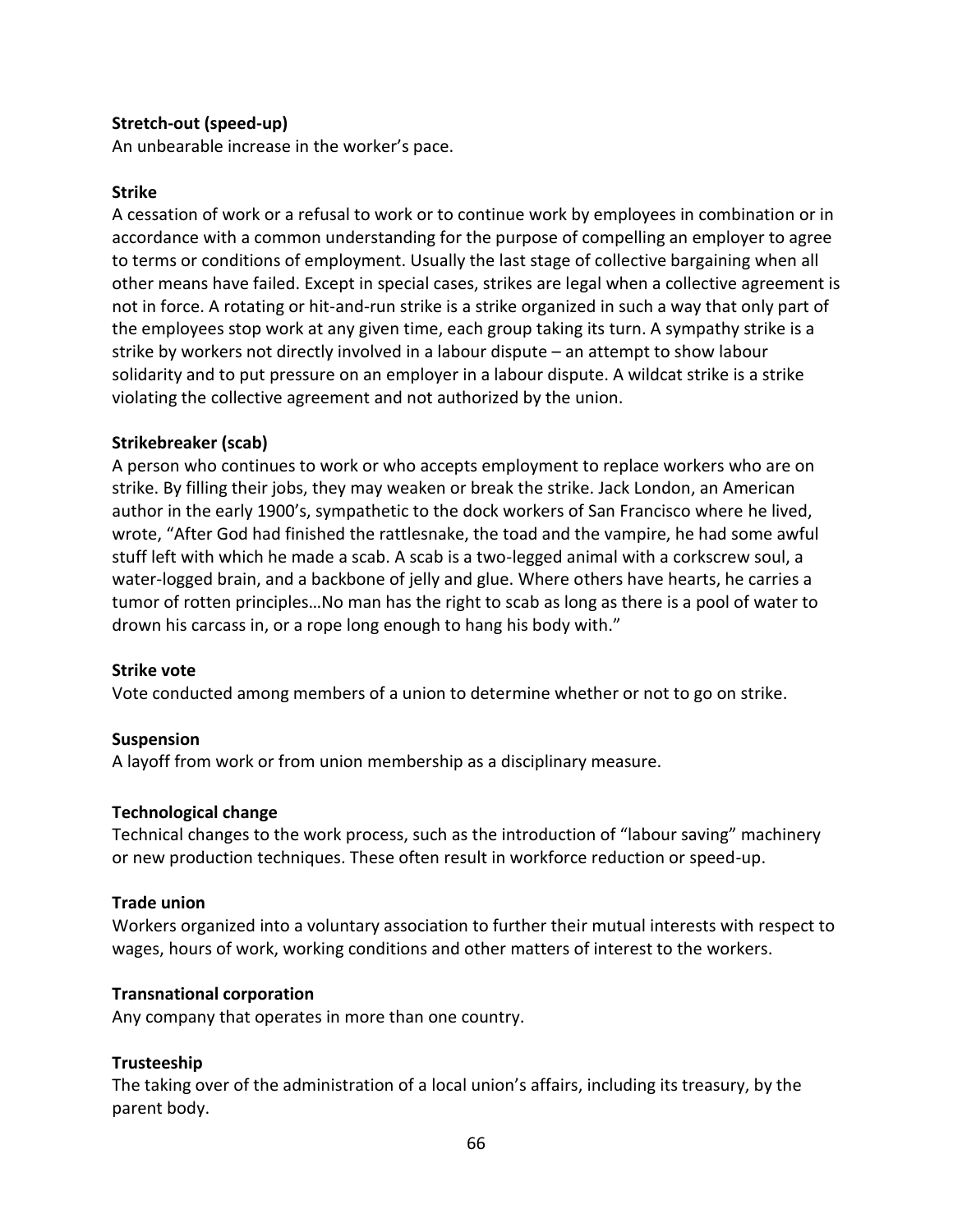### **Unfair labour practices**

Those employer or union activities that are classed as "unfair" by labour relations acts.

### **Union label (or union bug)**

A tag, imprint or design affixed to a product to show it was made by union labour.

### **Union security**

Provisions in collective agreements designed to protect the institutional life of the union. See also: checkoff, closed shop, Rand Formula, union shop, modified union shop.

### **Union shop**

A place of work where every worker covered by the collective agreement must become and remain a member of the union. New workers need not be union members to be hired but must join after a certain number of days. See also union security, modified union shop.

### **Voluntary recognition**

An employer and a trade union may agree that the employer shall recognize the trade union as the exclusive bargaining agent of the employees in a defined bargaining unit.

### **Walkout**

Loose term for a strike.

### **White collar workers**

Workers in offices and other non-production kinds of industry, business or work.

### **Work-to-rule**

A practice where workers obey all laws and rules pertaining to their work, thereby effecting a slow-down, a refusal to perform duties which, though related, are not explicitly included in the job description.

### **Working conditions**

Conditions pertaining to the job environment, such as hours of work, safety, paid holidays and vacations, rest period, free clothing or uniforms, possibilities of advancement, etc. Many of these are included in the collective agreement and subject to collective bargaining.